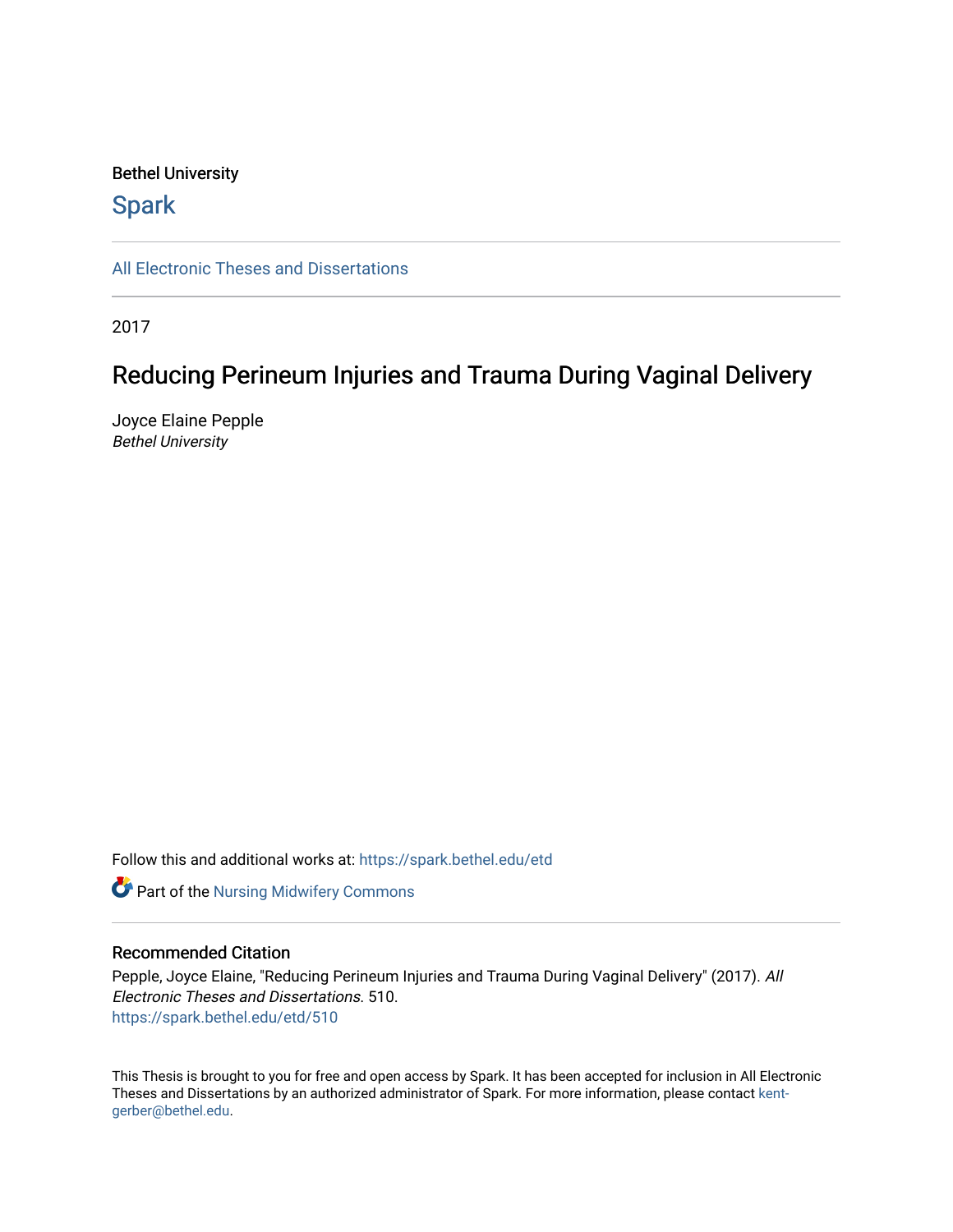## REDUCING PERINEUM INJURIES AND TRAUMA DURING VAGINAL DELIVERY

# A MASTER'S PROJECT SUBMITTED TO THE GRADUATE FACULTY OF THE GRADUATE SCHOOL BETHEL UNIVERSITY

BY

## JOYCE E. PEPPLE

## IN PARTIAL FULFILLMENT OF THE REQUIREMENTS

### FOR THE DEGREE OF

### MASTER OF SCIENCE IN NURSE-MIDWIFERY

April 2017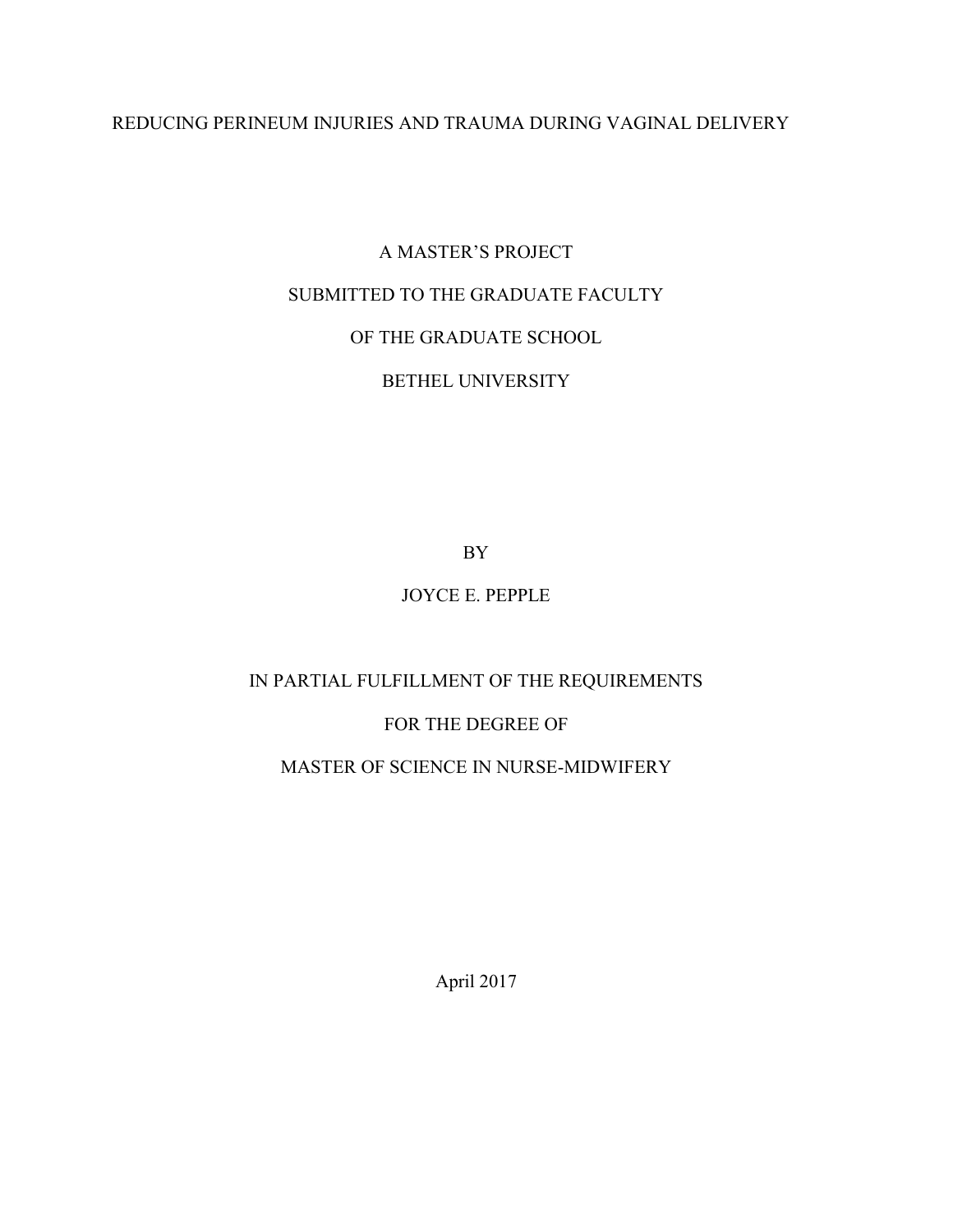## ADVISOR PAGE

## Bethel University

## Reducing Perineum Injuries and Trauma during Vaginal Delivery

Joyce E. Pepple

April 2017

## Approvals:

| Project Advisor Name:                        | Jane Wrede PhD, APRN, CNM |
|----------------------------------------------|---------------------------|
| Project Advisor Signature:                   | ane Wude                  |
| Department Chair Name:                       | Diane Dahl PhD, RN        |
| Department Chair Signature:                  | Dare<br>Diane             |
| Director of Graduate Nursing Program Name:   | Jane Wrede PhD, APRN, CNM |
| ector of Graduate Nursing Program Signature: | ane Wude                  |
|                                              |                           |

Director of Graduate Nursing Program Signature: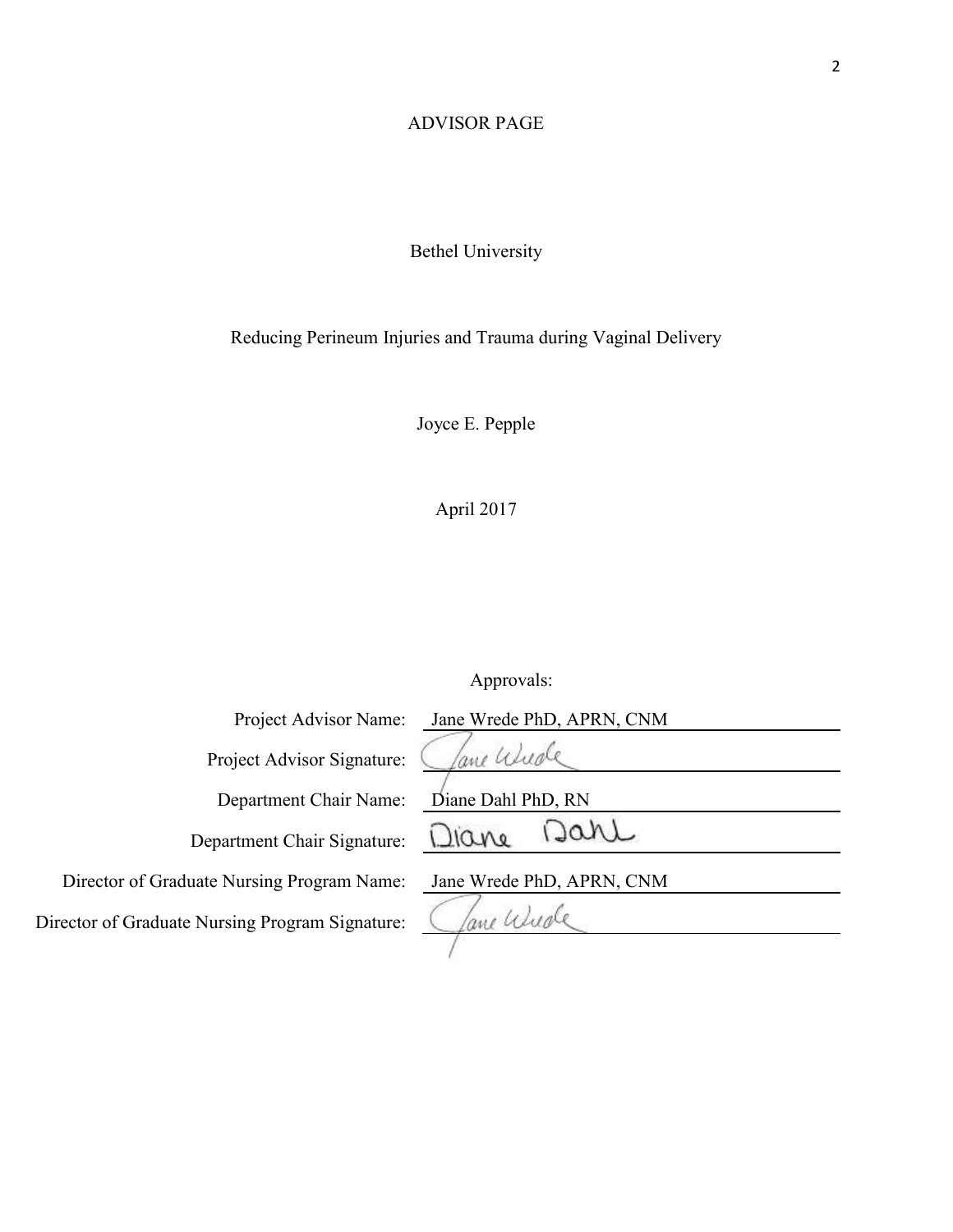#### Acknowledgements

There are really too many people to properly thank that have helped me to reach this point in my academic career. I want to thank my Mom for her sacrifice and devotion in making sure that I got an excellent foundation in my education, and had every possible opportunity to pursue further higher education. I would also like to thank my Dad for teaching me "scientific thinking" and developing my love for experimentation and research. Thirdly, I would like to thank my best friend and personal writing coach, Michelle Campbell, for her endless hours of critiquing, editing, and coaching to improve my writing skills in undergraduate school. I would like to thank all the Bethel University Nurse-Midwifery faculty for their input, support, and sharing their knowledge during this writing process. In particular, I would like to thank Professor Jane Wrede for being my faculty advisor and for her time and effort in helping to the standard needed to complete this project.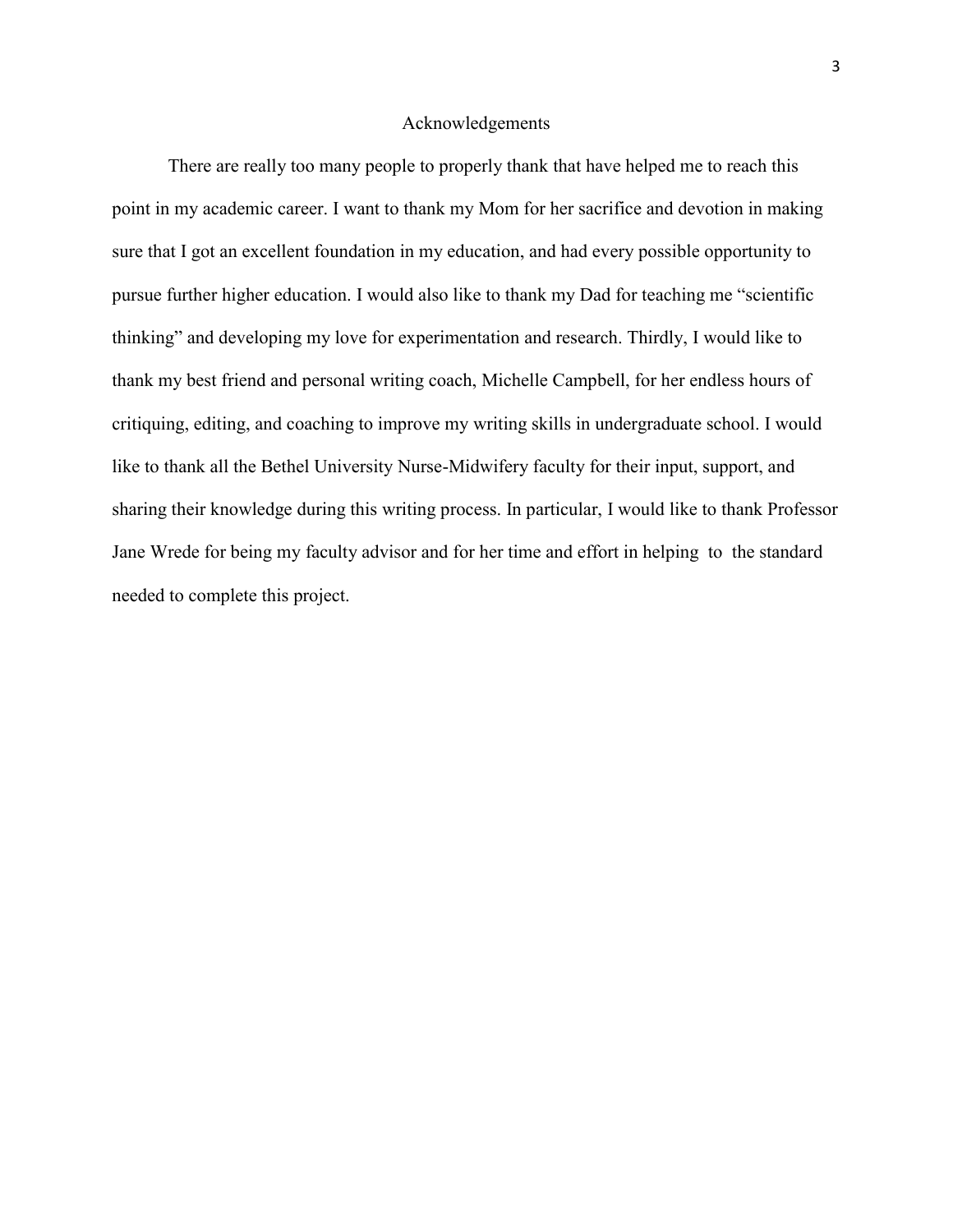#### **Abstract**

**Background:** Perineal trauma and injury is extremely common during vaginal birth. Nursemidwives and other obstetric providers should explore the most current literature for possible ways that perineal trauma and injury during vaginal birth can be avoided in patients.

**Purpose:** To determine if hands-on perineum care, given by healthcare providers during labor and delivery, decreases perineal trauma and injury in women giving birth vaginally, compared with as opposed to women delivering vaginally who do not receive any hands-on perineum care. **Results:** Some hands-on techniques may improve perineal outcomes, but the hands-on techniques vary in effectiveness. The majority of providers currently prefer/use a hands-on technique in at least some situations, and many factors and variables influence perineal outcomes.

**Conclusions:** There is not adequate evidence to support that the majority of hands-on techniques are superior, but there is some evidence that certain hands-on support the techniques can influence perineal integrity outcomes and are potentially superior to allowing an undisturbed physiological birth. The heterogeneity of available studies along with the lack of accounting for other variable factors make it impossible to conclude any significant statistical difference in outcomes between the overall categories of hands-on vs. hands-off perineum support

**Implications for Research and Practice:** Implications include the need to collect more data related to factors that influence perineal outcomes and perineal integrity, as well as to continue to increase obstetric provider awareness.

**Keywords:** Preventing perineum trauma, hands-on vs. hands-off, reducing incident of perineum trauma with vaginal birth, and best practice for prevention of perineum injury during vaginal birth.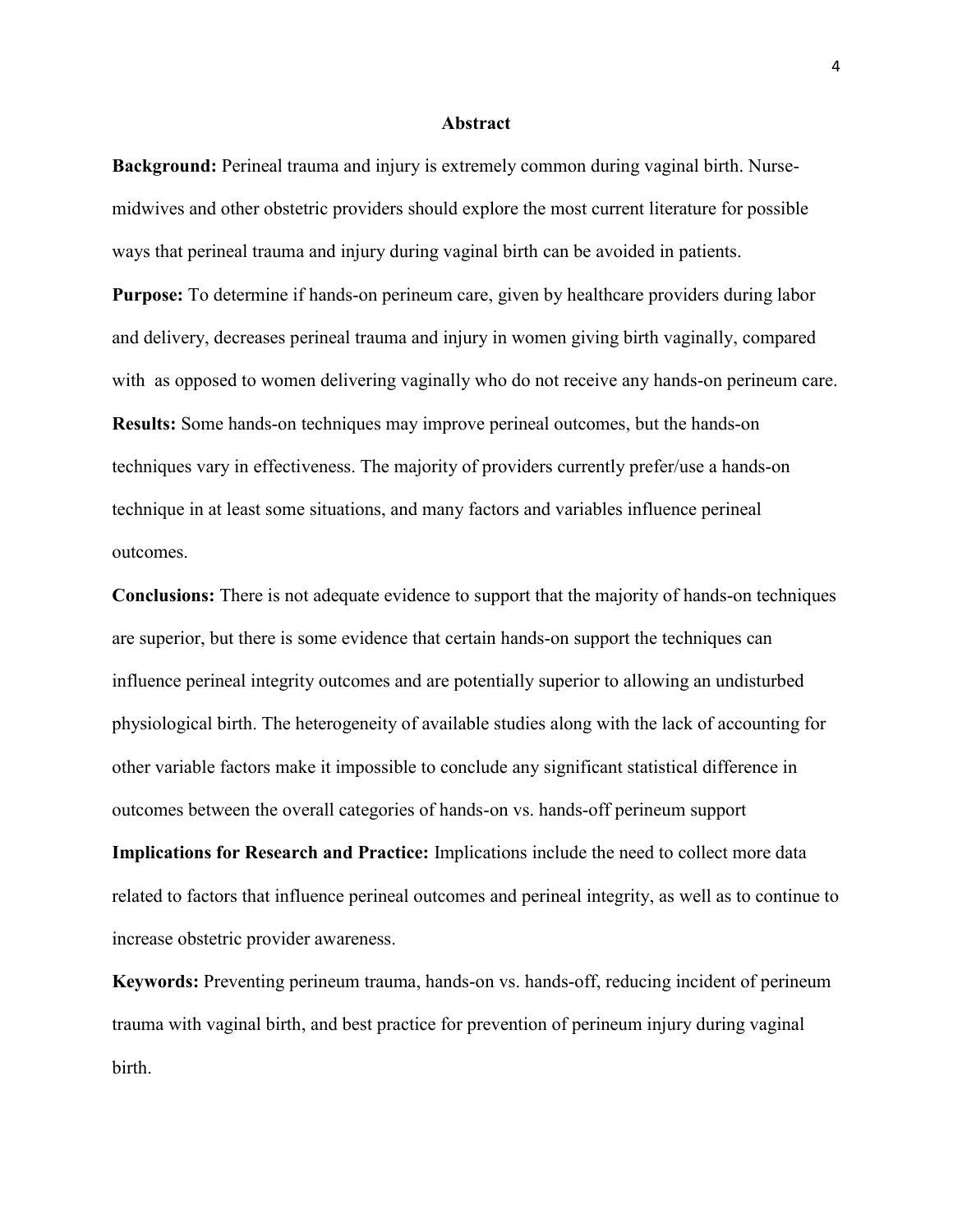## Table of Contents

| Major Finding 3: Majority of providers prefer/use a Hands-on technique  24  |  |
|-----------------------------------------------------------------------------|--|
| Major Finding 4: Many factors and variables influence perineal outcomes  25 |  |
|                                                                             |  |
|                                                                             |  |
|                                                                             |  |
|                                                                             |  |
|                                                                             |  |
|                                                                             |  |
|                                                                             |  |
|                                                                             |  |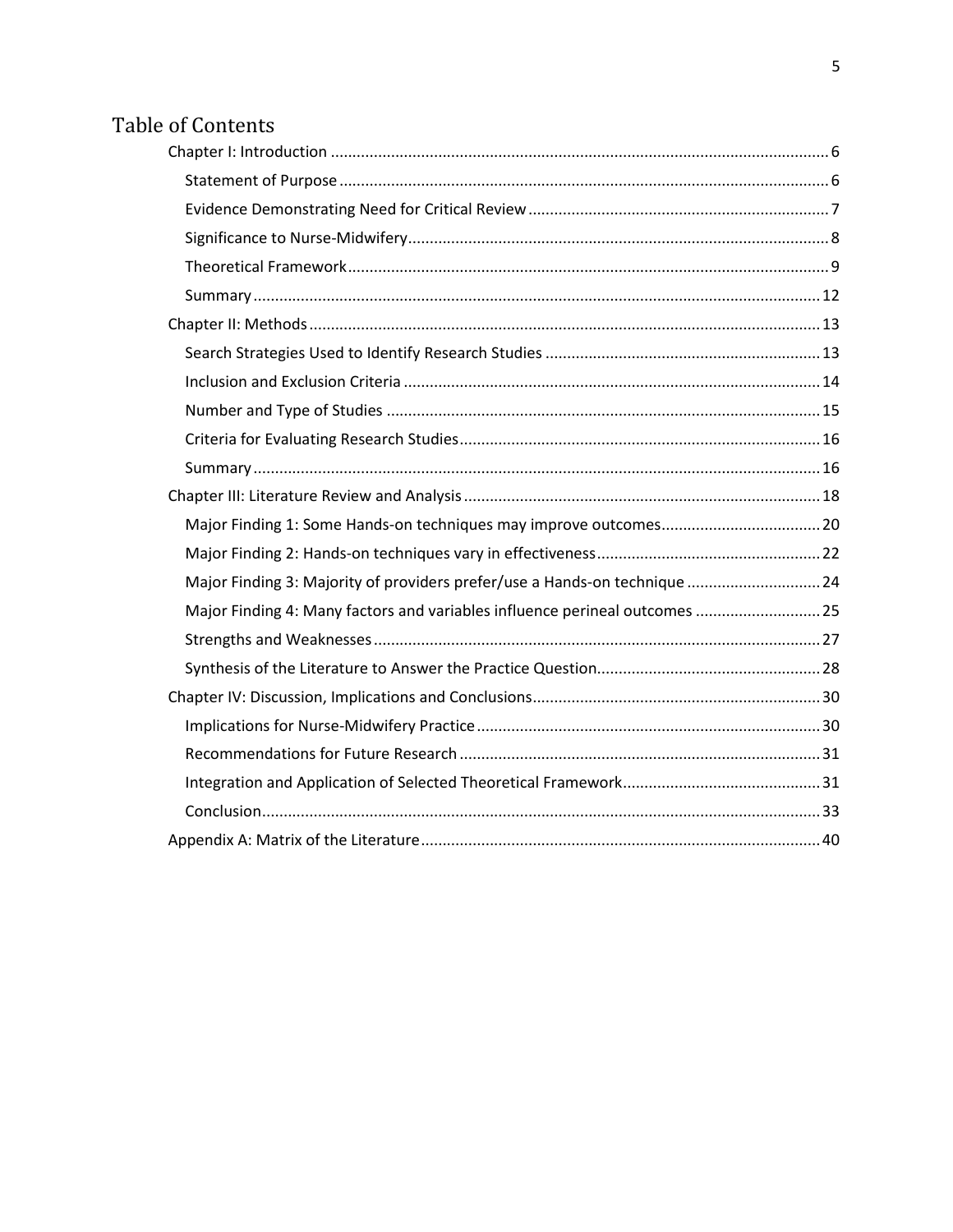#### **Chapter I: Introduction**

<span id="page-6-0"></span>Obstetric related professions, including nurse-midwifery, are obligated to constantly reexamine their current practices in light of the latest available research evidence, and to make practice changes as appropriate. The core of midwifery profession is empowerment of women, avoidance of unnecessary interventions, and promotion of birth as a normal life process (ACNM, 2012, Core competencies), nurse-midwives, in particular, must be knowledgeable regarding the latest evidence relating to the care of their patients, and to the promotion of these objectives. Continuing traditional practices, or utilizing techniques that were originally advocated during our professional education may be wise in some contexts, but to truly empower women and help them achieve the best possible birthing experiences, nurse-midwives must continually and thoroughly study the current evidence and recommendations. Each birthing experience is unique, and it is a privilege and a responsibility to enter that sacred zone and support/assist the birthing process. Therefore, nurse-midwives must constantly evaluate practices (in particular, interventions and deviations from the normal physiological that are purported to improve birth outcomes) to determine if they are truly evidence-based and beneficial to the women we serve.

#### <span id="page-6-1"></span>**Statement of Purpose**

The pain, suffering, and complications related to perineal trauma during vaginal birth is of high priority and interest, not only to obstetric providers, but also to the women they serve. Obstetric perineal injuries can affect future sexual activity and self-image/confidence, as well as create fear and anxiety during future births (Andrews, Thakar, Sultan, & Jones, 2008; Fodstad, Staff, & Laine, 2016; Rathfisch et al., 2010). Williams, Herron-Marx, & Carolyn (2007) discussed several enduring complications associated with perineal outcomes, such as urinary incontinence, fecal incontinence, and dyspareunia after 12 months postpartum. Even the smallest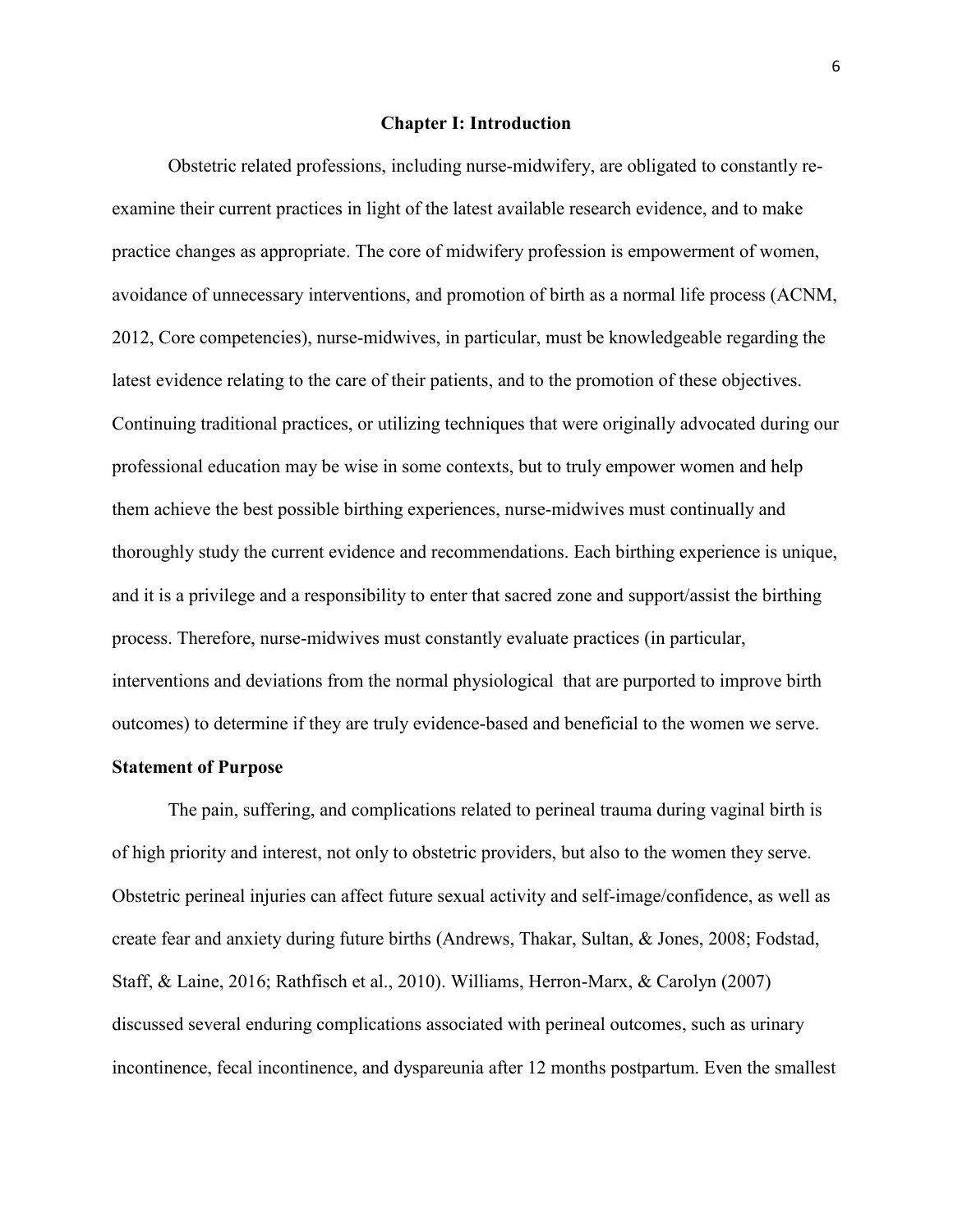injury has the potential to impact a woman's perception of her birth experience. Therefore, the PICO question for this integrative review of the literature was as follows—*Does hands-on perineum care, given by healthcare providers during labor and delivery, decrease perineal trauma and injury in women giving birth vaginally, as opposed to women delivering vaginally, who do not receive any hands-on perineum care?*

#### <span id="page-7-0"></span>**Evidence Demonstrating the Need for Critical Review**

An estimated 90% of women currently experience some sort of perineum trauma while giving birth vaginally (Richmond, 2014). Women who tear during their first delivery are five times more likely to experience tearing/perineum injury during a succeeding birth (Richmond, 2014). The severity of the trauma varies widely, and may include only the skin and mucosa (first degree), may extend into the tissue but not involve the anal sphincter (second degree), or may actually breach the anal sphincter (third degree and fourth degree - also referred to as Obstetrical Anal Sphincter Injuries (OASIS), due to the nature of the injury). To clarify, third degree tears only involve part of the anal sphincter, while fourth degree tears are complete anal sphincter tears and beyond. Reducing OASIS are of particular interest to obstetric providers and women, due to the potential long term complications, such as incontinence, dyspareunia, and psychological implications that are associated with these injuries (McCandlish, et al., 1998; Priddis, Schmied, & Dahlen, 2014).

McCandlish, et al. (1998) was one of the first randomized controlled studies on the subject (carried out by midwives in the UK) providing evidence that the utilization of hands-on manual perineum support techniques could potentially affect perineal tear severity, and impact the after effects significantly. For example,  $31.4\%$  of women (n = 823) in the hands-on group reported pain at 10 days postpartum versus 34.5% of the hands-poised group ( $n = 910$ ,  $p = 0.02$ )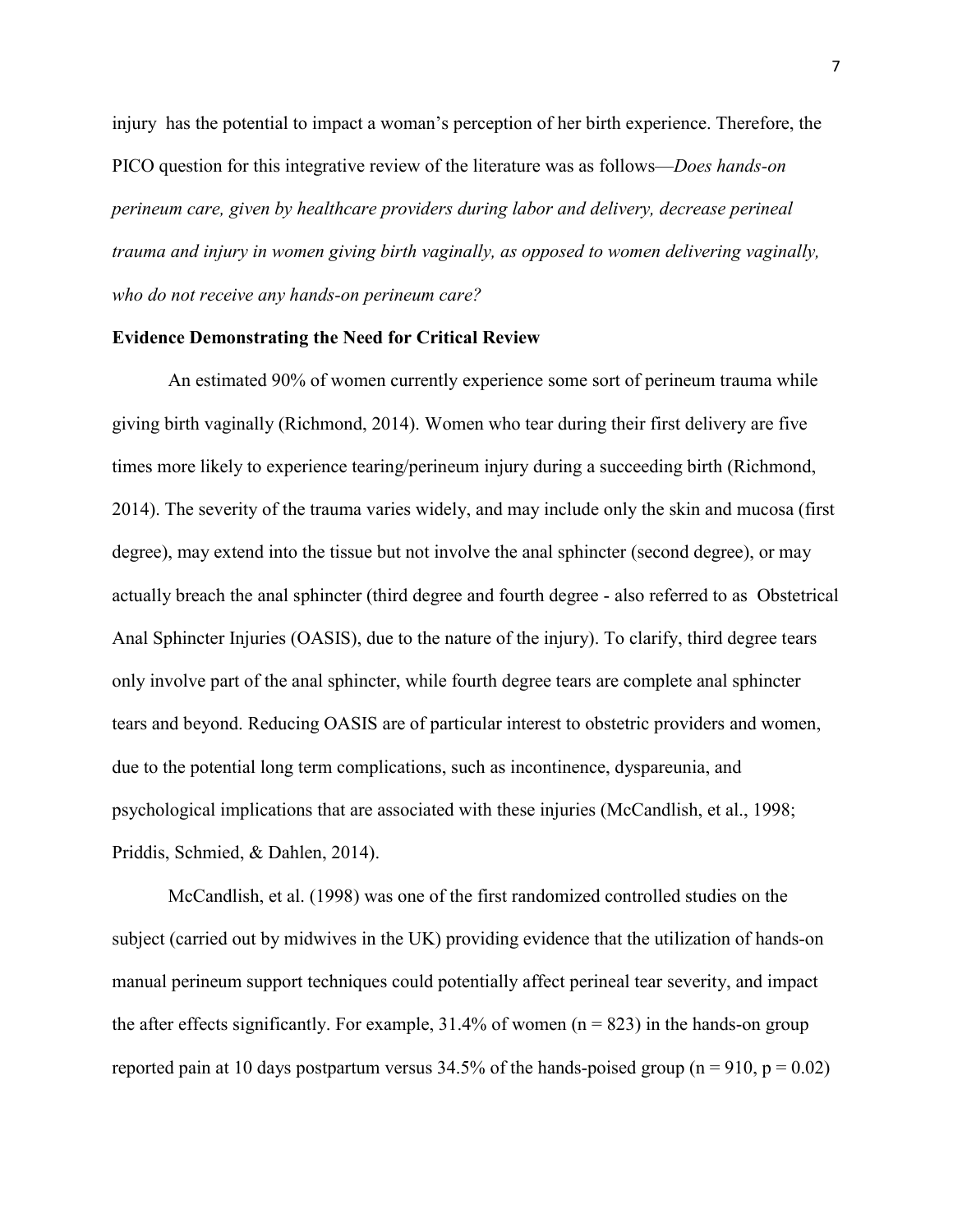$(p < 0.05)$  (McCandlish et al, 1998). This study inspired many of the later studies carried out on the subject of hands-on vs. hands-off, or hands-poised, manual perineal support techniques. Particularly because episiotomies (an earlier rather invasive form of surgical intervention that was purported to improve healing and decrease severe obstetric sphincter injuries) had already started to be highly scrutinized at this time, and manual perineum support techniques—whether or not they had the potential to decrease episiotomy rates and/or improve perineum integrity rates— had begun to be considered in more earnest (McCandlish et al., 1998).

#### <span id="page-8-0"></span>**Significance to Nurse-Midwifery**

The use of various hands-on perineum techniques in midwifery to help decrease pain and preserve perineal integrity goes back to at least the second century AD, when Sorunas mentioned it in *Gynaecology* (Dahlen, Homer, Leap, & Tracy, 2011). Warm compresses, warm oil, and manual support of the perineum by midwives were mentioned in his work prior to 138 A.D. Although avoiding unnecessary intervention and promoting physiological birth is at the heart of the midwifery profession, intervention may be acceptable if it empowers a woman and leads to better maternal and/or neonatal outcomes. In 2012, the American College of Nurse-Midwives (ACNM), and several other midwifery organizations, published a joint consensus position statement clearly defining the need to support and promote normal physiological childbirth; however, this position statement did not automatically eliminate the use of all interventions or mandate abandonment of any effective techniques by midwives that were legitimately helping maintain perineum integrity during the birthing process.

Rather, this position statement recommended "Comprehensive examination and dissemination of the evidence and care practices supportive of normal physiologic birth" by midwives (ACNM, 2012, p. 4). The elimination of harmful or unnecessary interventions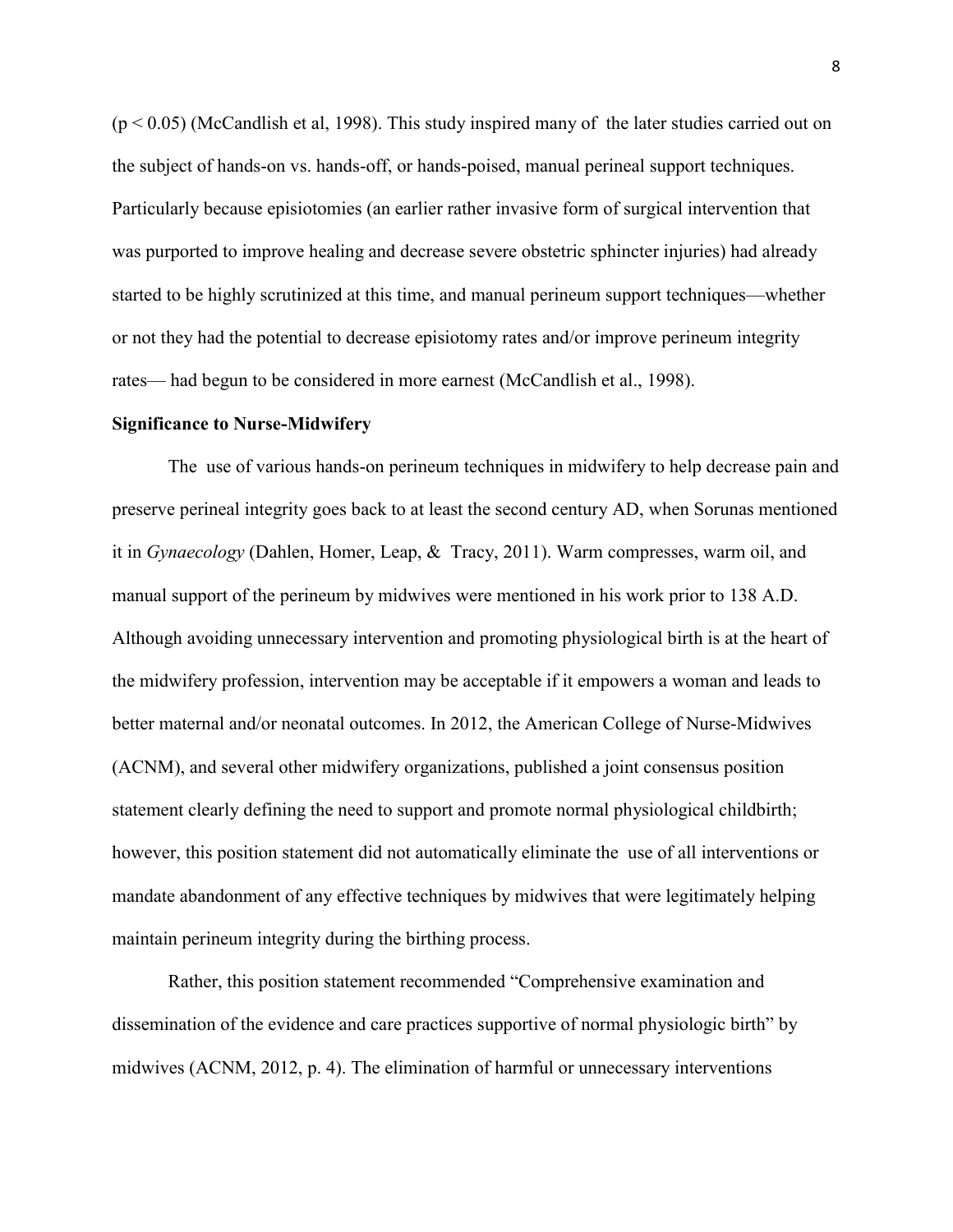throughout the birthing process is an important part of midwifery's role in empowering women and helping society as a whole see birth, pregnancy, and women's unique life cycles changes as beautiful and normal. In particular, hands-off approaches to perineal care during the birthing process needs to be explored and studied alongside the more popular and widely used hands-on techniques (Moore & Moorhead, 2013; Petrocnik & Marshall, 2015).

For the purpose of this literature review, hands-on techniques are defined as those in which a delivery attendant's hands would be used for any sort of intervention designed to reduce perineum trauma during the actual labor and delivery process, including manual perineum support, oil application, and massage techniques. In contrast, hands-off techniques would be defined as those in which the delivery attendant does not manipulate, or otherwise deviate from the natural birth process, by using his or her hands to intervene for the purpose of attempting to preserve the integrity of the perineum, such as techniques that allow the baby to be born unassisted, either outside, or under water. Hands-poised techniques can evolve into either a hands-off or hands-on technique. Therefore, unless the exact outcome is known, hands-poised will be grouped with hands-on techniques because it frequently involves some degree of handson manipulation of the perineum during the birthing process. Although it is acknowledged that maternal position during birth potentially plays a significant role in perineum trauma and birth outcomes, this is not a hands-on or hands-off technique specifically, and therefore will be noted as a separate variable.

#### <span id="page-9-0"></span>**Theoretical Framework**

Abdellah's Twenty-one Nursing Problem Theory will provide the theoretical framework to guide the explorations for this PICO question (McCarthy & Fritzpatrick, 2014; Petiprin, 2016). This theoretical framework is uniquely suited to this practice question because it consists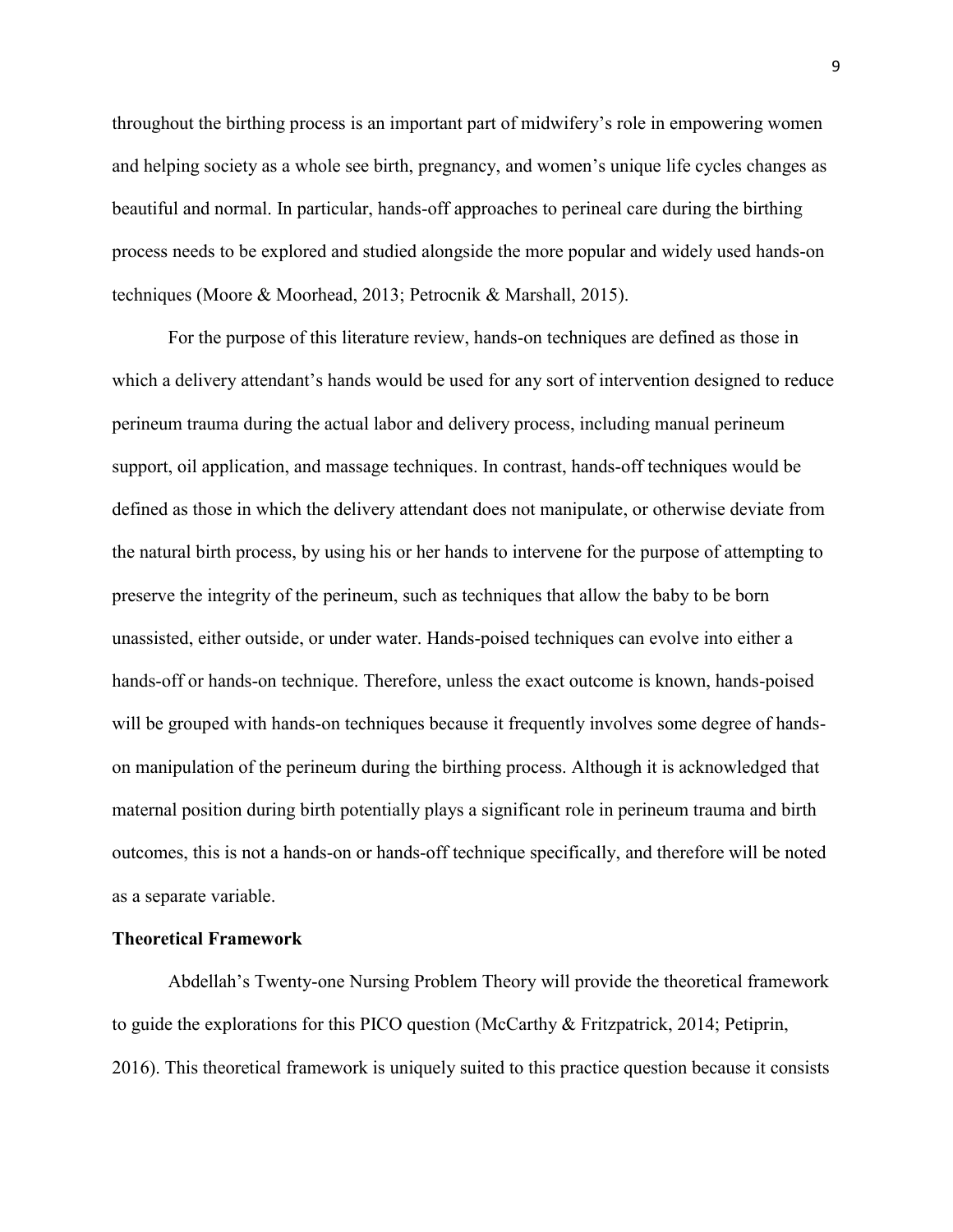of two parts: (1) health care professionals (specifically nurses in the original theory) assess and identify the problem or problems (using the ten steps and twenty-one nursing problems), and (2) health care professionals use their skills to identify solutions, and design a plan to help improve patient outcomes (using the eleven nursing skills). Table 1 shows the basic elements of Abdellah's Theory.

Table 1

|  | Abdellah's Nursing Theory and Twenty-one Nursing Problems |  |  |  |  |
|--|-----------------------------------------------------------|--|--|--|--|
|--|-----------------------------------------------------------|--|--|--|--|

| <b>Twenty-One Nursing Problems*</b>                                                                     |                                                                                                    | Ten Nursing Steps*                                                                                                           | Nursing Skills*                         |
|---------------------------------------------------------------------------------------------------------|----------------------------------------------------------------------------------------------------|------------------------------------------------------------------------------------------------------------------------------|-----------------------------------------|
| 1. To maintain good hygiene and<br>physical comfort.                                                    | 12. To identify and accept<br>positive and negative expressions,<br>feelings, and reactions.       | 1. Learn to know the patient.<br>2. Sort out relevant and                                                                    | 1. observation of<br>health status      |
| 2. To promote optimal activity:<br>exercise, rest, and sleep.                                           | 13. To identify and accept the<br>interrelatedness of emotions and                                 | significant data.                                                                                                            | 2. skills of<br>communication           |
| 3. To promote safety through the<br>prevention of accidents, injury, or<br>other trauma and through the | organic illness.<br>14. To facilitate the maintenance                                              | 3. Make generalizations<br>about available data in<br>relation to similar nursing<br>problems presented by other             | 3. application of<br>knowledge          |
| prevention of the spread of infection.                                                                  | of effective verbal and nonverbal<br>communication.                                                | patients.                                                                                                                    | 4. teaching of<br>patients and families |
| 4. To maintain good body mechanics<br>and prevent and correct deformities.                              | 15. To promote the development<br>of productive interpersonal                                      | 4. Identify the therapeutic<br>plan.                                                                                         | 5. planning and<br>organization of work |
| 5. To facilitate the maintenance of a<br>supply of oxygen to all body cells.                            | relationships.<br>16. To facilitate progress toward                                                | 5. Test generalizations with<br>the patient and make<br>additional generalizations.                                          | 6. use of resource<br>materials         |
| 6. To facilitate the maintenance of<br>nutrition of all body cells.                                     | achievement of personal spiritual<br>goals.                                                        | 6. Validate the patient's<br>conclusions about his                                                                           | 7. use of personnel<br>resources        |
| 7. To facilitate the maintenance of<br>elimination.                                                     | 17. To create and/or maintain a<br>therapeutic environment.                                        | nursing problems.                                                                                                            | 8. problem-solving                      |
| 8. To facilitate the maintenance of<br>fluid and electrolyte balance.                                   | 18. To facilitate awareness of self<br>as an individual with varying<br>physical, emotional, and   | 7. Continue to observe and<br>evaluate the patient over a<br>period of time to identify any<br>attitudes and clues affecting | 9. direction of work<br>of others       |
| 9. To recognize the physiological<br>responses of the body to disease                                   | developmental needs.                                                                               | this behavior.                                                                                                               | 10. therapeutic uses<br>of the self     |
| conditions - pathological,<br>physiological, and compensatory.                                          | 19. To accept the optimum<br>possible goals in the light of<br>limitations, physical and           | 8. Explore the patient's and<br>family's reaction to the<br>therapeutic plan and involve                                     | 11. nursing procedure                   |
| 10. To facilitate the maintenance of<br>regulatory mechanisms and                                       | emotional.                                                                                         | them in the plan.                                                                                                            |                                         |
| functions.                                                                                              | 20. To use community resources<br>as an aid in resolving problems                                  | 9. Identify how the nurse<br>feels about the patient's                                                                       |                                         |
| 11. To facilitate the maintenance of<br>sensory functions.                                              | arising from illness.                                                                              | nursing problems.                                                                                                            |                                         |
|                                                                                                         | 21. To understand the role of<br>social problems as influencing<br>factors in the case of illness. | 10. Discuss and develop a<br>comprehensive nursing care<br>plan.                                                             |                                         |

\* McCarthy & Fritzpatrick, 2014; Petiprin, 2016.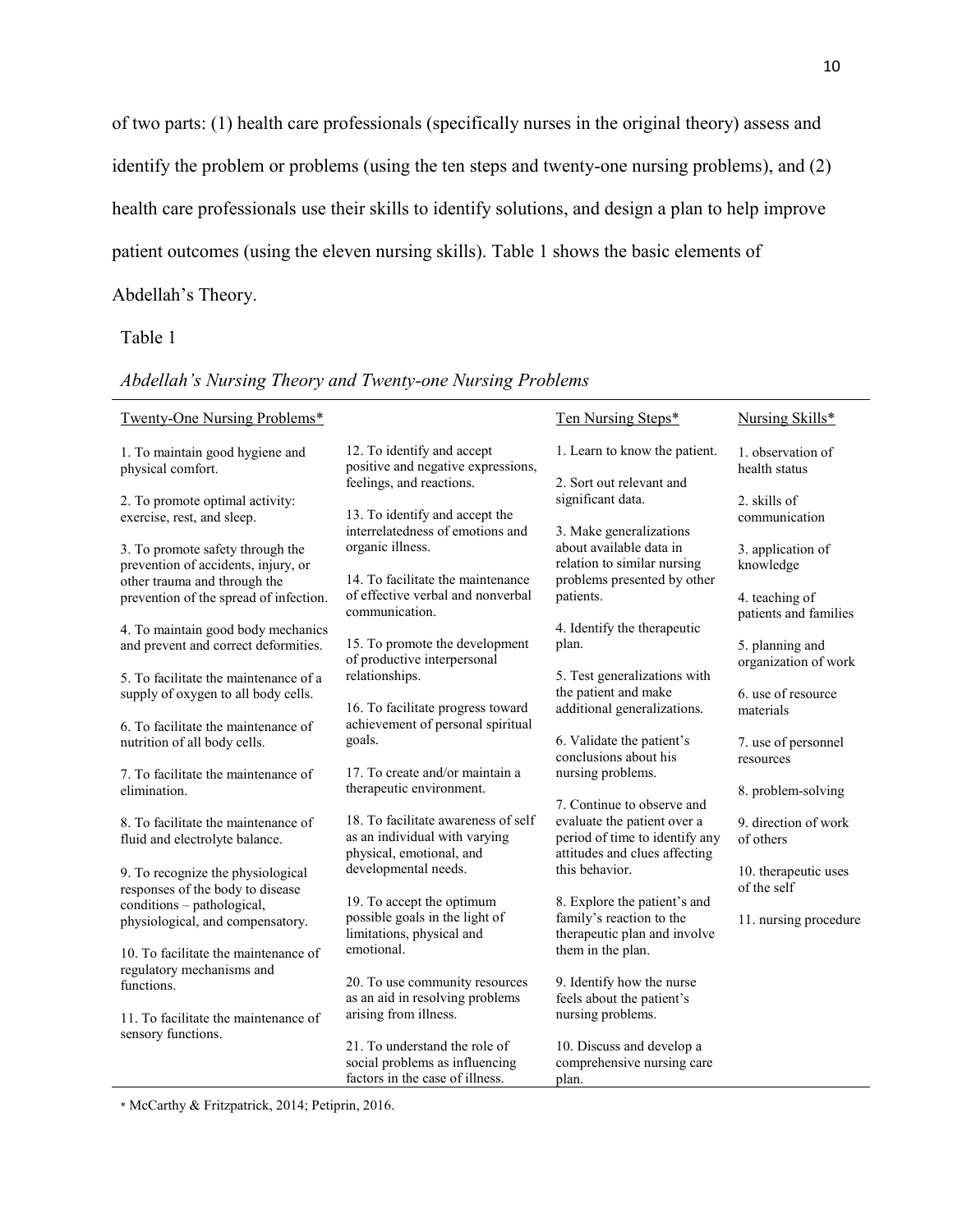The nursing problem has been defined as perineal trauma and its related complications according to the PICO question. This is not only an overt problem as defined by Abdellah's theory (Gonzalo, 2011) because it can be physically seen and diagnosed, but also a covert one because of the associated mental anguish and suffering that is internally experienced by the patient as a result of the injury.

Abdellah's Theory starts with the identification of the problem by getting to know the patient, and sort out the relevant and significant data (Petiprin, 2016). These elements must be addressed on an individual level for each patient, and the theory promotes the healthcare provider learning about the unique patient they are working with, in addition to using generalized data and information gained from reviewing the research (which is also included in the theory as the third step in problem solving; looking at data from similar patients). According to Abdellah (Gonzalo, 2011), there are 21 nursing problems that should be explored for each patient. Problem one would be applicable to perineal trauma, as the problem addresses physical comfort, Problem three is applicable because of its focus on safety and the prevention of trauma. Problems seven and eleven are also applicable because they are involved in maintaining elimination and sensory function. Further exploration of the particular problem solving steps that would be applicable to the main PICO question revealed that problem nine is also very applicable because it addresses how the healthcare provider (or nurse) feels about the patient's problem, which is important because it affects what they are willing to do about the problem, and how in tune they are to the patient's wishes, goals, and perspectives. Perineal tearing/trauma results in the potential for increased pain, increased risk of infection, and decreased body image confidence as a result of something that may be preventable with changes to healthcare providers' practices. As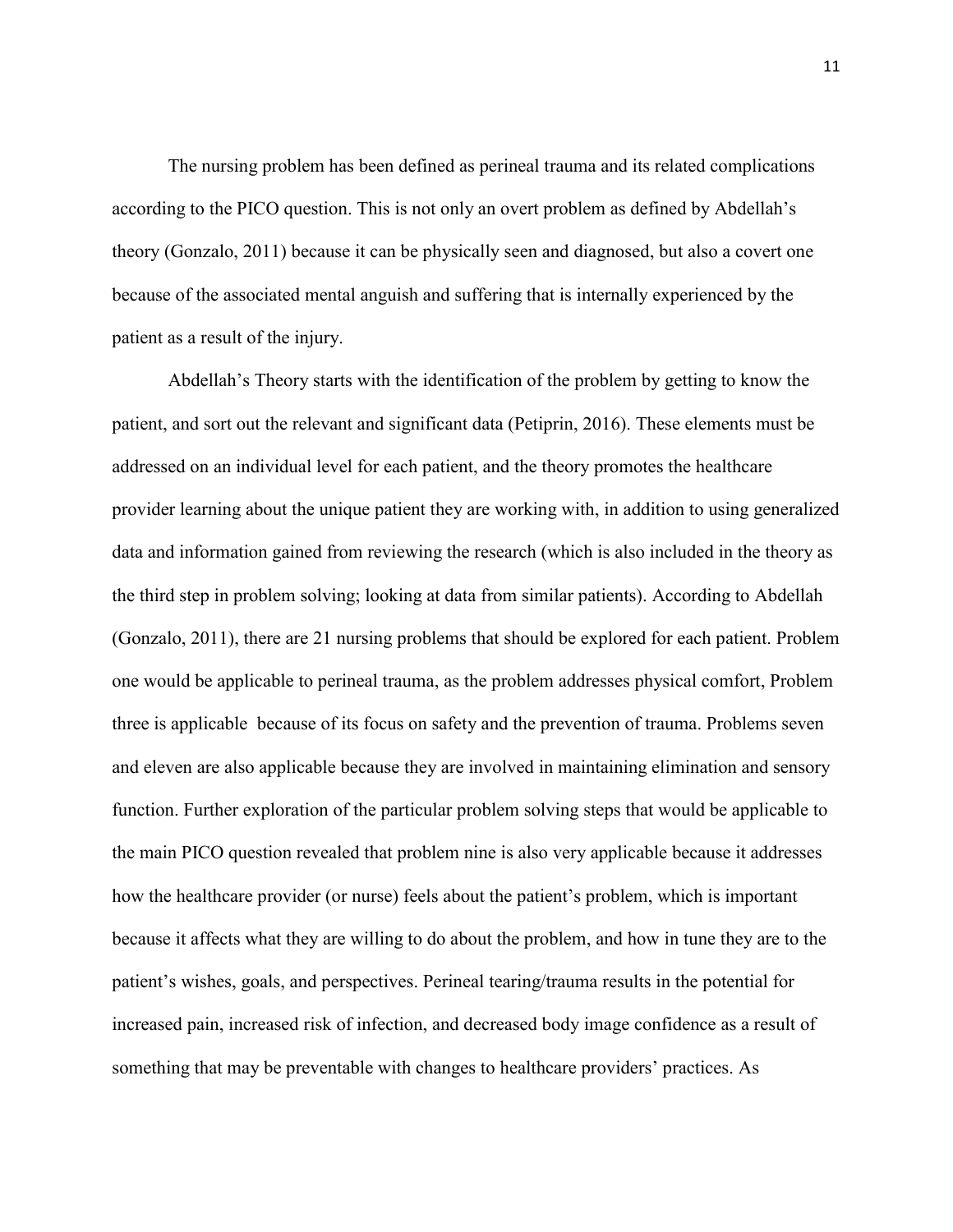Abdellah's Theory further promotes, it is important that nurses (or in this case, all obstetric providers) use their skills and knowledge to examine current practices and data, with the aim of designing superior and individually-centered care plans that can produce better outcomes for patients. Not only is this an element of Abdellah's Theory, but it also relates back to midwifery hallmarks and the responsibilities and duties of all obstetric providers (ACNM, 2012, Core competencies).

#### <span id="page-12-0"></span>**Summary**

This research project and theoretical framework support the hallmarks of nursemidwifery as presented by the ACNM (2012, p. 2), particularly in the "incorporation of scientific evidence into clinical practice," "health promotion, disease prevention, and health education," "advocacy for informed choice," and "advocacy of non-intervention in normal processes in the absence of complications." The discovery and collection of applicable data, and the summarization of that data, bringing forward potentially meaningful conclusions, and making practical applications should be the goal of every healthcare literature review. The first step is identifying the problem, but the second step is finding and collecting information that may assist in the examination and remediation of the problem.

In conclusion, Chapter 1 discussed the chosen research question, the need for such a question to be explored, and the significance that such a question has not only to nurse-midwives but also to the women they serve. In addition, Abdellah's Theoretical framework has been introduced and shown to be an applicable theoretical framework to provide structure and direction to the researching and examination of the evidence for this particular research issue. Chapter 2 will introduce the methods utilized to collect, sort, organize, and determine the applicability of the available research to the chosen nursing problem.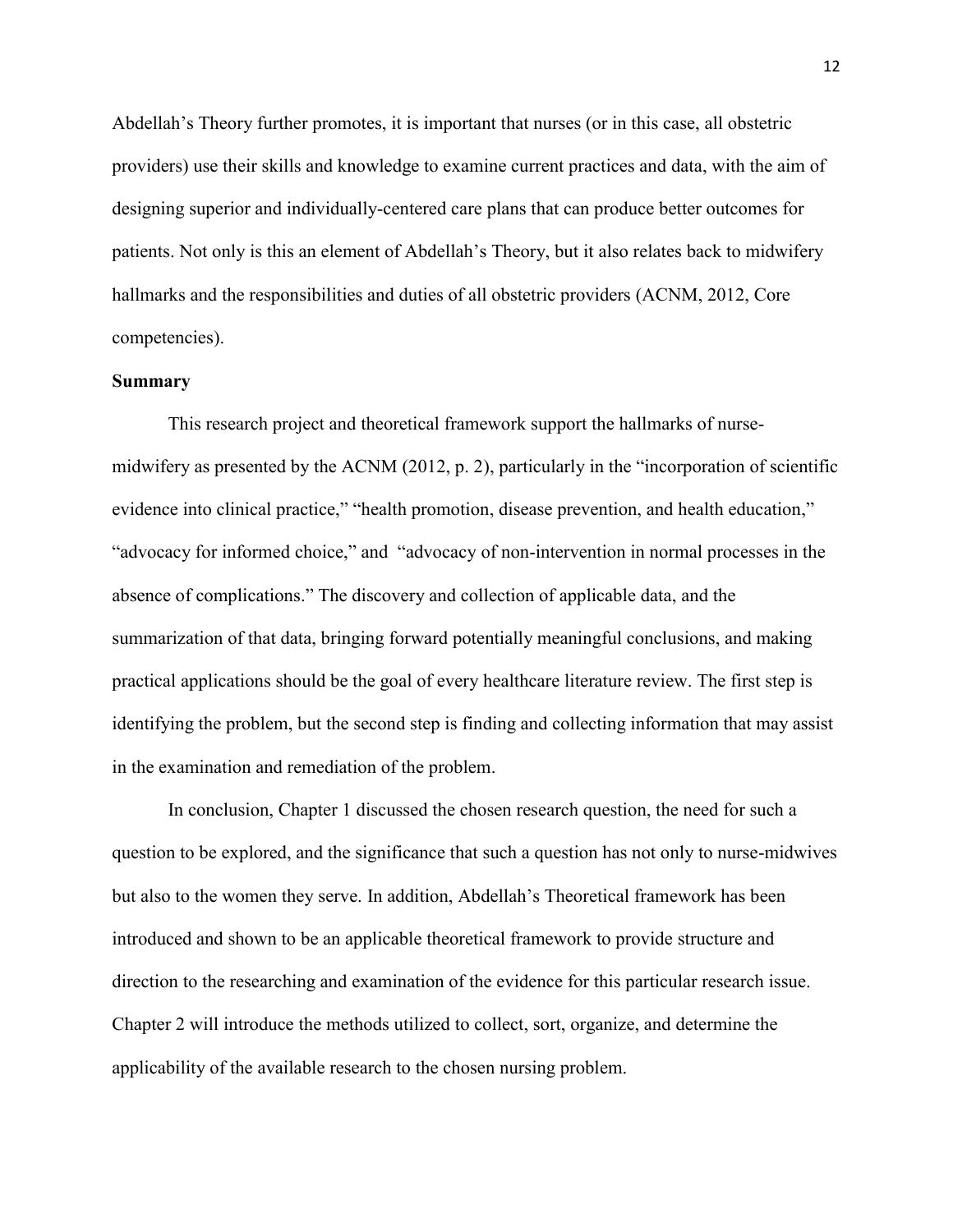#### **Chapter II: Methods**

<span id="page-13-0"></span>Identifying and evaluating applicable research studies is vital to the success of any healthcare related research study, and is the foundation upon which evidence based practice recommendations and conclusions are made. The internet and online search databases have greatly increased student and researcher access to a wide variety of high quality research study sources, and provide an excellent basis from which to explore practice based questions. Two online university databases were used to identify applicable studies for this project, and the John Hopkins nursing evidence-based practice model and guidelines (Dearholt & Dang, 2012) were used to evaluate the quality of the identified research studies.

#### <span id="page-13-1"></span>**Search Strategies Used to Identify Research Studies**

Applicable peer-reviewed research articles were identified by searching the online libraries of Bethel University and the University of Phoenix. All duplicate articles were removed. Search terms included 'manual perineum support techniques in labor' (399 articles), 'hands-on versus hands-off perineum' (89 articles), and combinations of terms such as 'perineum support techniques', 'water birth lacerations', 'lacerations in vaginal birth', and 'provider perineum support in second stage labor'. The goal was to use various search terms to find as many of the possible articles available on the subject, within the chosen research time period (2011-present). As the first articles were found, the terminology within the articles prompted the use of further search terms to discover more articles on the subject. One Cochrane review article and three literature reviews on the subject and related subjects were also reviewed to help identify applicable search terms and themes. These reviews were particularly helpful in establishing the inclusion and exclusion criteria.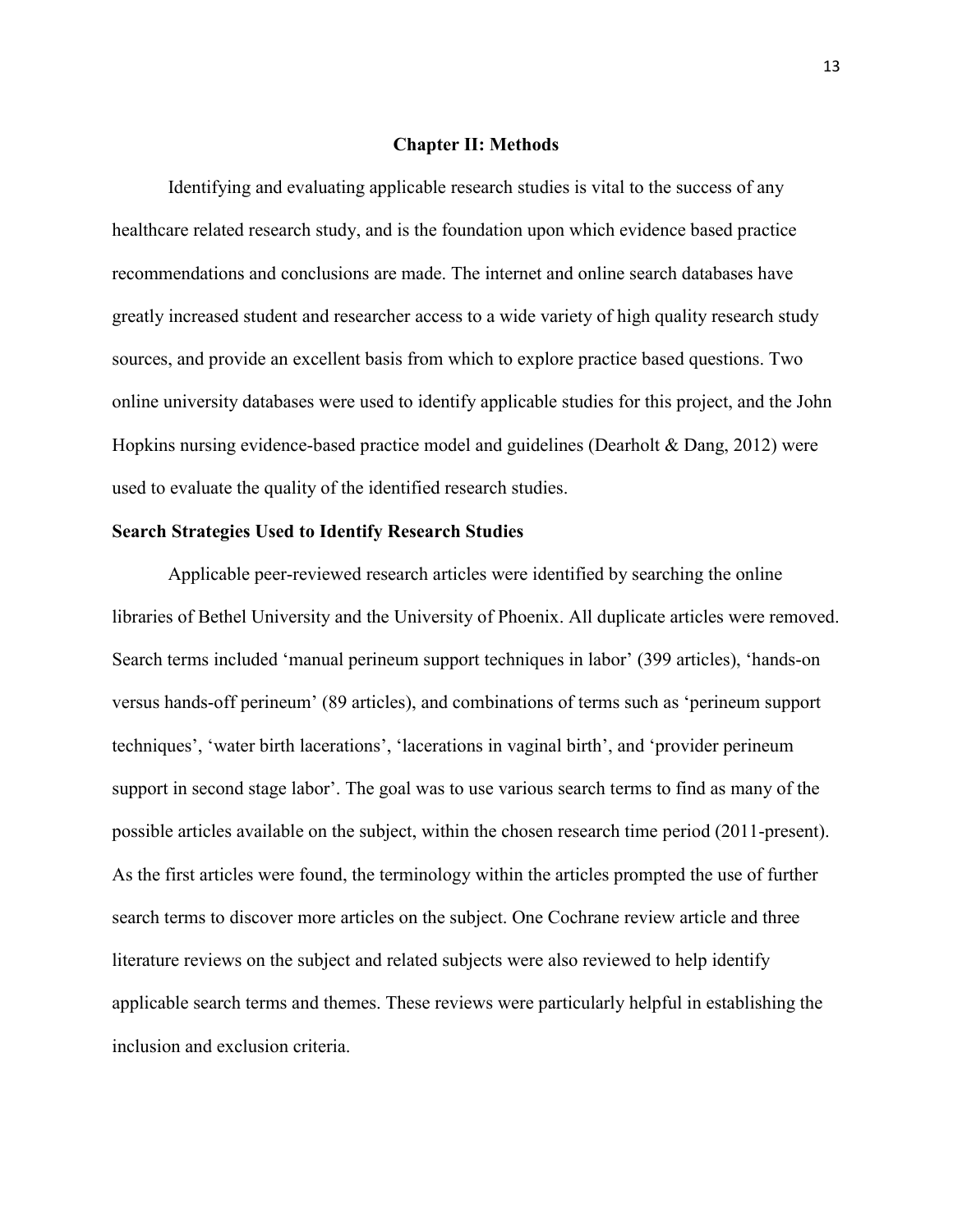#### <span id="page-14-0"></span>**Inclusion and Exclusion Criteria**

The initial inclusion criteria included several different factors. Firstly, all studies specifically had to contain data on perineal trauma or injury outcomes following a vaginal delivery. Therefore, all caesarean deliveries, or converted vaginal-to-caesarean delivery studies, that did not have specifically have data on actual vaginal birth outcome were excluded. Secondly, it was deemed important to focus on various types of "hands-on" perineum support methods, and establish various categories of hands-on perineum support techniques that might be used. Therefore, only studies that addressed the incidents of trauma and tears AND also addressed a specific type of hands-on or hands-off provider approach to vaginal delivery were included. All studies that did not focus on hands-on or hands-off provider interventions during vaginal delivery were excluded from the research matrix. Specifically, "hands-on" perineal support was defined as: any direct physical support, or contact of healthcare providers' hands with the laboring woman's perineum during the labor and delivery process. All prelabor/delivery massages, oilings, or other assorted interventions purposed to decrease perineum tearing (because these occurred prior to the actual labor and birth process) were excluded. However, physical support of the perineum and emerging fetus by a healthcare provider's hands during labor and delivery were included, as well as any in-labor massages or applications of oils, etc. that would involve direct "hands-on" contact between the provider's hands and the laboring patient's perineum during labor. "Hands-off" approaches would include any absence or intentional avoidance of healthcare provider manipulation, or direct physical contact with the laboring patient's perineum during labor and delivery. This would include some forms of water birth, as well as birthing styles that focus on allowing the laboring patient to deliver without any physical intervention on the part of the birthing attendant. Episiotomies were not included as a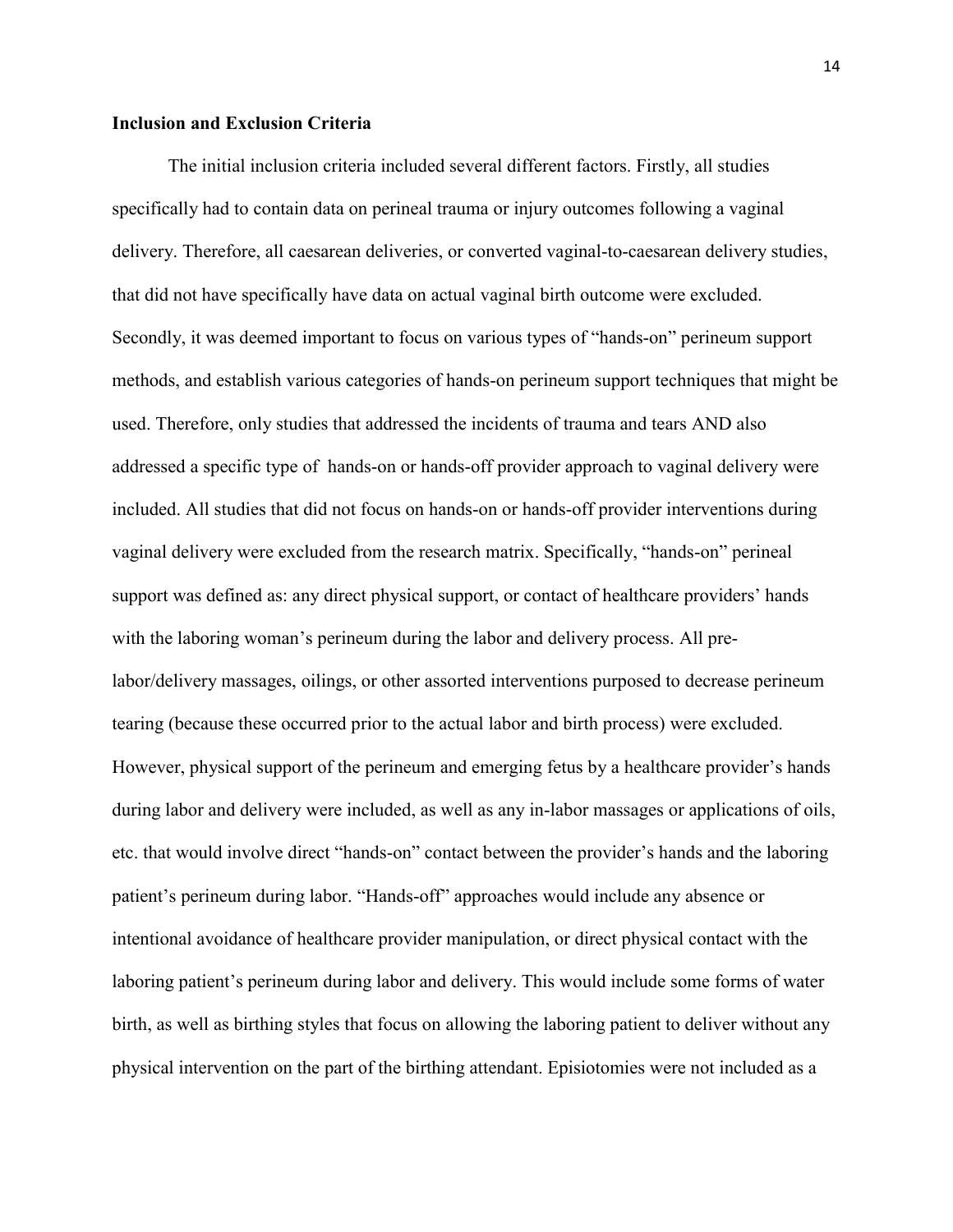hands-on intervention because although this surgical intervention could potentially be considered a hands-on intervention for perineum support/protection, it actually intentionally disrupts the integrity of the perineum, and therefore is not truly a support technique aimed at perineum integrity. Episiotomies are counted as an outcome variable in some studies and will be reported as such in the findings.

The final inclusion criterion was studies published in 2011 or later. Research prior to this point has been summarized in major literature reviews, and in order to have the most current and applicable research available on the subject, the decision was made to only include articles from the most current time period. In addition, only actual research studies were included in the matrix; however, literature reviews on the subject were consulted and reviewed to help identify themes, potential search words, and gain more overall knowledge on the subject being researched.

#### <span id="page-15-0"></span>**Number and Type of Studies**

The search results originally included hundreds of studies with a wide-range of topics related to perineum trauma and provider techniques. However, after the inclusion/exclusion criteria were applied, twenty applicable studies were left for consideration. Eight of these were random controlled trials, five were surveys/questionnaires/panels involving expert opinions from obstetric providers, three were quantitative stress/tension measurement studies involving an actual perineum or biomechanical model of the perineum during vaginal birth, three were observational studies focused on perineum outcomes, and one was a pre/post obstetric provider educational program intervention study that focused on perineum integrity outcomes after the intervention of the educational program. All of these studies produced quantitative data of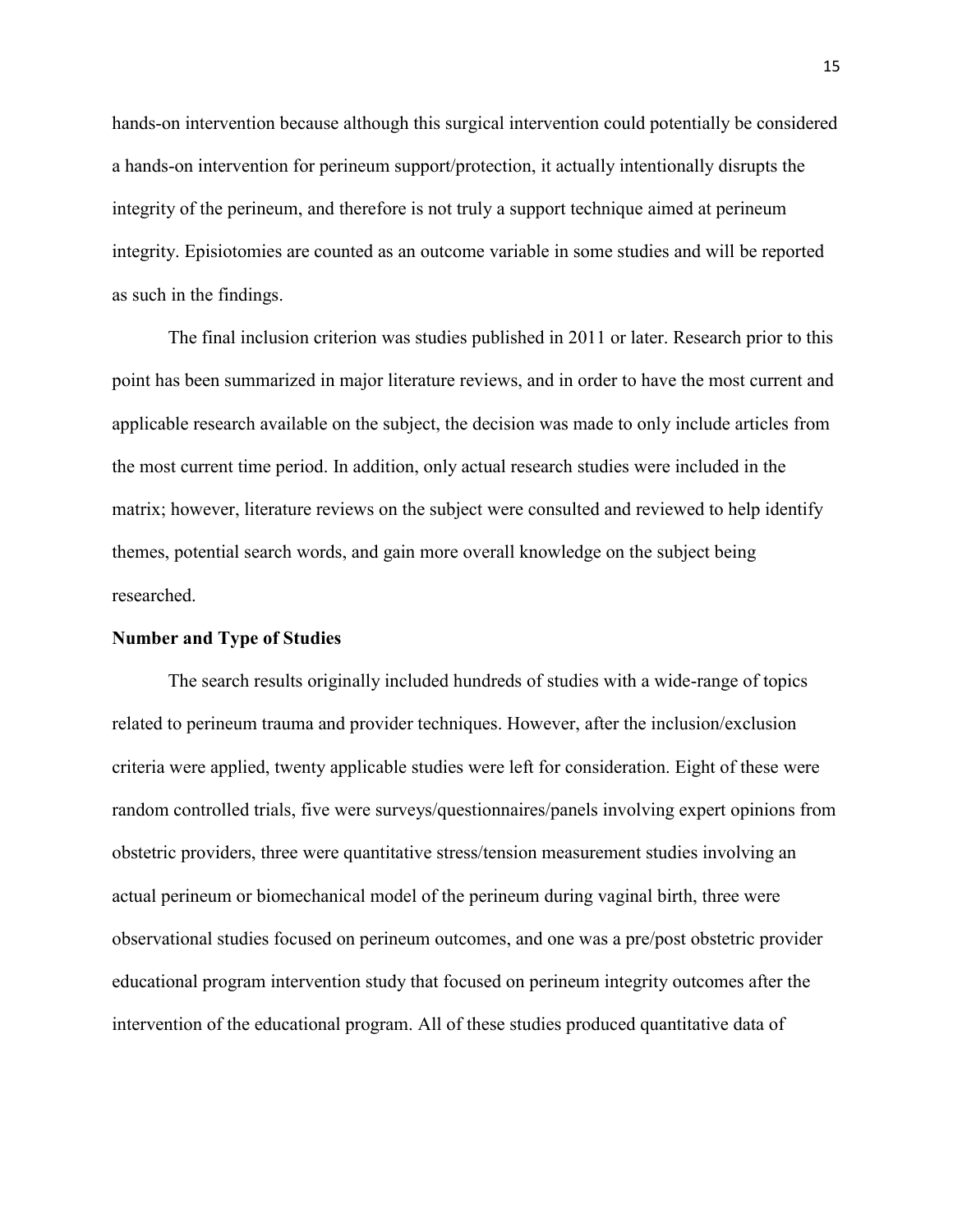various kinds and of differing quality. Some also included a degree of qualitative data that might be useful for guiding future studies and research on the subject.

#### <span id="page-16-0"></span>**Criteria for Evaluating Research Studies**

Studies were evaluated using the John Hopkins' Model and Guidelines for research categories and quality (Dearholt, 2012). Final evaluation resulted in three Level I A studies, five Level I B studies, two Level II A, one Level II B, two Level III A, two Level III B, one Level V A, and four Level V B studies. Table 2 shows a summary of the level and quality of evidence.

Table 2

*Summary of Level and Quality of Evidence*

| Level/Quality of Evidence | Number of Studies           |  |
|---------------------------|-----------------------------|--|
| Level I A                 |                             |  |
| Level I B                 |                             |  |
| Level II A                | 2                           |  |
| Level II B                |                             |  |
| Level III A               | $\mathcal{D}_{\mathcal{L}}$ |  |
| Level III B               | $\mathcal{D}_{\mathcal{L}}$ |  |
| Level V A                 |                             |  |
| Level V <sub>B</sub>      |                             |  |
|                           |                             |  |

No studies of quality C or lower were included after the inclusion/exclusion criteria had been applied to the search results. Studies with an A quality level are sometimes more limited in scope and number of participants compared with B quality level studies, however, level A studies are more reliable and controlled in terms of data collection and rigor than level B studies. Therefore, knowing the quality as well as the level of a research study is very important in terms of evaluating the usefulness and strengths of the research data.

#### <span id="page-16-1"></span>**Summary**

In conclusion, the number of current studies available was very limited after the inclusion/exclusion criteria were applied, but the studies selected did include a wide range of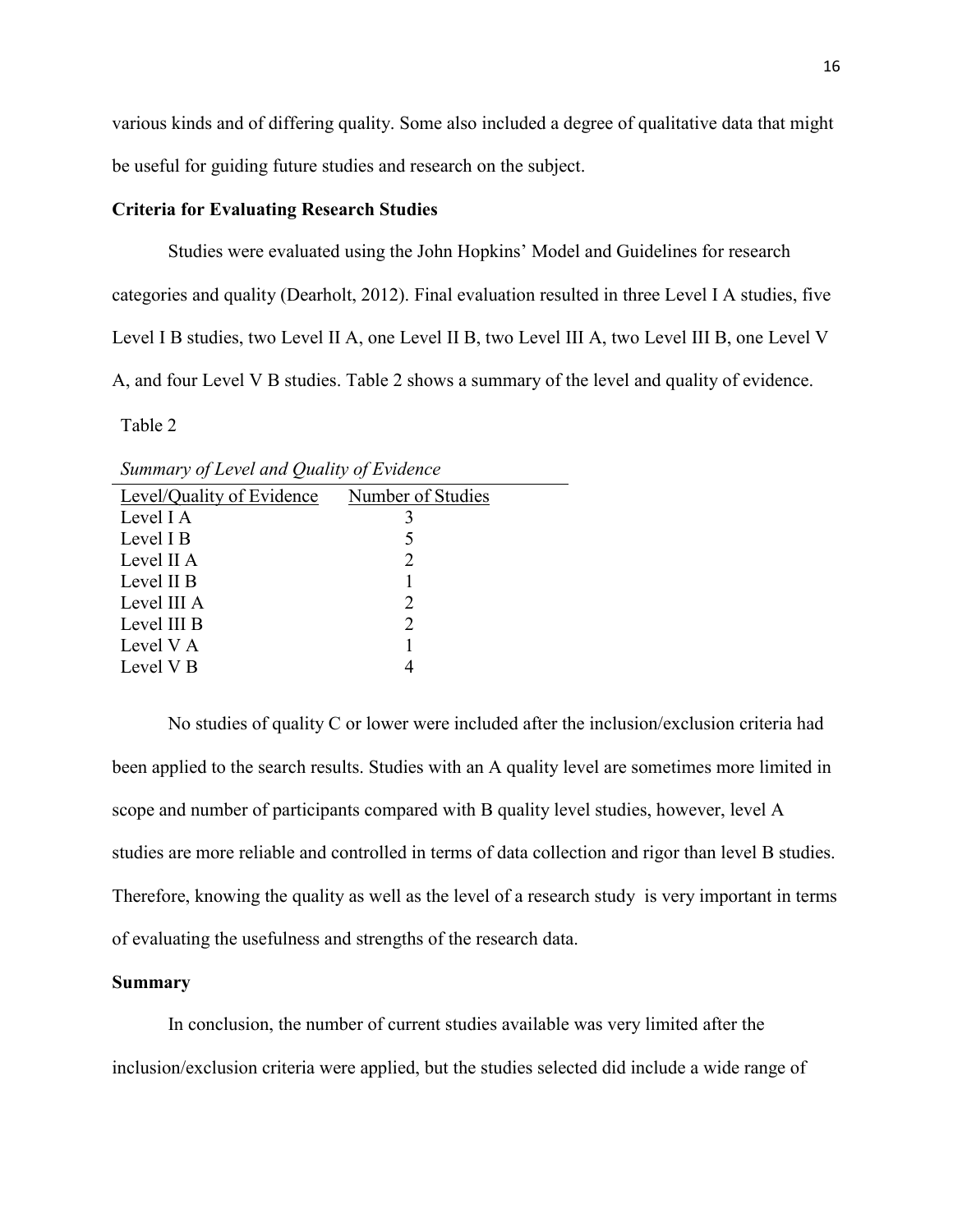types and quality of evidence. Only true research articles that were viewable as full text articles, were peer-reviewed, and published within the last five years (2011-present) were included in the final matrix. To summarize, Chapter 2 discussed the methods used to find research articles, the criteria used to determine applicable research articles, the methods used to critic and evaluate the strength of the available research, and the type and amount of research evidence available. Chapter 3 will present the actual research evidence and findings related to the research question.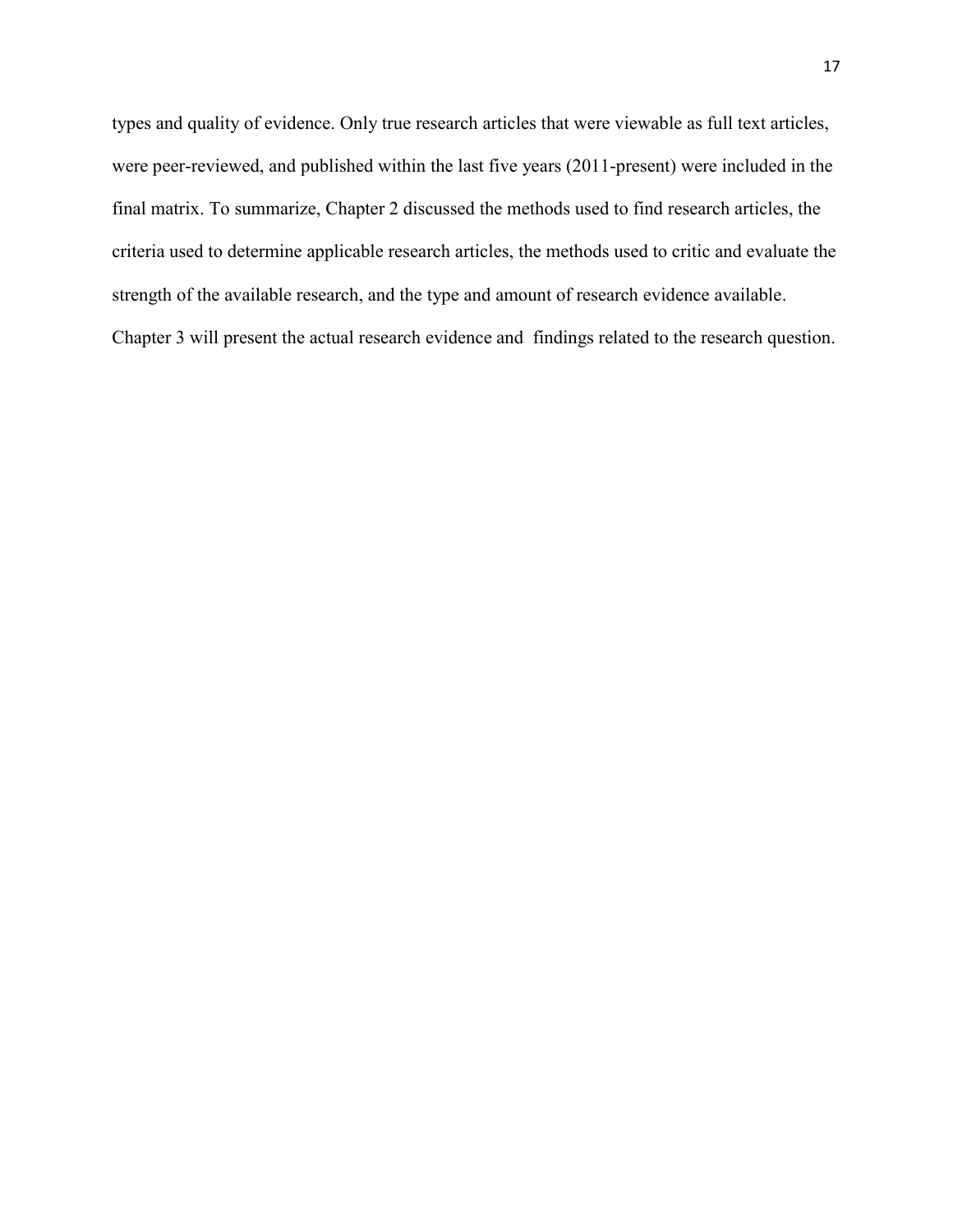#### **Chapter III: Literature Review and Analysis**

<span id="page-18-0"></span>The purpose of a literature review is not only to find data, but also to analyze that data for useful information that can be applied to real-life practice situations. The current literature review focused specifically on finding and analyzing data related to hands-on versus hands-off techniques used to reduce perineal trauma during vaginal birth. A brief summary of the reviewed literature is presented below in Table 3, with a full version of the literature matrix available in Appendix A.

#### Table 3

|    | First Author, Year of Article<br><b>Major Findings</b><br>Weaknesses<br>Strengths |                                                                                 |                                                           |                                                                                        |  |  |  |  |  |  |  |
|----|-----------------------------------------------------------------------------------|---------------------------------------------------------------------------------|-----------------------------------------------------------|----------------------------------------------------------------------------------------|--|--|--|--|--|--|--|
|    | <b>Level I Evidence</b>                                                           |                                                                                 |                                                           |                                                                                        |  |  |  |  |  |  |  |
| 1. | Harley, 2013                                                                      | Hands-on techniques<br>are sometimes<br>superior to hands-off                   | All studies were<br>random controlled<br>trials with good | Not all known<br>influencing variables<br>were considered or                           |  |  |  |  |  |  |  |
| 2. | Geranmayeh, 2012                                                                  | techniques, but the<br>degree of benefit                                        | statistical analysis<br>of data.                          | documented as part<br>of the studies.                                                  |  |  |  |  |  |  |  |
| 3. | Colacioppo, 2011                                                                  | varies greatly from                                                             |                                                           |                                                                                        |  |  |  |  |  |  |  |
| 4. | Foroughipour, 2011                                                                | insignificant in some<br>studies to clearly<br>significant in others.           | All studies<br>attempted to<br>provide data on            | Hands-on techniques<br>were too broadly or<br>generally defined in                     |  |  |  |  |  |  |  |
| 5. | Shirvani, 2014                                                                    |                                                                                 | whether certain<br>techniques were                        | the studies, other than<br>Harley (2013),                                              |  |  |  |  |  |  |  |
| 6. | Karaçam, 2012                                                                     |                                                                                 | superior to others.                                       | Geranmayeh (2012),<br>Colacioppo (2011),                                               |  |  |  |  |  |  |  |
| 7. | Demirel, 2015                                                                     |                                                                                 |                                                           | and Shirvani (2014).                                                                   |  |  |  |  |  |  |  |
|    | 8. Rezaei, 2014                                                                   |                                                                                 |                                                           |                                                                                        |  |  |  |  |  |  |  |
|    | <b>Level II Evidence</b>                                                          | Hands-on techniques                                                             | Quantitative                                              | Use of                                                                                 |  |  |  |  |  |  |  |
| 9. | Jansova, 2013                                                                     | can change tension<br>levels and stress areas<br>of the perineum from           | measurements.                                             | Biomechanical model<br>rather than actual<br>perineum.                                 |  |  |  |  |  |  |  |
|    | 10. Jansova, 2014                                                                 | the forchette to other<br>areas.                                                |                                                           | Relatively small,<br>limited data studies.                                             |  |  |  |  |  |  |  |
|    | 11. Laine, 2012                                                                   | Hands-on technique<br>education was<br>associated with less<br>perineal trauma. | Large number of<br>participants.                          | Did not document<br>whether hands-on or<br>hands-off techniques<br>were actually used. |  |  |  |  |  |  |  |

### *Research Matrix (brief form)*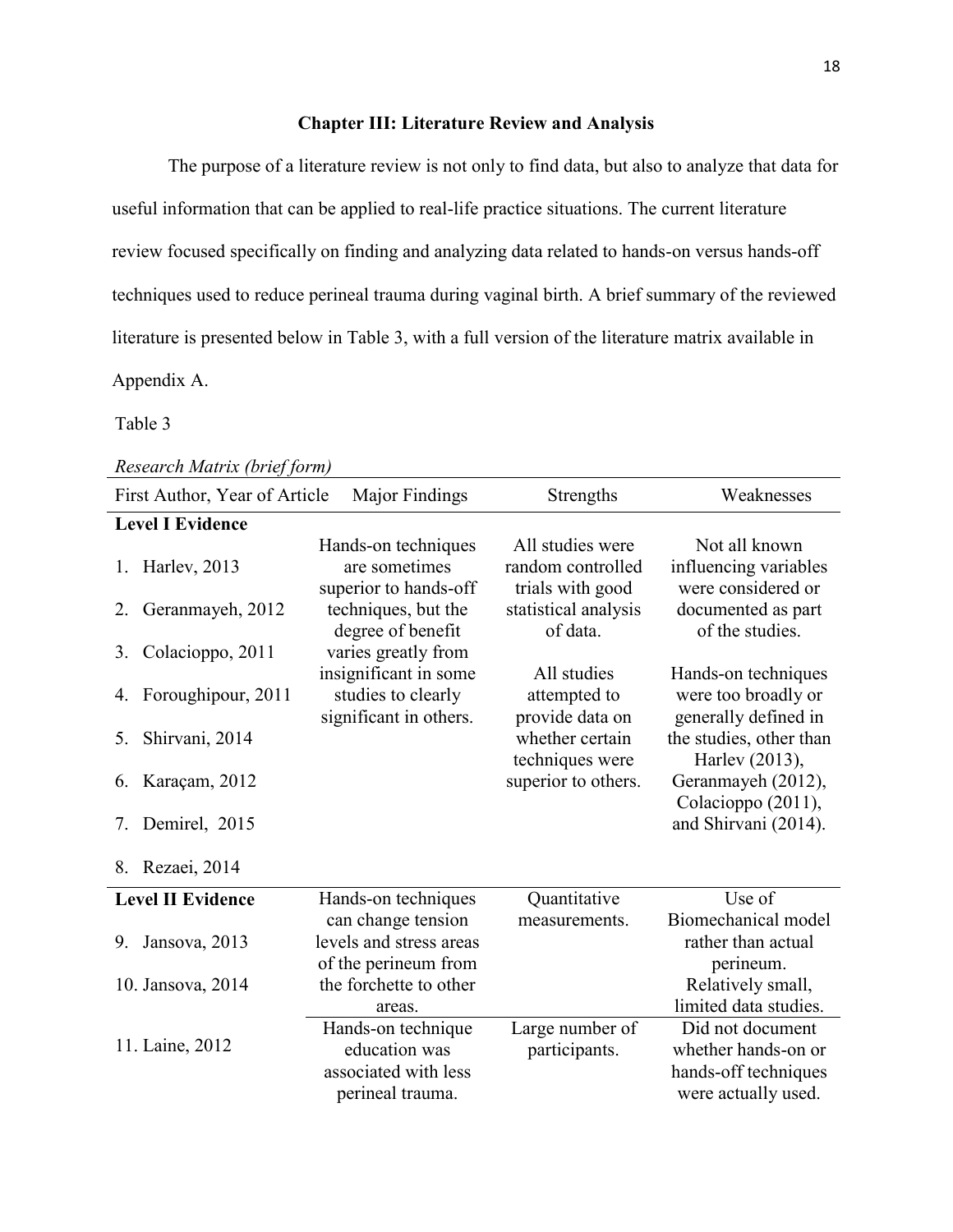Table 2 cont.

| First Author, Year of Article Major Findings |                                                                                                | Strengths                                                                                                                                                     | Weaknesses                                                                                                                                                                                   |
|----------------------------------------------|------------------------------------------------------------------------------------------------|---------------------------------------------------------------------------------------------------------------------------------------------------------------|----------------------------------------------------------------------------------------------------------------------------------------------------------------------------------------------|
| <b>Level III Evidence</b><br>12. Frost, 2015 | Hands-on technique<br>training improved<br>perineal outcomes                                   | Large number of<br>participants and data                                                                                                                      | No actual correlation<br>of data between used<br>provider technique<br>and outcomes                                                                                                          |
| 13. Ott, 2015                                | Overall perineal<br>trauma rates vary<br>between providers                                     | Significant statistical<br>data on differences<br>in rates between<br>providers                                                                               | Exact technique used<br>not defined or<br>correlated to the<br>perineal trauma data.                                                                                                         |
| 14. Henderson, 2014                          | Birth pools<br>decreased pain<br>perception but<br>seemed to increase<br>second degree tears   | Large study<br>including multiple<br>sites and a lot of data<br>collected                                                                                     | Data was not sorted<br>specifically enough to<br>determine the exact<br>benefit of hands-on<br>versus hands-off<br>techniques                                                                |
| 15. Zemčík, 2012                             | Forchette is the area<br>of greatest<br>tension/strain during<br>a vaginal delivery            | Used measurements<br>from actual vaginal<br>births and human<br>perineums                                                                                     | Small study. Did not<br>determine if tension<br>would be less if<br>hands-on support was<br>used.                                                                                            |
| <b>Level V Evidence</b>                      | Majority of obstetric                                                                          | Obtained a lot of                                                                                                                                             | Did not correlate                                                                                                                                                                            |
| 16. Ismail, 2015                             | providers prefer a<br>hands-on/hands-<br>poised technique.                                     | data related to<br>current provider<br>practice and                                                                                                           | opinion to actual<br>techniques used, or<br>outcomes obtained.                                                                                                                               |
| 17. Trochez, 2011                            | Some feel hands-off                                                                            | viewpoints.                                                                                                                                                   |                                                                                                                                                                                              |
| 18. East, 2015                               | popularity may be<br>contributing to<br>higher tear rates.                                     |                                                                                                                                                               |                                                                                                                                                                                              |
| 19. Osborne, 2012                            | Coached or directed<br>pushing techniques<br>increased perineum<br>trauma                      | Showed perineal<br>trauma rates<br>increased with<br>directed pushing.<br>The normal<br>physiological birth<br>process was<br>associated with less<br>trauma. | Failed to directly<br>correlate/separate out<br>factors, including<br>potential increased<br>utilization of hands-<br>on perineum support<br>techniques associated<br>with directed pushing. |
| 20. Ampt, 2015                               | Majority of<br>midwives prefer<br>techniques learned<br>originally, and<br>hands-on techniques | Showed current<br>midwifery<br>perspectives and<br>opinions                                                                                                   | No correlation<br>between actual<br>perineal outcomes<br>and opinion or<br>techniques used.                                                                                                  |

*Research Matrix (brief form)*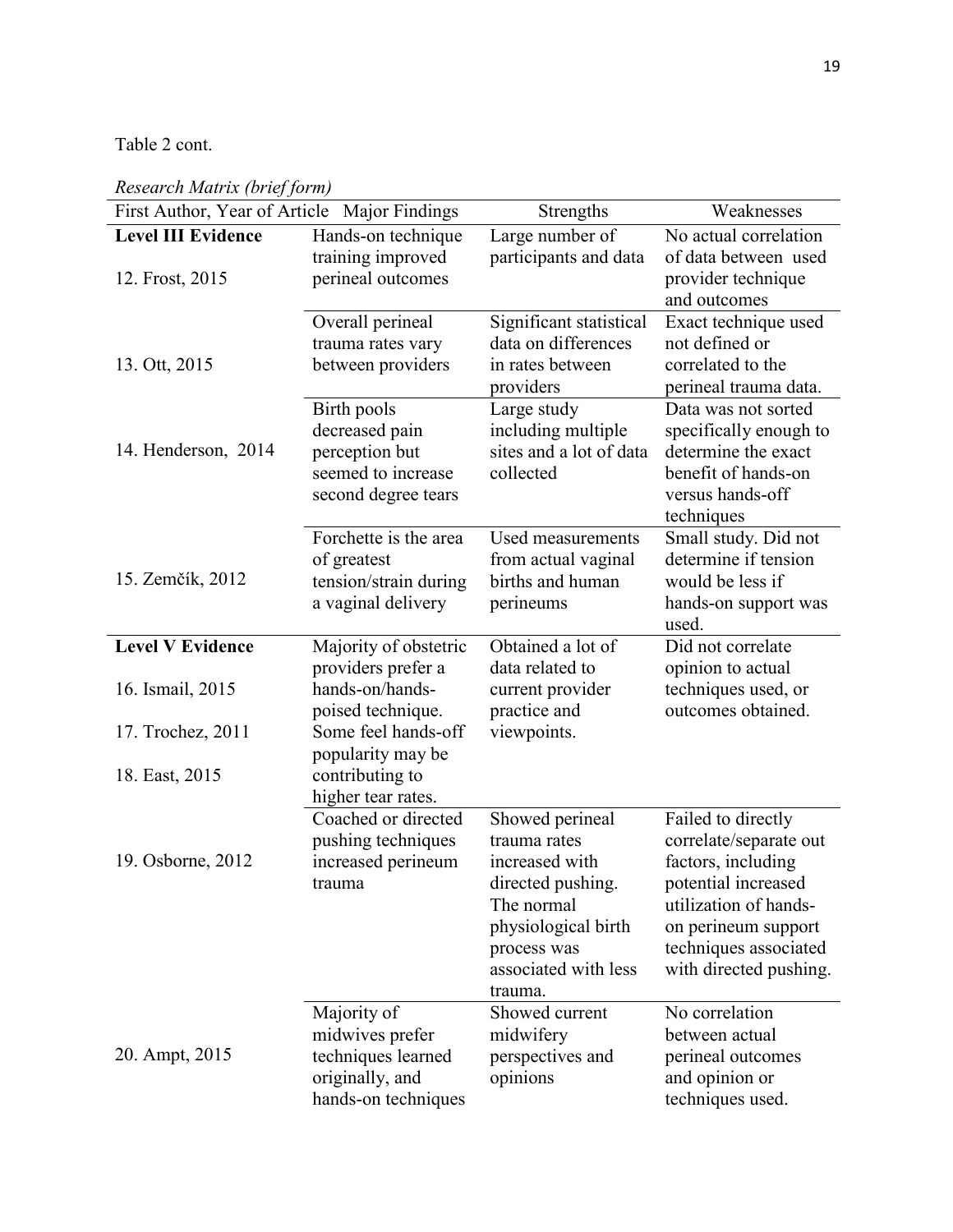in difficult birth situations.

#### <span id="page-20-0"></span>**Major Finding 1: Some hands-on techniques may improve outcomes**

Two out of the eight randomized controlled trials (RCT's) reviewed, Harlev et al. (2013) and Colacioppo, Gonzalez Riesco, and Koiffman (2011) did not produce any statistically significant data (*p* < 0.05). However, Geranmayeh et al. (2012) showed a reduction from 96% (n  $=$  43) to 73% ( $n = 33$ ) ( $p = 0.004$ ) of women experiencing perineal trauma when perineal massage was used during delivery ( $p < 0.05$ ). Demirel & Golbasi (2015) did not find a statistically significant difference  $(p < 0.05)$  in perineal laceration rates, but did find that episiotomy rates were reduced to  $31\%$  (n = 44) in the massage group vs. 69.7% (n = 99) in the control group ( $p = 0.001$ ). Although this data was limited and cannot be applied to all situations, nurse-midwives should be aware of the existence of such statistically significant data, and should consider the possibility that perineal massage during delivery may decrease perineal trauma in certain situations.

Educating providers on perineal trauma prevention, and teaching hands-on perineal support techniques to providers may also decrease perineal trauma rates. Laine et al. (2012) found that the rate of obstetric anal sphincter injuries (OASIS) decreased from  $4\%$  (n = 591) to 1.9% ( $n = 316$ ) after an interventional education program that was designed to teach obstetric providers hands-on perineum support techniques. However, the study did not collect data on which perineum support techniques providers used, nor did they correlate the actual perineal support techniques used to the OASIS or perineal trauma rates. A similar problem was noted with Frost, Gundry, Young, and Naguib (2015), which again had a statistically significant reduction ( $p < 0.05$ ) in the rate of obstetric anal sphincter injuries (from 4.8% to 3.1% (N =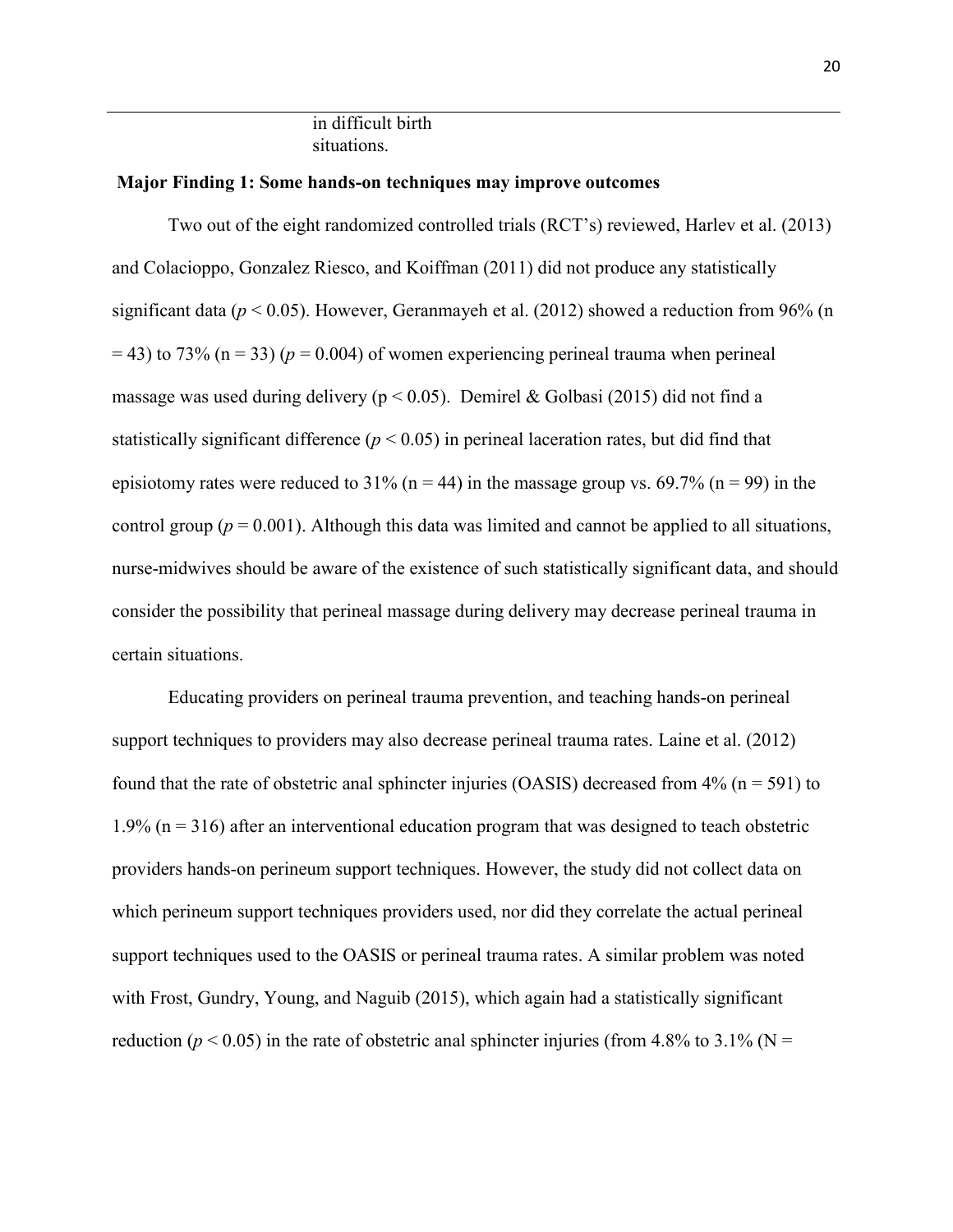$(4920)$  ( $p = 0.008$ )) following the implementation of an educational program designed to teach providers hands-on manual support of the perineum during vaginal birth.

One difficulty in analyzing and applying the data available regarding hands-on techniques, is the fact that studies do not properly define terms such as "hands-on perineum support" (only 9 out of 19 applicable studies that were reviewed had specific hands-on techniques defined). Many studies continue to use general categories such as "hands-on," "hands-off," or "hands-poised," even though studies such as those by Jansova et al. (2013) and (2014) provide data that support the idea that the exact placement of hands and fingers in a "hands-on" technique matters, and can greatly influence the areas of highest tension and overall strain placed on the perineum (based on their findings with biomechanical model simulations of vaginal births). Zemčík et al. (2012) who took measurements of the actual tension/strain areas of the perineum during vaginal birth in 19 women found that the forchette is the area of greatest pressure/tension/strain during the actual birthing process. Such data supports the idea that distributing the pressure more evenly, or applying counter pressure (particularly to the forchette area), may be beneficial, but does not necessarily establish the benefit of any particular hands-on technique. This is because the point of these studies was to measure pressure and tension variations, rather than identify a particular technique to improve perineal outcomes.

Therefore, although there is some data available in regards to a basic hands-on manual support of the perineum during a vaginal birth versus a hands-off approach, the current data does not clearly define the optimal methods and techniques that would significantly improve patient outcomes at this time. Although hands-on techniques may in theory improve perineal outcomes, the data is insufficient to support the universal application of a certain technique for all patients, by all obstetric providers. However, the evidence available currently is not strong enough to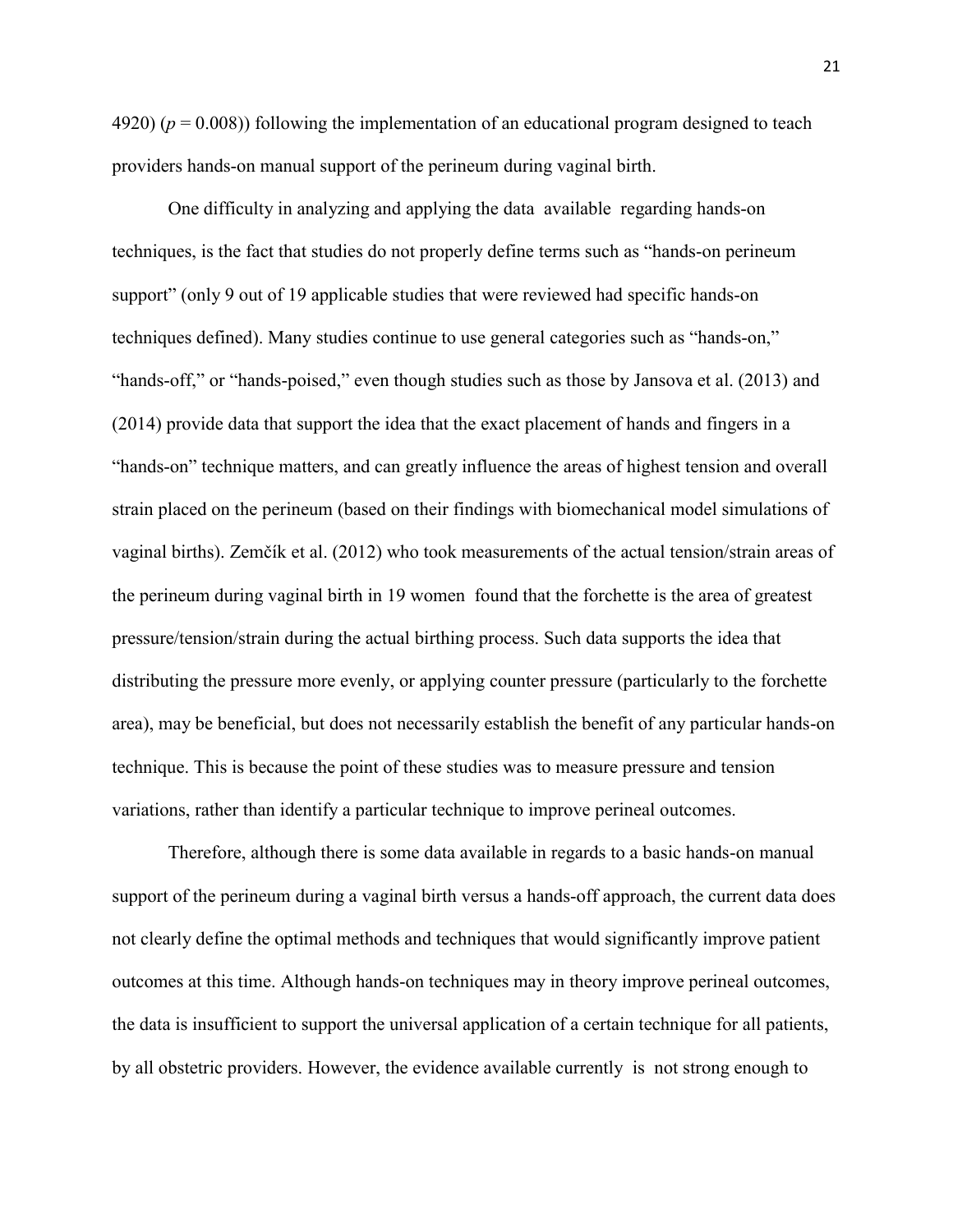initiate a change in practice for those providers who are currently seeing benefits with the utilization of a particular hands-on technique. For example, the randomized controlled study by Harlev et al. (2013) noted that lubrication during delivery helped to prevent perineal trauma (based on data from previous studies), but when two lubricants were compared in the actual study, there was no statistically significant difference in outcomes between the two lubricants being tested.

#### <span id="page-22-0"></span>**Major Finding 2: Hands-on techniques vary in effectiveness**

An overall review of the studies containing data on the effectiveness of hands-on techniques showed that techniques and their effectiveness varied greatly. The biomechanical vaginal birth simulations by Jansova et al. (2014) showed that various hands-on manual support techniques produced greatly varying results on the artificial perineum, with some hands-on manual support techniques reducing stress to approximately 72% of the normal physiological stress (normal physiological stress was defined as the recorded stress/pressure on the biomechanical model during simulated vaginal birth when no hands-on technique was applied), while others increased it by up to 102%. The Jansova et al. (2013 and 2014) simulation data supported the idea that even small variations in provider technique can influence the outcome, and the retrospective study by Ott et al. (2015) further supported this finding by showing a significant difference in the overall rates of perineal trauma and tears between different midwives (although it should be noted that there were no statistically significant differences between the rates of severe tears among the various midwives studied).

The 2014 RCT by Rezaei et al., hypothesized that hands-on support of the perineum during vaginal birth was detrimental, and although they found that the hands-on manual support techniques used in their study resulted in more tears  $(49\% \text{ of hands-on women } (n = 300)$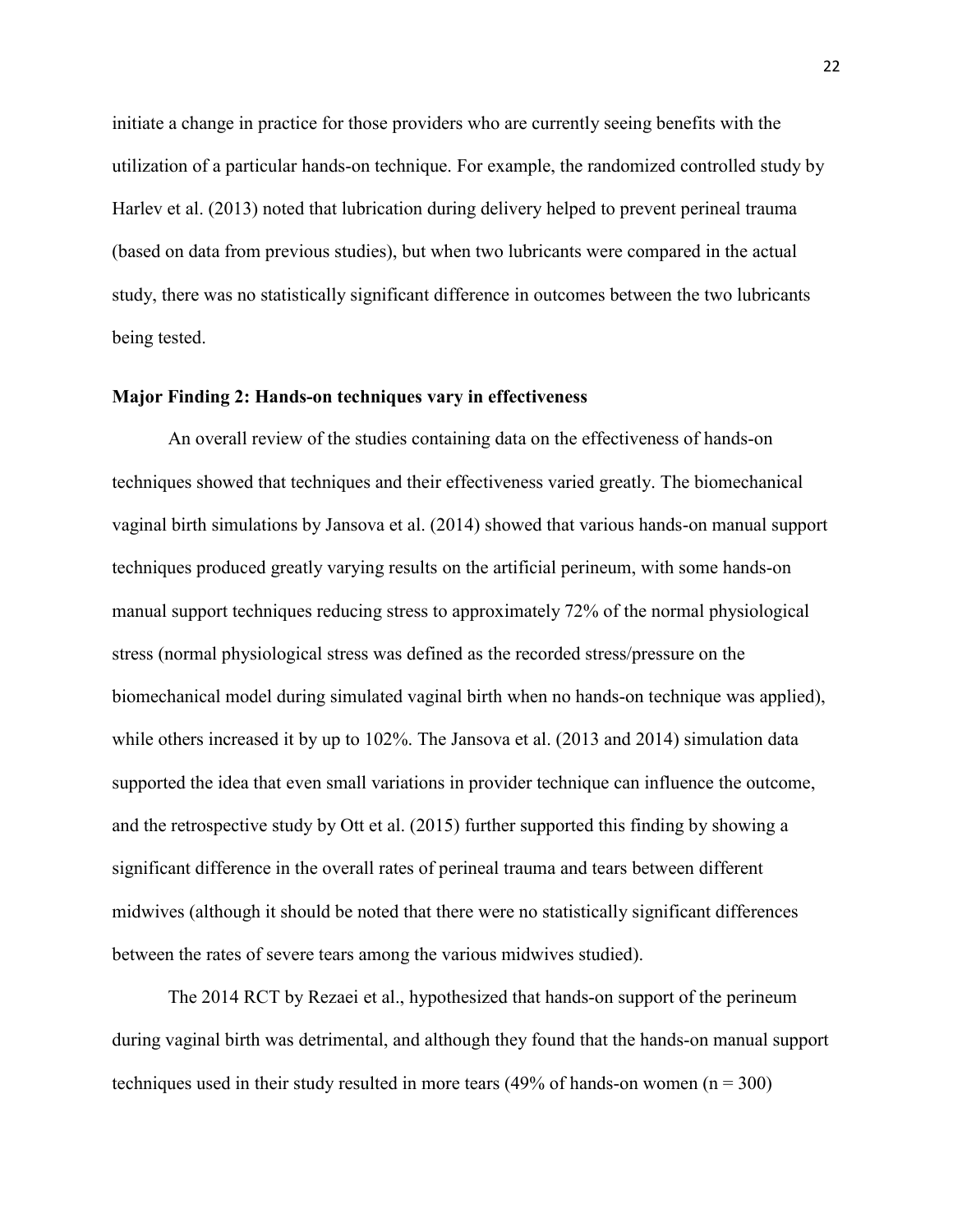experienced perineal trauma) versus a physiological birth  $(47.7%$  of hands-off  $(n = 300)$ , the findings were statistically insignificant ( $p = 0.74$ ). As Jansova et al. (2014) concluded, providers who are currently utilizing hands-on techniques (or who do not, because they have seen the failure, ineffectiveness, or potential harm of hands-on techniques) should be aware that differing outcomes and effectiveness may be due to variations in techniques. The RCT's by Colacioppo et al. (2011), which studied injections of hyaluronidase into the perineum versus no intervention, and Shirvani and Ganji (2014), which studied utilization of cold packs to the perineum to reduce pain, both showed no statistically significant association ( $p < 0.05$ ) between the hands-on technique used, and any reduction or increase in perineum trauma outcomes. The Jansova et al. (2013 and 2014) studies both showed that variations in manual hands-on support techniques between providers have the potential to either decrease the stress/strain on the perineum or *increase* the strain/tension on the tissues during the birth (based on bio-simulated data, not actual perineums). The evidence supports the idea that hands-on techniques may provide benefits in certain circumstances, but there is the potential that certain techniques may also be potentially harmful and increase the risk of tearing, compared to an undisturbed physiological birth, depending on the technique used. For example, Foroughipour, Firuzeh, Ghahiri, Norbakhsh, and Heidari (2011) found that woman had higher rates of episiotomies and more pain with the use of a hands-on support technique (84%,  $n = 50$ ) vs. hands-poised (40%,  $n = 50$ ), ( $p = 0.001$ ) for episiotomies, and 29% vs. 10% ( $p < 0.001$ ) for moderate pain postpartum, respectively ( $p <$ 0.05). Therefore, even though the data showed that certain hands-on techniques may improve outcomes, it is important to note that hands-on manipulation and interventions designed to promote perineum integrity may actually lead to a decrease in perineal integrity, and worsen outcomes for women giving birth vaginally.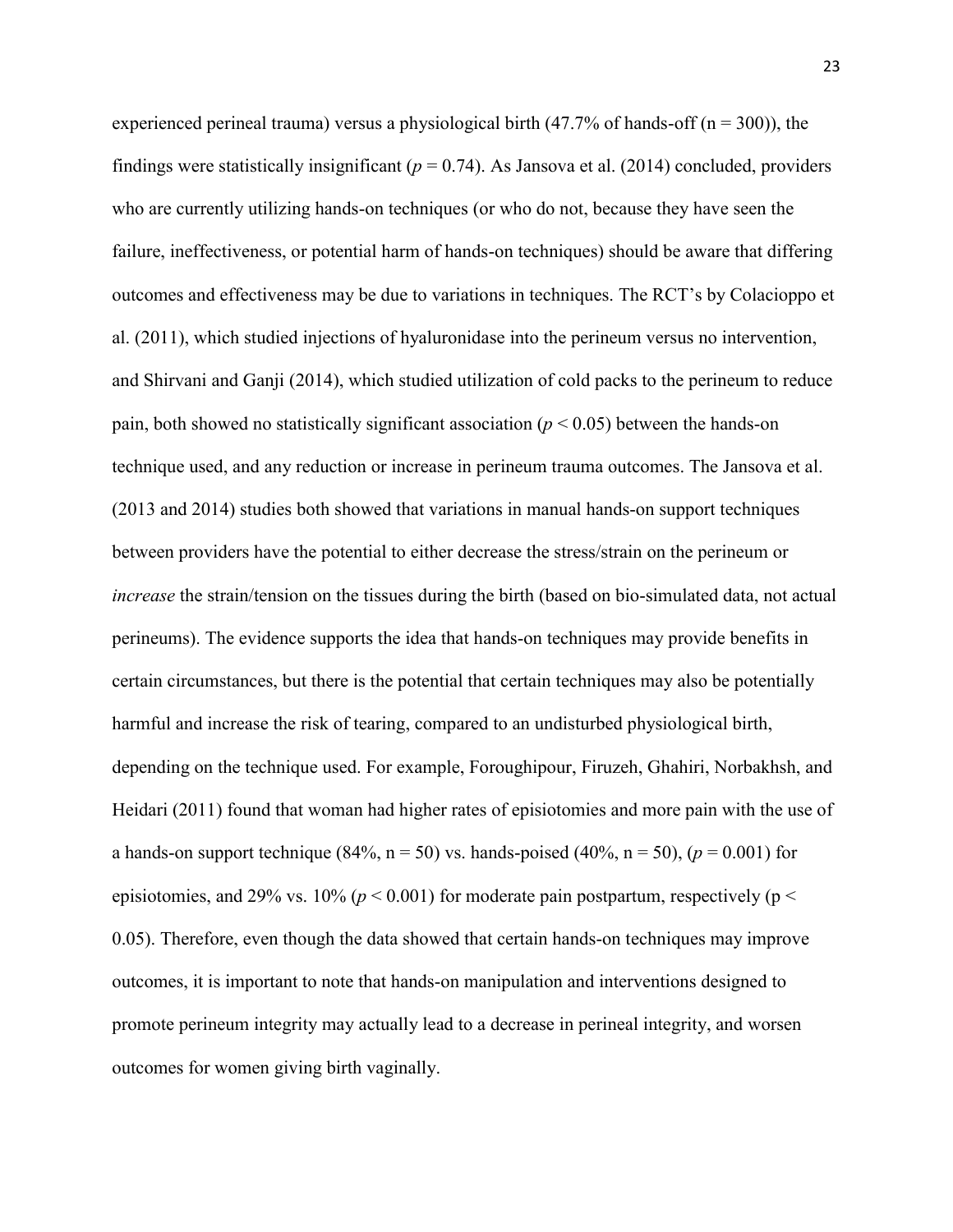#### <span id="page-24-0"></span>**Major Finding 3: The majority of providers prefer/use a hands-on technique**

The opinion studies reviewed, showed that there is a definite preference for the utilization of hands-on techniques by the majority of obstetric providers, in at least some situations (Ampt, 2015; East, Lau, & Biro, 2015; Trochez et al, 2011), particularly among more experienced providers (Trochez et al., 2011). One research survey carried out by Trochez et. al. (2011) in England, found that almost half of midwives  $(49.3\%$ ,  $n = 607)$  surveyed, said they preferred a "hands-off" method. In addition the less experienced midwives  $(72\%$ ,  $n = 168)$ , were more likely to prefer the "hands off" approach compared to more-experienced midwives  $(41.4\%, n = 423)$  (p  $\leq$  0.001) (p $\leq$  0.05 significant). This finding was in keeping with the hypothesis that the handsoff technique has gained popularity in England among newly trained midwives, and that it might be contributing to the nationally rising OASIS rates. The Australian study by East et al. (2015) found that the majority of obstetric providers in their participation group preferred hands-on or hands-poised methods to the hands-off methods, in the majority of cases. Ampt, Vroome, and Ford (2015, also an Australian study) found 83.4% of midwives studied ( $n = 108$ ), claimed that they would use a hands-on technique if they felt there was danger of an obstetric sphincter injury; however, this same study found that  $63\%$  of midwives ( $n = 108$ ) preferred a hands-poised or hands-off approach, if it was a "low risk non-water birth." Ismail, Paschetta, Papoutsis, and Freeman (2015) found that the majority of providers (75%,  $n = 20$ ) on the expert panel, which consisted of midwives and physicians, believed hands-on techniques should be recommended in the UK until sufficient evidence was available to warrant change. Unfortunately, in the opinion studies reviewed, a hands-on provider preference was not absolutely associated with actual perineum trauma rates. This is because data correlating perineum outcomes with the provider technique used was not gathered in connection with these opinion surveys. There was some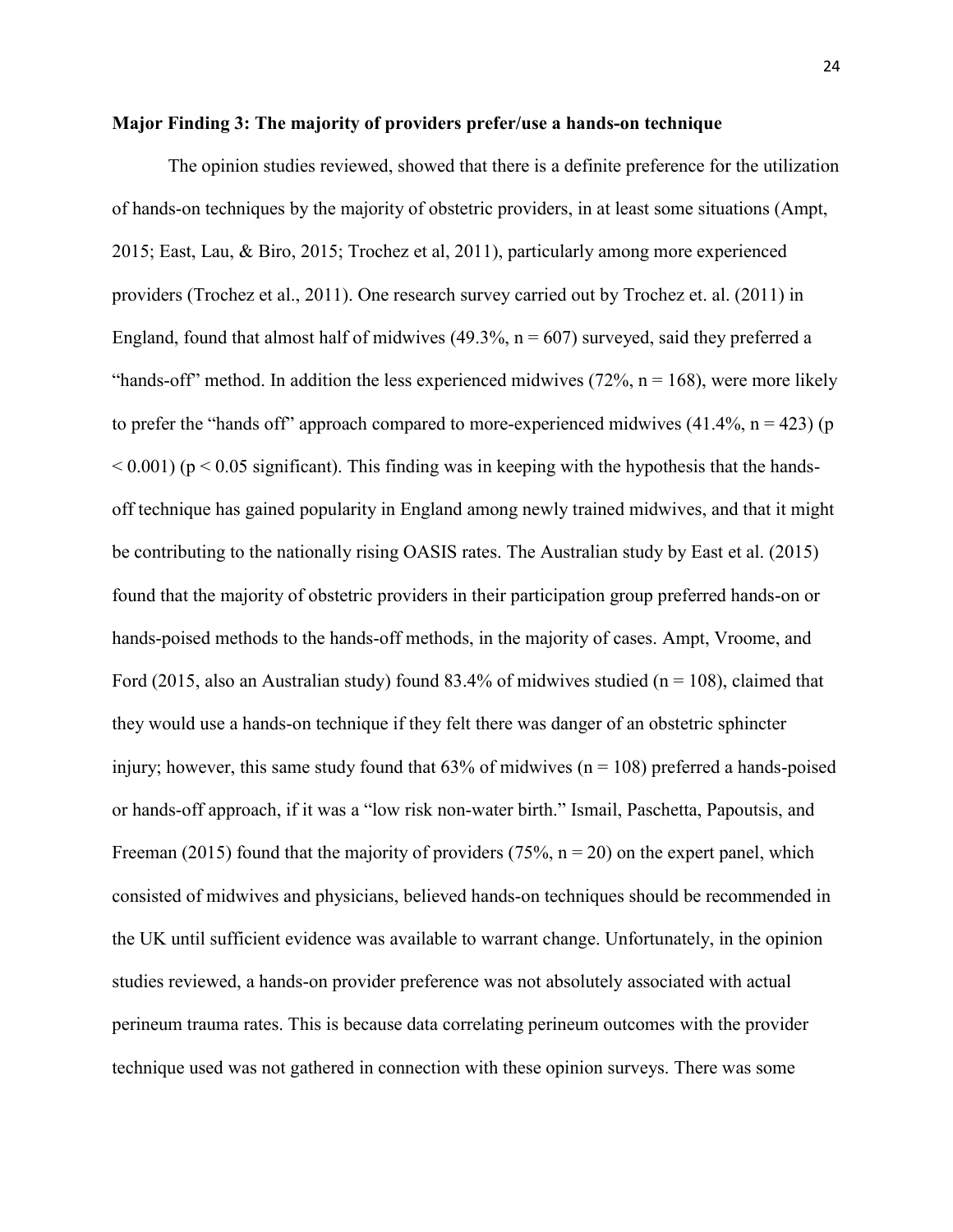suggestion within the provider groups surveyed that the use of a hands-off technique may increase the risk of perineum trauma (particularly in certain situations (Trochez, 2011)), but the evidence to support such a suggestion was not available in the data reviewed for this project. This may simply be due to lack of data collection, analysis, and publication, or such an idea may be a fallacy, and there may be misconceptions within the obstetric community, who have a preexisting preference for hands-on support of the perineum during vaginal births. Although it is outside the scope of the research for this project, the opinion studies listed above also alluded to other studies and data that showed upper trends in perineum trauma rates when traditional handson manual support of the perineum during vaginal birth lost popularity, and a decrease in perineal trauma rates when hands-on perineum techniques were implemented.

#### <span id="page-25-0"></span>**Major Finding 4: Many factors and variables influence perineal outcomes**

Although prenatal factors and maternal position during labor and delivery are known to have a tremendous impact on perineal and other birth outcomes, these factors are only beginning to be considered in conjunction with other factors, such as hands-on or hands-off provider techniques during labor and delivery (Henderson et al., 2014). There is evidence from some studies that seem to point to hands-on superiority while others produce data that in no way justifies the use of a seemingly similar hands-on technique. For example, Geranmayeh (2012) shows a 96% tear rate without massage ( $n = 43$ ) and a 73% tear rate with massage ( $n = 33$ ) ( $p =$ 0.004); however, the study by Karaçam, Ekmen, and Çalişir (2012) showed no statistically significant difference ( $p < 0.05$ ) in the massage (3.5% intact,  $n = 198$ ) versus the control group  $(3.5\% \text{ intact}, n = 198)$ . One thing that must be considered is the variation in provider technique, and the multitude of pre-existing factors that influence the effectiveness of a particular intervention. For example, the study by Osborne et al. (2012) provided evidence that coached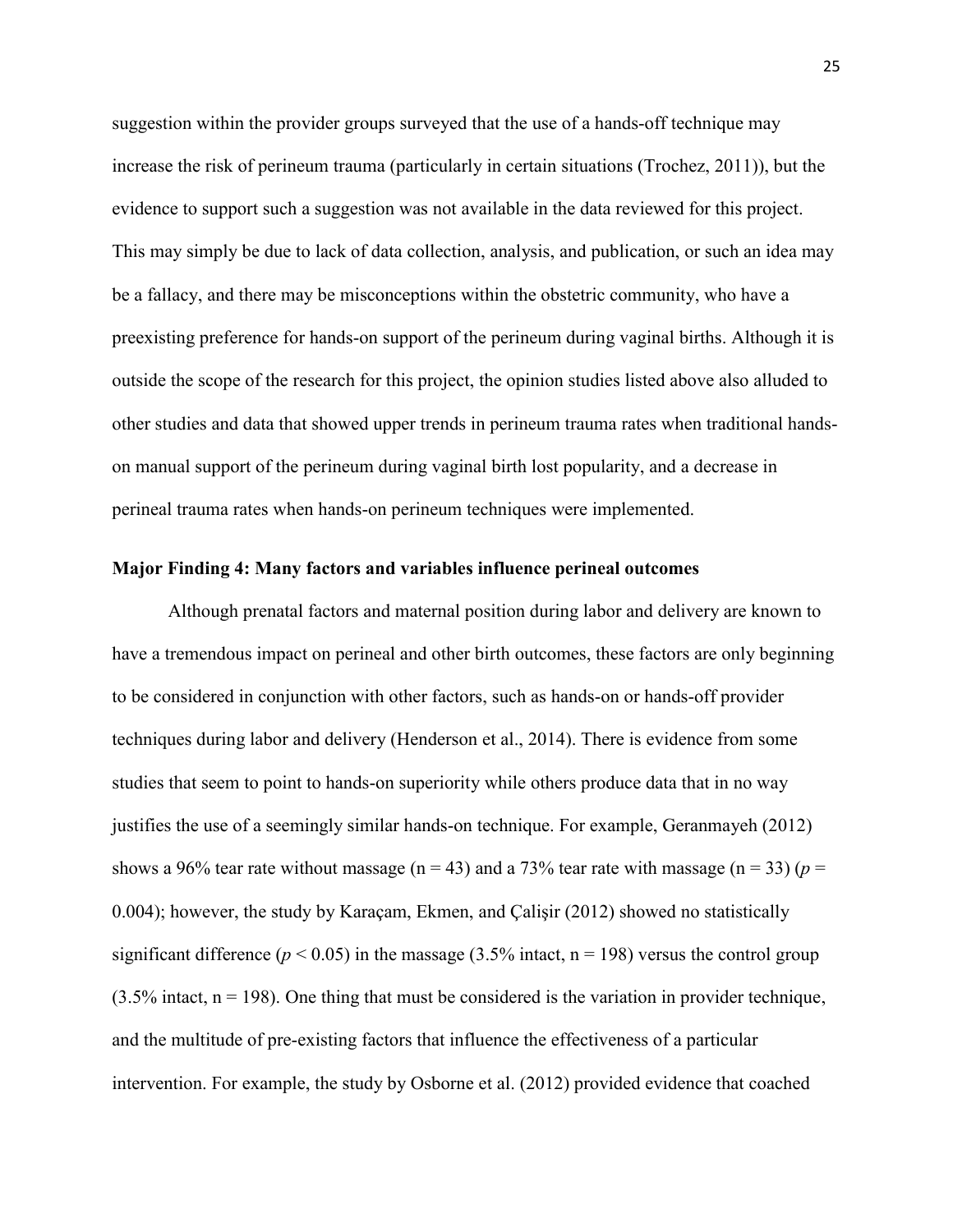pushing seems to increase perineal trauma and tears, yet this factor is unaccounted for in many studies involving hands-on or hands-off techniques to support perineum integrity.

Henderson et al. (2014) specifically studied the use of birthing pools as a variable in birth outcomes (looking at maternal and fetal outcomes with the use of a birthing pool during labor, as well as during actual birth). Interventions done prior to the actual birth can have a great effect on outcomes (such as laboring in the birthing pool), as well as interventions done or continued during the birth (such as actually giving birth in water versus out of water). Giving birth in water may be either a hands-on or hands-off provider technique (some providers do hands-off water births and some providers prefer hands-on manual perineum support while women give birth in water). However, the water itself is definitely an influencing factor, for example, Henderson et al. (2014) produced data showing that nulliparas who labored in the pools had a higher incidence of perineum tears, but this was counteracted by a lower incidence of episiotomies. To show another potential "hands-off" factor that may influence outcomes, Colacioppo (2011) produced data showing that with spontaneous pushing, 73.8% of women with perineal tears ( $n = 76$ ) had a 1<sup>st</sup> degree tear or less, while with directed pushing (coached pushing) only 50.9% ( $n = 27$ ) had a 1<sup>st</sup> degree tear or less (p-value not given because it was not the primary analytical data of the study, but it is still suggestive of being a possible influencing factor in perineal injury risk). Osborne and Hanson (2012) also looked at directed vs. spontaneous pushing, but surveyed midwifery opinions on it. Directed vs. spontaneous pushing is a potential hands-off intervention that may greatly influence perineal outcomes, particularly as spontaneous pushing may be more likely to be associated with a hands-off physiological birthing process.

Parity is also a very well-known influencing factor in terms of perineal injury risk, with primiparous women being far more likely to experience perineal trauma while giving birth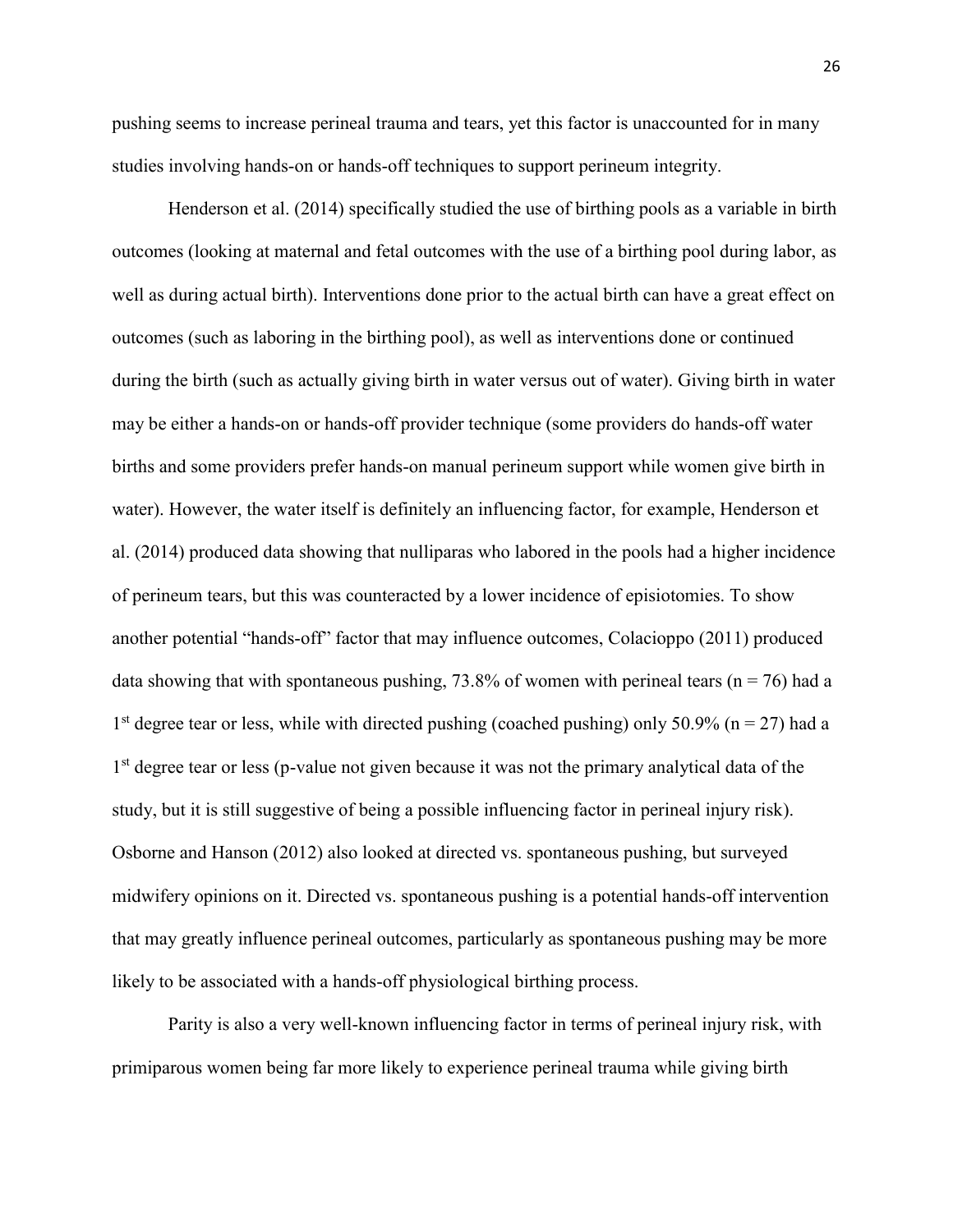vaginally, compared with multiparous women (studies present varying statistics on this, but every study seems to be in consensus with this idea as an established fact, based on study findings and previous research). All eight RCTs reviewed used only primiparous women, or controlled for this factor in the statistical analysis. By comparison, however, only three RCT studies (Colacioppo, Karaçam, and Rezaei) made note of the maternal position during birth. The authors/researchers of the observational water birth study done by Henderson et al. (2014) suggested that maternal position is definitely a potential influencing factor in perineal outcomes, but it is not known to what extent this variable effects the outcomes. Nutrition/diet, and the use of dietary supplements was not noted in any of the studies reviewed, but as diet is known to affect skin quality/elasticity, and the likelihood of injury in other settings, this may be a factor that should be noted in future studies. Maternal BMI and maternal/fetal size ratios are variables that were noted in some studies, which are also related to diet (although in a more limited sense). The Geranmayeh et al. (2012) study, in particular, attempted to control for birth-weight and maternal weight-gain during pregnancy. Difficulty in collecting and quantifying maternal diet and nutritional data may be one barrier preventing the proper control of this variable in future studies.

#### <span id="page-27-0"></span>**Strengths and Weaknesses**

One of the strengths of the reviewed data was that a wide variety of data was available from multiple different types of studies. The Level I random controlled studies that were reviewed provided excellent data, but lacked comprehensiveness in data collection and the definition of hands-on techniques, in many instances. The Level II data from the 2013 and 2014 Jansova et al. studies provided more defined and exact data, however, these studies obtained data from a biomechanical model, which may vary somewhat from the actual physical perineum of a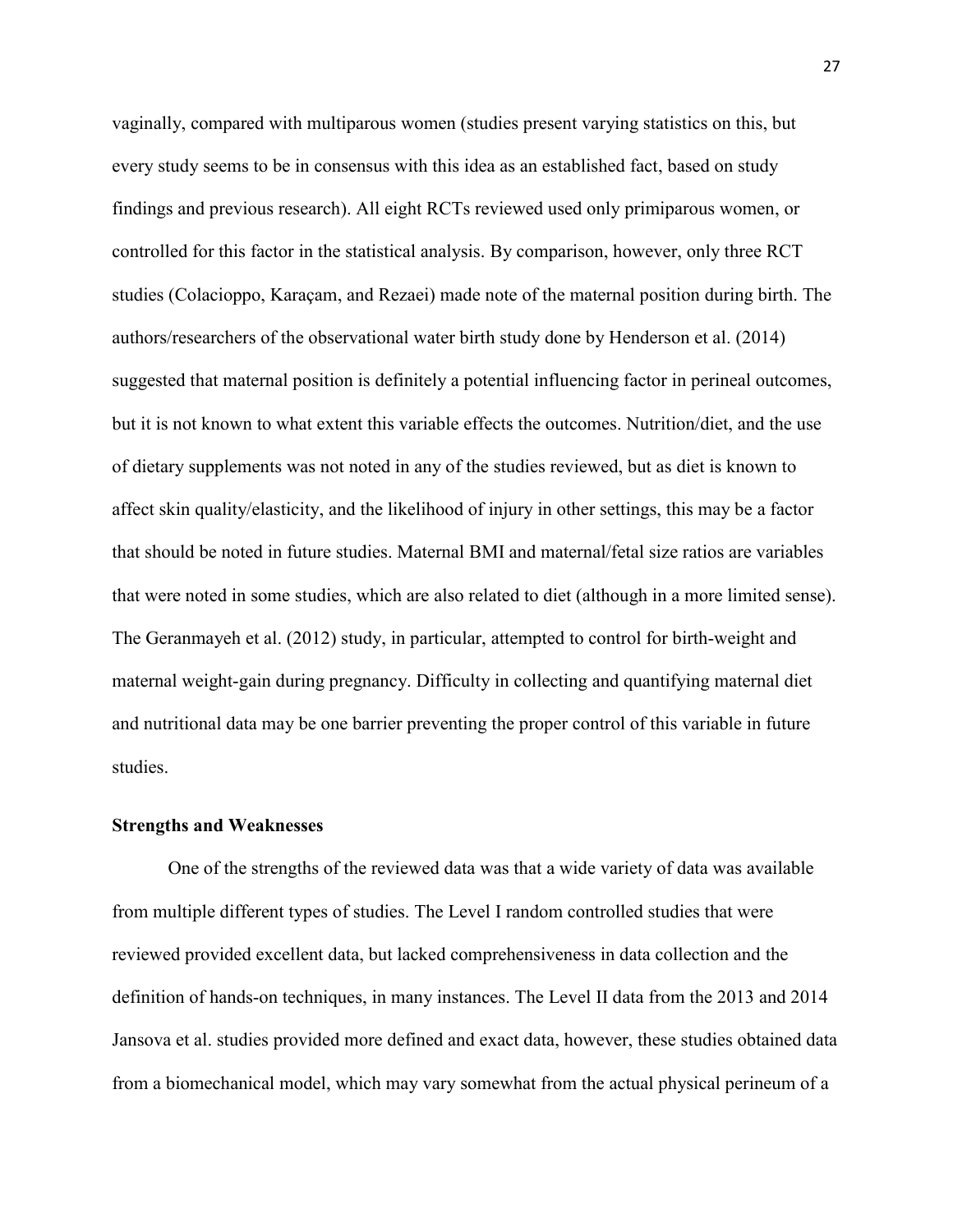woman during vaginal birth. The Level II study by Laine et al. (2012) had a very large sample size of births ( $N = 31,709$ ), and included a vast amount of data, however, the study did not attempt to actually correlate specific provider techniques (hands-on or hands-off) to the perineum outcomes. Rather, it simply highlighted the improvement in outcomes after the implementation of an educational program aimed at educating providers on hands-on perineal support.

#### <span id="page-28-0"></span>**Synthesis of the Literature to Answer the Practice Question**

In synthesizing the literature reviewed for this project, there is not adequate evidence to support that "hands-on" techniques, as a general category, are superior to allowing a natural physiological birth process with a hands-off perineum technique, in the majority of cases. However, there is some evidence that certain hands-on support techniques used by skilled providers can influence perineal integrity outcomes, and are potentially superior to allowing an undisturbed physiological birth. In the cases where the available research findings seem to conflict, it is important to remember that the data may be incomplete and may not account for all the potential variables. Therefore, where one study's conclusions seem to contradict another comparable study's conclusions, deeper analysis and consideration should take place. Every study is limited, and the data may be incomplete in its scope and comprehension.

Even the most currently available Cochrane review of "perineal techniques during the second stage of labor for reducing perineal trauma" (Aasheim, 2012, p.1) concluded that the "heterogeneity" of available studies, along with other factors, made it impossible to conclude any "significant" statistical difference in outcomes between hands-on and hands-off perineum support techniques. Of the techniques reviewed (hands-on, hands-off, warm compresses, and massage), only warm compresses had statistically significant evidence to support the merit of its use during labor. Independent literature reviews by Bulchandani et al. (2015), Moore and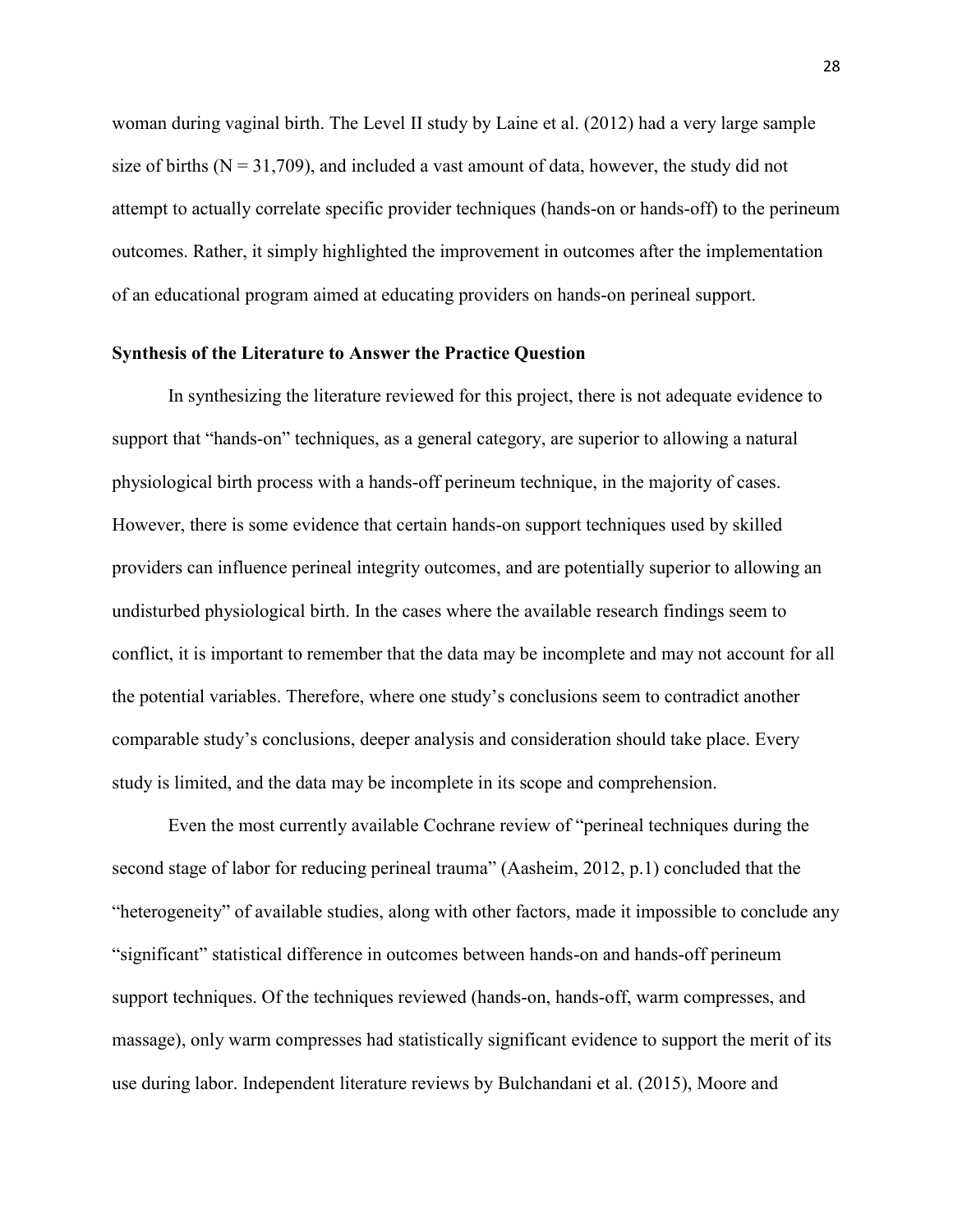Moorhead (2013), and Petrocnik and Marshall (2015) also analyzed and revisited the available data on the subject, but did not provide evidence to clearly recommend or rule out either handson or hands-off techniques. However, one of the most current and recent studies, done by Bovbjerg, Cheyney, and Everson (2016), showed that water births (which are typically more closely associated with hands-off perineum support techniques) had a slightly higher incidence of overall trauma, but a slightly decreased incidence of OASIS trauma.

In conclusion, Chapter 3 explored the actual research findings, the strengths and weaknesses of the available research, and how the current research findings could be applied to research question. Chapter 4 will build upon this foundation and further discuss the implications of the research findings. Recommendations for future research will be suggested as well, and Abdellah's framework will be used for the final application and examination of the available evidence to the research problem.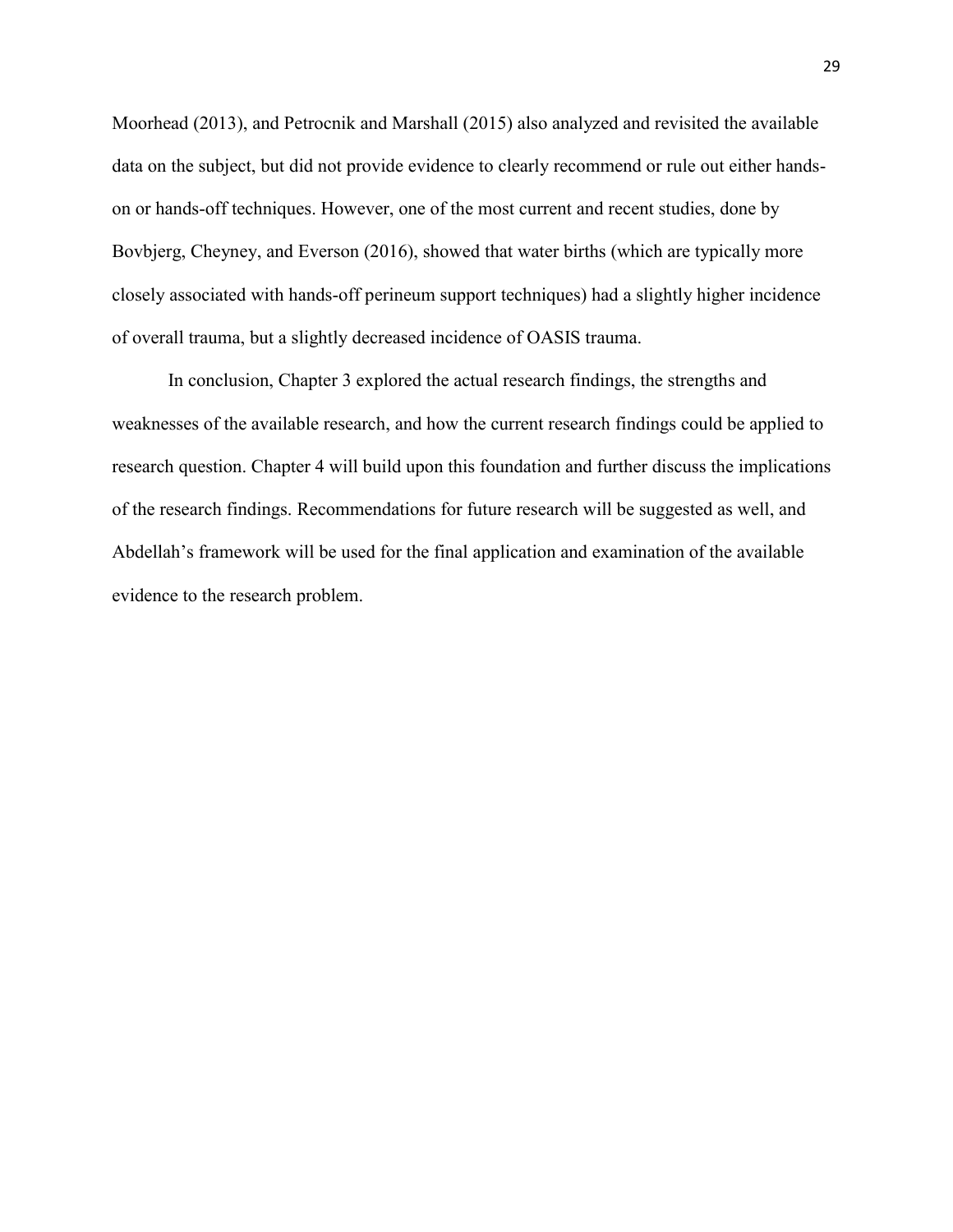#### **Chapter IV: Discussion, Implications and Conclusions**

#### <span id="page-30-1"></span><span id="page-30-0"></span>**Implications for Nurse-Midwifery Practice**

Implications for midwifery practice include the need for further evaluation of current practices, and the collection of more in-depth and comprehensive data to better show the true outcomes and associations of various techniques and influencing factors (Aasheim, 2012; McCandlish et al, 1998). Currently, many obstetric providers have a preference for the use of certain techniques, but these preferences are based on experience and education, rather than on evidenced-based research (Ampt et al., 2015; Ismail et al., 2015). Nurse-midwifery's core values promote non-intervention and normalcy whenever possible, but also promote the good of the patient and the empowerment of women, by giving them the information and resources to make the best healthcare decisions (ACNM, 2012). If nurse-midwifery is to offer women options and help them avoid complications and interventions, then it is imperative that evidence exist to either validate the use of an intervention, or discontinue it.

Because conclusive evidence does not currently exist that would mandate a specific procedure for perineum care for all patients, nurse-midwives must make recommendations based on their personal knowledge of the patient and the available research (Gonzalo, 2011). Rather than pursuing a paternalistic approach, nurse-midwives need to empower women in their decision-making by giving them all of the information available, and enabling them to make an informed decision about the perineum care options that are most appropriate for their situation (Hermansson & Martensson, 2011; Morrison, 2011; Specker Sullivan, 2016).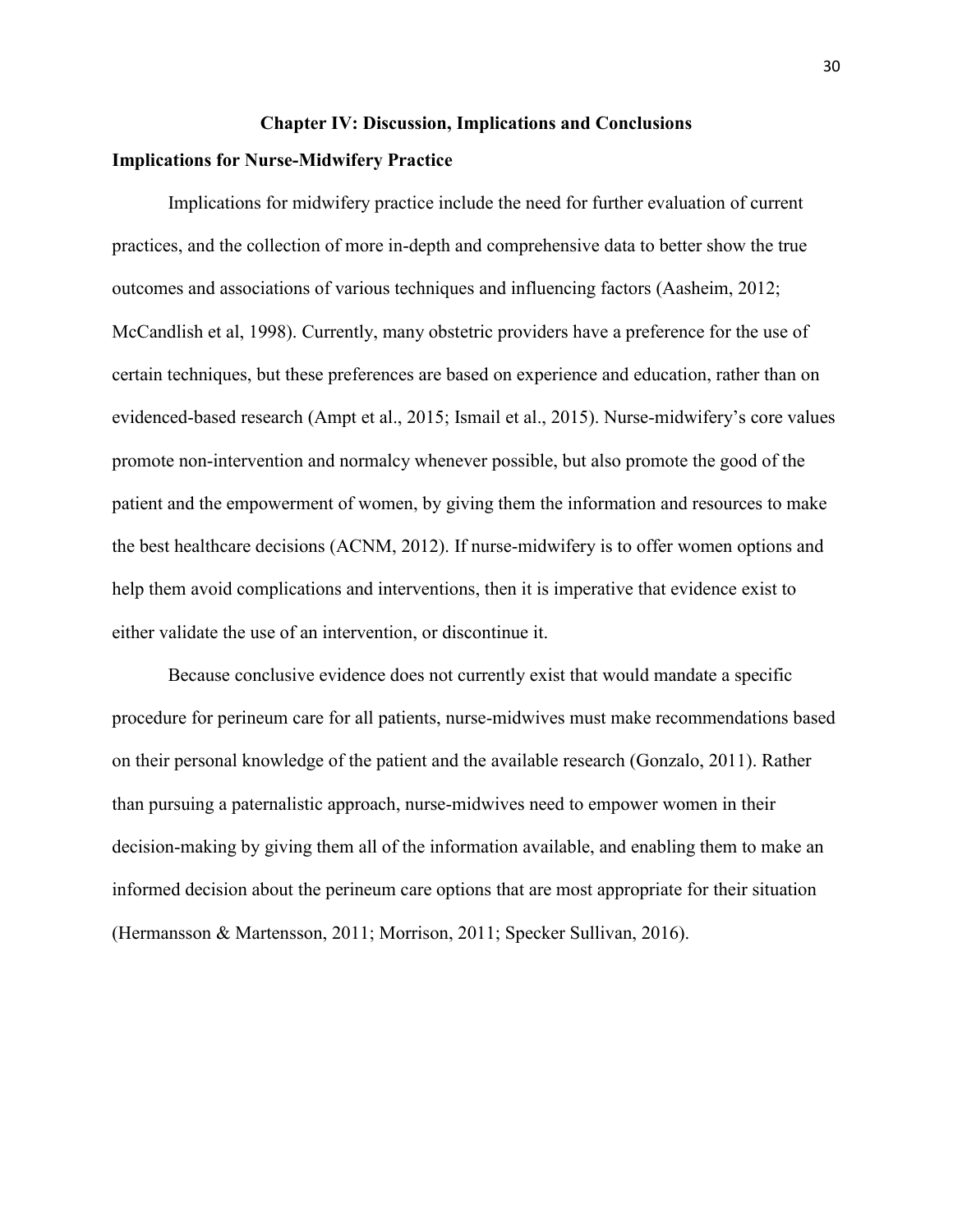#### <span id="page-31-0"></span>**Recommendations for Future Research**

Some research has been done on the topic of the best techniques to help increase the likelihood of perineum integrity and reduce perineal trauma, but there is a great need for more comprehensive research on the topic of hands-on versus hands-off perineum preservation techniques. As Aasheim (2012) concluded, there is a great need for further data that can be compared and analyzed to support specific results. To be more specific, research is needed that takes into consideration the many different factors that may influence perineum outcomes. As Osborne and Hanson (2012) showed, even factors such as how a mother is coached to push can greatly influence perineal outcomes. The contributing factors need to be solidly identified and noted whenever possible in order to adequately study their effects on perineum outcomes. In addition, the research data needs to be correlated, and extensively analyzed to compare various factors, and help further determine what associations are present between various factors and various outcomes. For example, although the Frost et al. (2015) study analyzed a large number of births (n = 4920) and the related perineal outcomes, before and after their hands-on educational intervention program, they did not collect any data on whether or not hands-on support techniques were actually used, or what correlation the used techniques had with outcomes. Ampt et al. (2015), East et al. (2015), Ismail et al. (2015), and Trochez et al. (2011), all had the same weaknesses, in that they obtained opinion data from obstetric providers, but did not study actual perineal outcomes that were associated with certain techniques.

#### <span id="page-31-1"></span>**Integration and Application of Selected Theoretical Framework**

Abdellah's Framework initially helped to identify a problem that greatly affected patient experience and outcomes, and which nurses (particularly nurse-midwives) could potentially affect (McCarthy & Fritzpatrick, 2014; Petiprin, 2016). In this case, nurse-midwives in particular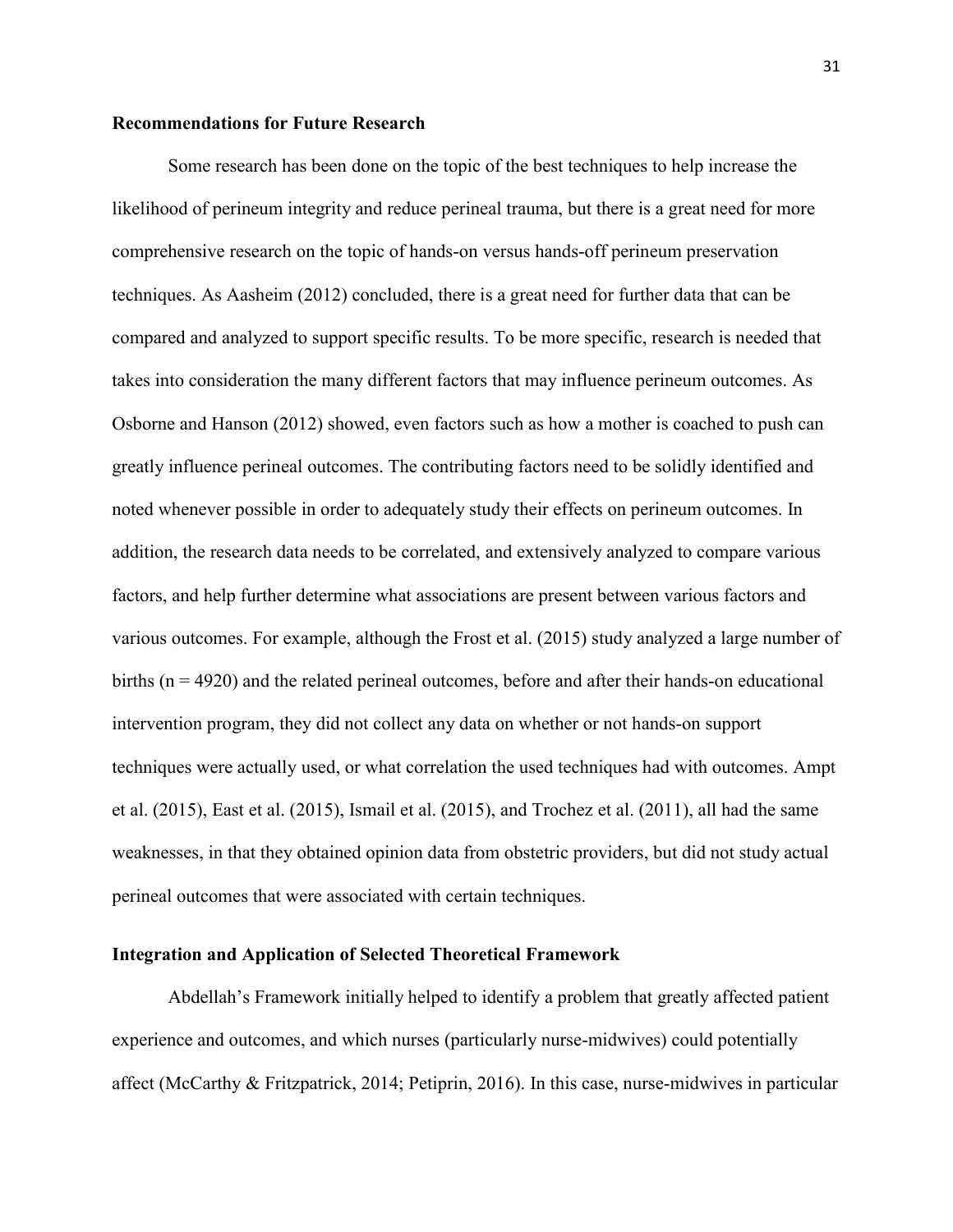are in a position to be able to influence outcomes related to perineum integrity in vaginal births. Ideally, the choice to bring an intervention into the birthing process would be evidence-based, and easily supported by available research (ACNM, 2012). However, the data obtained in this review did not strongly support the merit of the majority of hands-on or hands-off techniques in supporting perineal integrity during the birthing process. On the contrary, there was evidence that the introduction of certain techniques could actually result in harm, or worse perineal outcomes (Rezaei et al, 2014). Unfortunately, the current evidence would not support using the majority of hands-on techniques to improve perineum outcomes. However, midwives may have seen excellent results with the use of a hands-on technique in their own, or others' experiences, and may wish to incorporate this into their own practices, and allow patients the option to use various hands-on techniques. According to Abdellah's Framework, if a nursing practice produced better outcomes for a patient in a similar situation, then it is reasonable to offer such a technique to a current patient. The specific problems identified need to be addressed for the patient, and if it appears that a solution will address the identified problems, then it is reasonable to use the technique, and then evaluate it for success. Therefore, Abdullah's Framework would support the continued use of techniques that nurse-midwives have found to be effective previously, even if there is no conclusive evidence available from research studies. Initially, it might appear that Abdellah's Framework is in conflict with the midwifery goal of empowering the woman (because it focuses on the nursing perspective of the issue), but a woman cannot be empowered if the knowledge and resources offered to her are not complete. It is imperative that midwifery and other obstetric providers use frameworks like Abdellah's to guide their problemsolving processes, so that they in turn can share their knowledge, experiences, and perspectives, empowering patients to identify, address, and solve problems.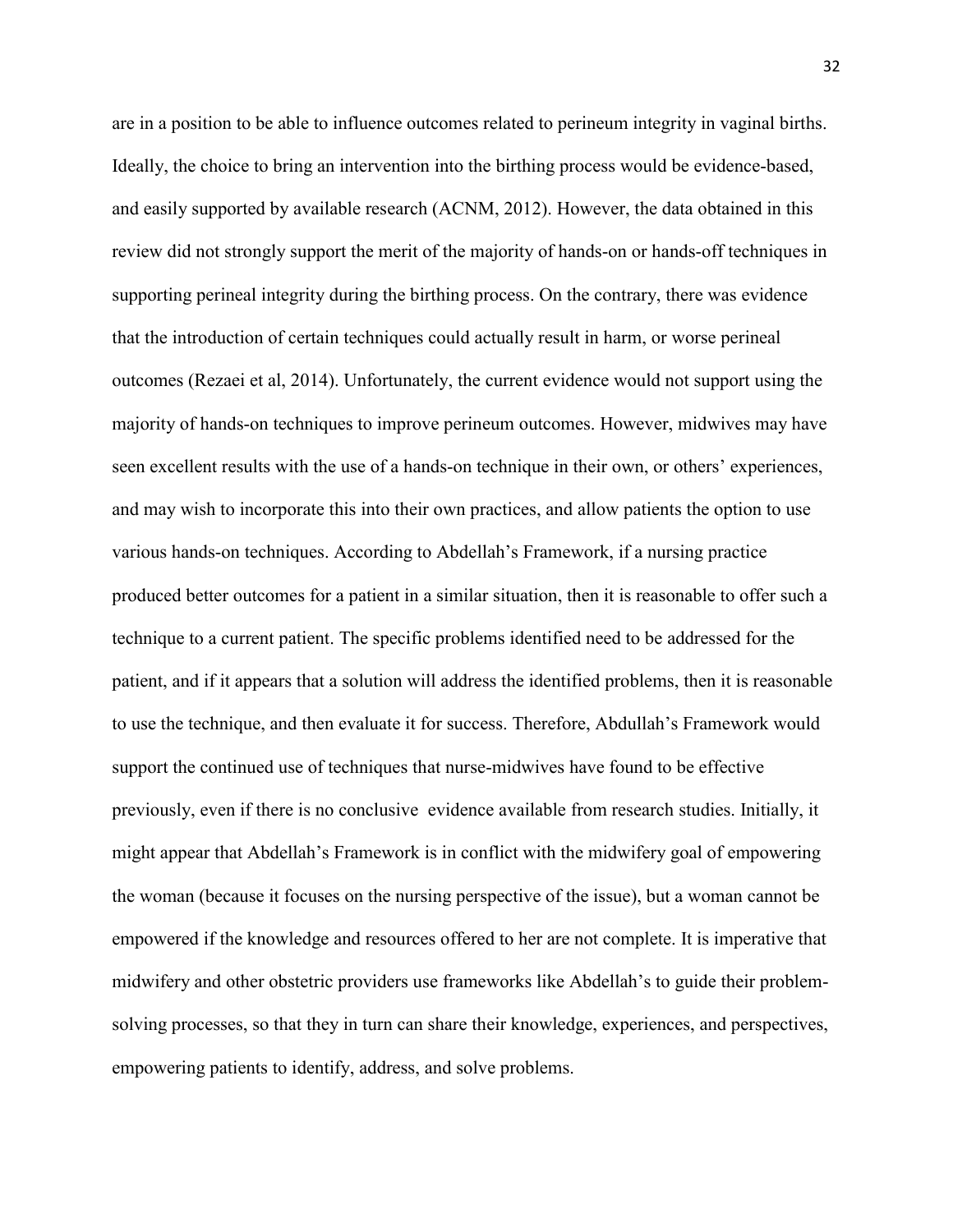#### <span id="page-33-0"></span>**Conclusion**

In conclusion, the use of hands-on or hands-off techniques for women giving birth vaginally is a very complex and multifaceted decision that must be made based on the best knowledge of the nurse-midwifes and their patients. It would be unfair and inaccurate to state that the available evidence shows that either hands-on or hands-off techniques are clearly superior to one another in all obstetric situations. Therefore, nurse-midwives should base current practice on the preferences of their patients, their own comfort with various techniques based on previous experiences, and their own best knowledge of the most current literature. However, in the future, it is important that information be available to help support various perineum support techniques or to help remove them from practice if they are ineffective or detrimental. Therefore, it is vital that nurse-midwives attempt to collect and publish data related to this important topic, and the data should ideally take into consideration exact techniques and the multitude of other factors that influence perineal outcomes.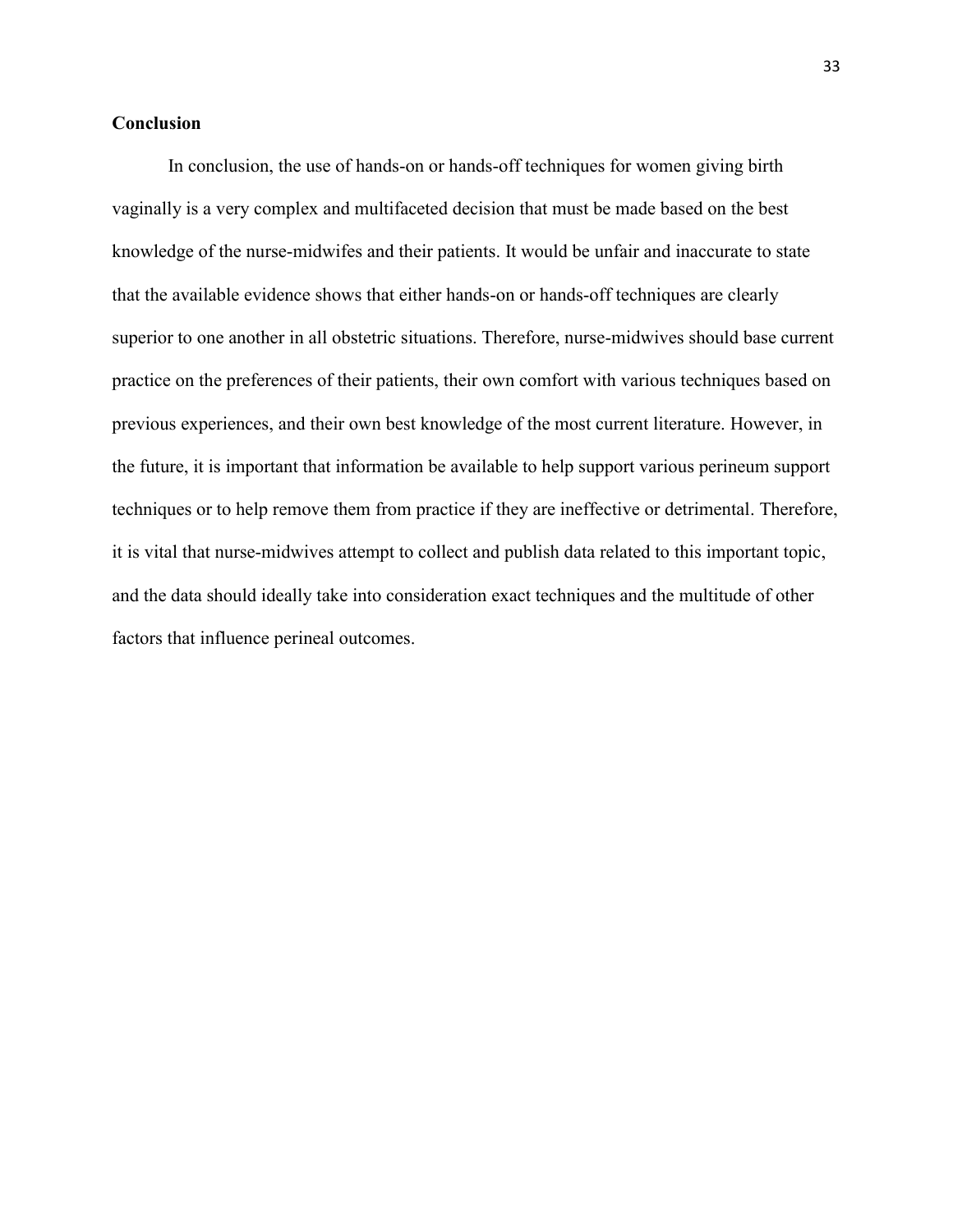#### References

- Aasheim, V. (2012). Perineal techniques during the second stage of labour for reducing perineal trauma. *Cochrane Database Of Systematic Reviews*, (2), doi:10.1002/14651858.CD006672.pub2
- American College of Nurse-Midwives (2012). Core Competencies for Basic Midwifery Practice. Retrieved from http://www.midwife.org/ACNM/files/ACNMLibraryData/ UPLOADFILENAME/000000000050/Core%20Comptencies%20Dec%202012.pdf
- American College of Nurse-Midwives (2012). *Physiologic Birth Consensus Statement: ACNM, MANA, NACPM.* Retrieved from http://www.midwife.org/ACNM/files/ ACNMLibraryData/UPLOADFILENAME/000000000272/Physiological%20Birth%20C onsensus%20Statement-%20FINAL%20May%2018%202012%20FINAL.pdf
- Ampt, A. J., Vroome, M., & Ford, J. B. (2015). Perineal management techniques among midwives at five hospitals in new south wales – A cross‐sectional survey. *Australian and New Zealand Journal of Obstetrics and Gynaecology, 55*(3), 251-256. doi:10.1111/ajo.12330
- Andrews, V., Thakar, R., Sultan, A. H., & Jones, P. W. (2008). Evaluation of postpartum perineal pain and dyspareunia—A prospective study. *European Journal of Obstetrics and Gynecology, 137*(2), 152-156. doi:10.1016/j.ejogrb.2007.06.005
- Bovbjerg, M. L., Cheyney, M., & Everson, C. (2016). Maternal and newborn outcomes following waterbirth: The midwives alliance of north america statistics project, 2004 to 2009 cohort. *Journal of Midwifery & Women's Health, 61*(1), 11-20. doi:10.1111/jmwh.12394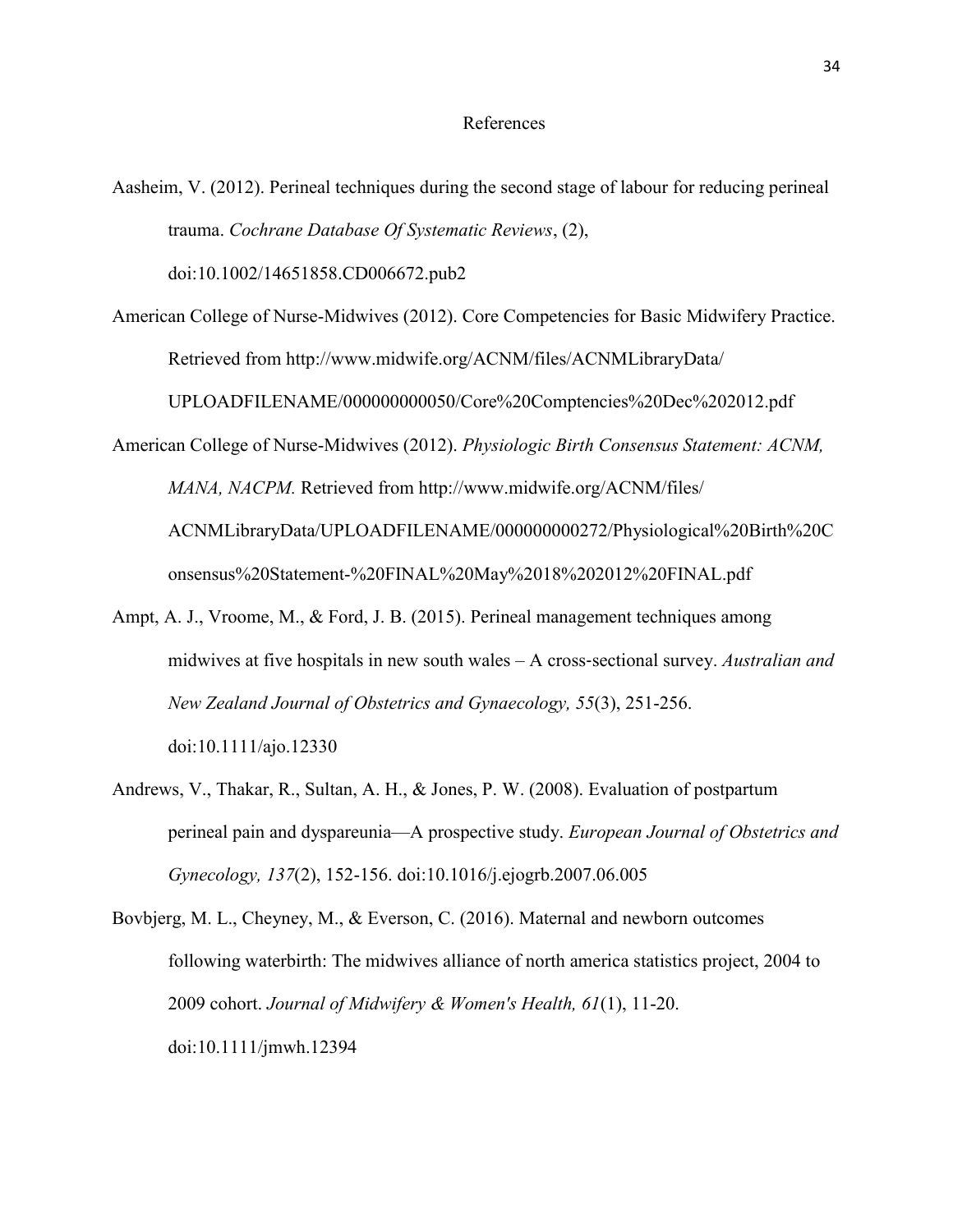- Bulchandani, S., Watts, E., Sucharitha, A., Yates, D., & Ismail, K. (2015). Manual perineal support at the time of childbirth: A systematic review and meta‐analysis. *BJOG: An International Journal of Obstetrics & Gynaecology, 122*(9), 1157-1165. doi:10.1111/1471-0528.13431
- Colacioppo, P. M., Gonzalez Riesco, M. L., & Koiffman, M. D. (2011). Use of hyaluronidase to prevent perineal trauma during spontaneous births: A randomized, placebo-controlled, double-blind, clinical trial. *Journal of Midwifery and Women's Health, 56*(5), 436-445. doi:10.1111/j.1542-2011.2011.00056.x
- Dahlen, H. G., Homer, C. S. E., Leap, N., & Tracy, S. K. (2011). From social to surgical: Historical perspectives on perineal care during labour and birth. *Women and Birth, 24*(3), 105-111. doi:10.1016/j.wombi.2010.09.002
- Dearholt, S. L., & Dang, D. (2012). *John Hopkins nursing evidence-based practice: Model and guidelines* (2nd ed.). Indianapolis, IN: Sigma Theta Tau International.
- Demirel, G., & Golbasi, Z. (2015). Effect of perineal massage on the rate of episiotomy and perineal tearing. *International Journal of Gynaecology and Obstetrics: The Official Organ of the International Federation of Gynaecology and Obstetrics, 131*(2), 183-186. doi:10.1016/j.ijgo.2015.04.048
- East, C. E., Lau, R., & Biro, M. A. (2015). Midwives׳ and doctors׳ perceptions of their preparation for and practice in managing the perineum in the second stage of labour: A cross-sectional survey. *Midwifery, 31*(1), 122-131. doi:10.1016/j.midw.2014.07.002
- Fodstad, K., Staff, A. C., & Laine, K. (2016). Sexual activity and dyspareunia the first year postpartum in relation to degree of perineal trauma. *International Urogynecology Journal, 27*(10), 1513-1523. doi:10.1007/s00192-016-3015-7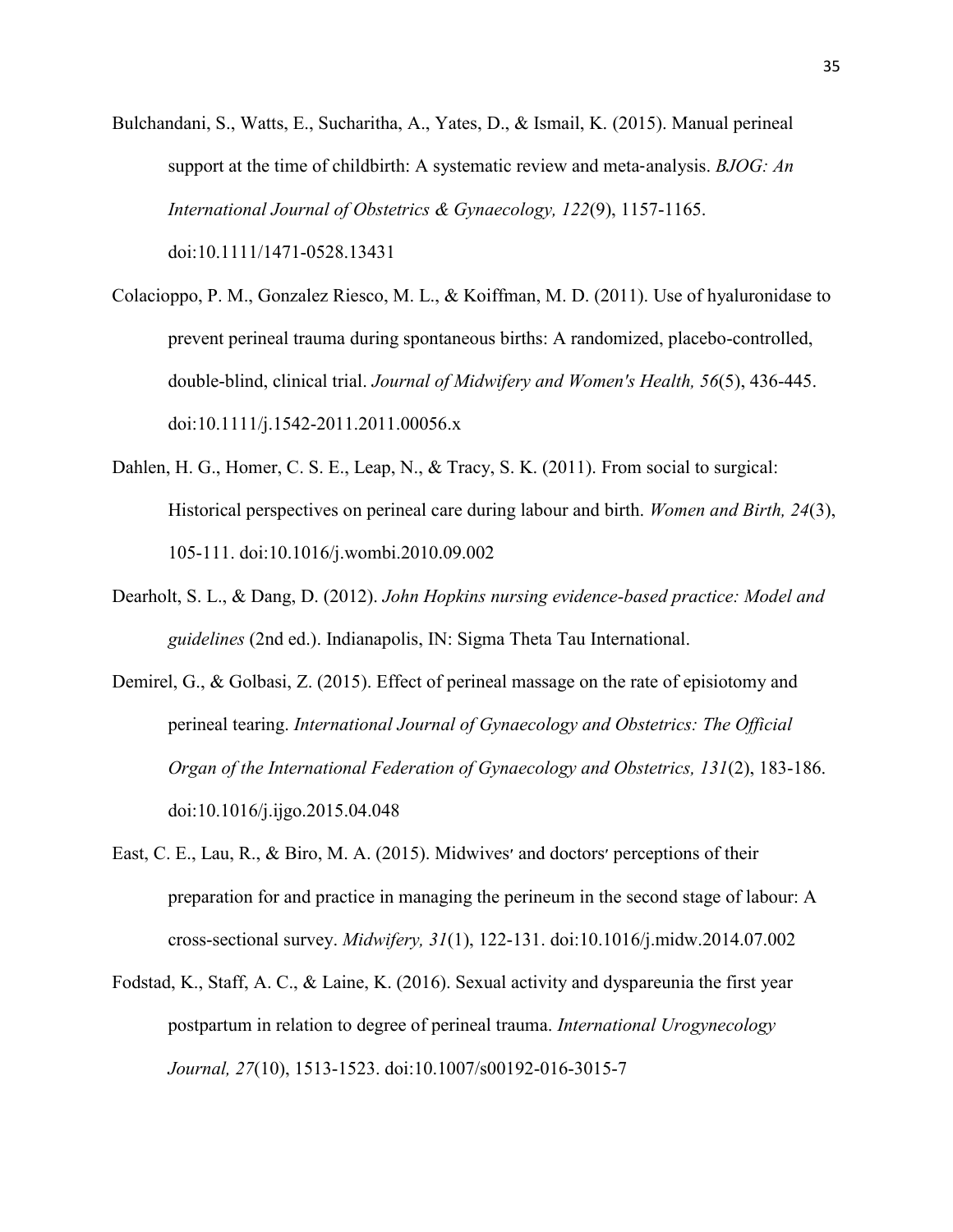- Foroughipour, A., Firuzeh, F., Ghahiri, A., Norbakhsh, V., & Heidari, T. (2011). The effect of perineal control with hands-on and hand-poised methods on perineal trauma and delivery outcome. *Journal of Research in Medical Sciences, 16*(8), 1040-1046.
- Frost, J., Gundry, R., Young, H., & Naguib, A. (2015). Multidisciplinary training in perineal care during labor and delivery for the reduction of anal sphincter injuries. *International Journal of Gynecology and Obstetrics,* doi:10.1016/j.ijgo.2015.12.011
- Geranmayeh, M., Rezaei Habibabadi, Z., Fallahkish, B., Farahani, M. A., Khakbazan, Z., & Mehran, A. (2012). Reducing perineal trauma through perineal massage with vaseline in second stage of labor. *Archives of Gynecology and Obstetrics, 285*(1), 77-81. doi:10.1007/s00404-011-1919-5
- Gonzalo, A. (2011). *Faye G. Abdellah:Patient-centered approaches to nursing.* Retrieved from http://nursingtheories.weebly.com/faye-g-abdellah.html.
- Harlev, A., Pariente, G., Kessous, R., Aricha-Tamir, B., Weintraub, A. Y., Eshkoli, T., Dukler, D., Ben Ayun, S., & Sheiner, E. (2013). Can we find the perfect oil to protect the perineum? A randomized-controlled double-blind trial. *The Journal of Maternal-Fetal & Neonatal Medicine, 26*(13), 1328-1331. doi:10.3109/14767058.2013.784261
- Henderson, J., Burns, E. E., Regalia, A. L., Casarico, G., Boulton, M. G., & Smith, L. A. (2014). Labouring women who used a birthing pool in obstetic units in italy: Prospective observational study. *BMC Pregnancy and Childbirth, 14*(1), 17-17. doi:10.1186/1471- 2393-14-17
- Hermansson, E., & Mårtensson, L. (2011). Empowerment in the midwifery context—a concept analysis. *Midwifery, 27*(6), 811-816. doi:10.1016/j.midw.2010.08.005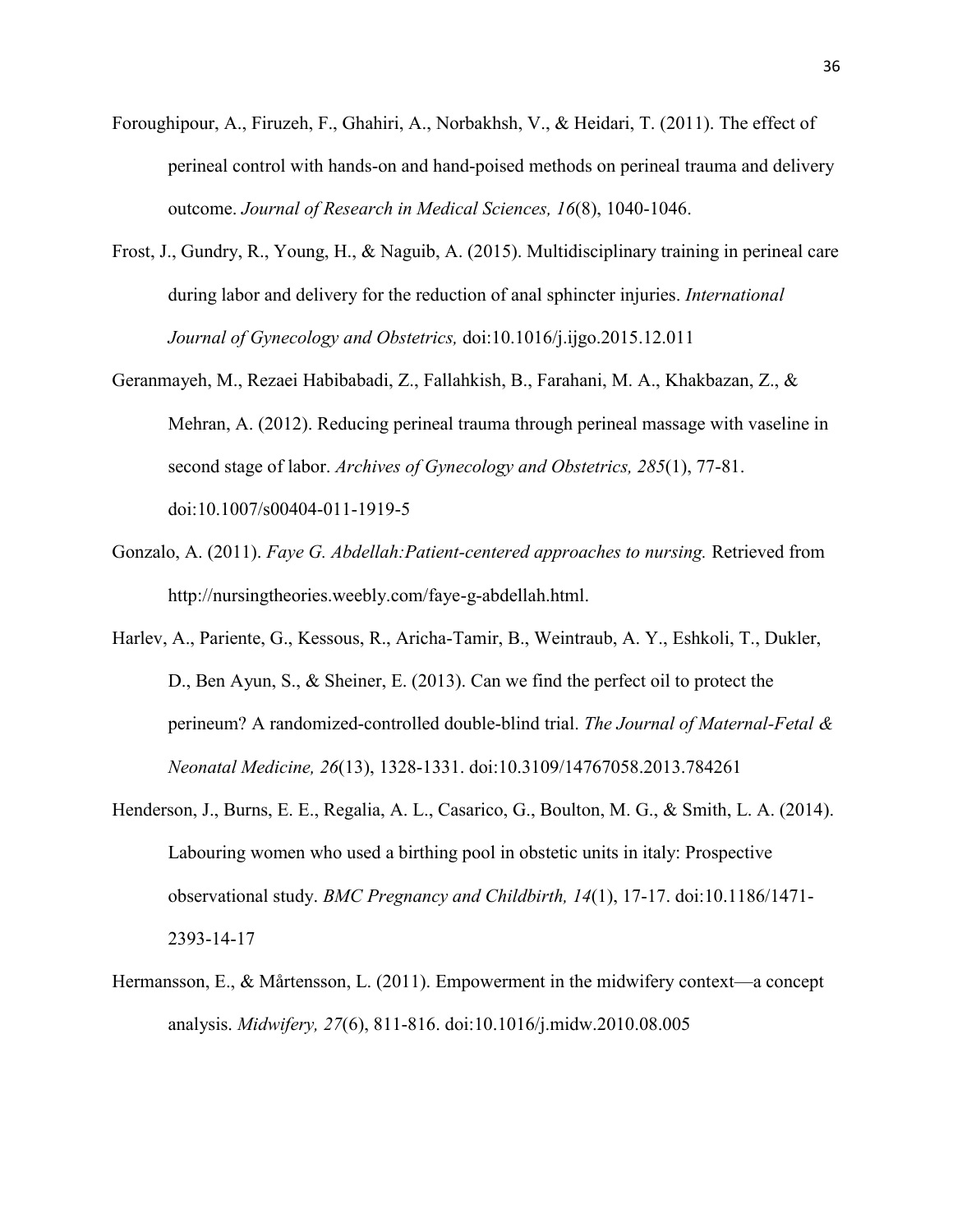- Ismail, K. M. K., Paschetta, E., Papoutsis, D., & Freeman, R. M. (2015). Perineal support and risk of obstetric anal sphincter injuries: A delphi survey. *Acta Obstetricia Et Gynecologica Scandinavica, 94*(2), 165-174. doi:10.1111/aogs.12547
- Jansova, M., Kalis, V., Lobovsky, L., Hyncik, L., Karbanova, J., & Rusavy, Z. (2014). The role of thumb and index finger placement in manual perineal protection. *International Urogynecology Journal, 25*(11), 1533-1540. doi:10.1007/s00192-014-2425-7
- Jansova, M., Kalis, V., Rusavy, Z., Zemcik, R., Lobovsky, L., & Laine, K. (2013). Modeling manual perineal protection during vaginal delivery. *International Urogynecology Journal, 25*(1), 65-71. doi:10.1007/s00192-013-2164-1
- Karaçam, Z., Ekmen, H., & Çalişir, H. (2012). The use of perineal massage in the second stage of labor and follow-up of postpartum perineal outcomes. *Health Care for Women International, 33*(8), 697-718. doi:10.1080/07399332.2012.655385
- Laine, K., Skjeldestad, F. E., Sandvik, L., & Staff, A. C. (2012). Incidence of obstetric anal sphincter injuries after training to protect the perineum: Cohort study. *BMJ Open, 2*(5), e001649. doi:10.1136/bmjopen-2012-001649
- LoBiondo-Wood, G., & Haber, J. (2014). *Nursing research: Methods and critical appraisal for evidence-based practice* (8th ed.). St. Louis, MI: Elsevier.
- McCandlish, R., Bowler, U., Van Asten, H., Berridge, G., Winter, C., Sames, L.. & Elbourne, D. (1998). A randomised controlled trial of care of the perineum during second stage of normal labour. *British Journal of Obstetrics and Gynaecology, 105*(12), 1262-1272.
- McCarthy, G., & Fitzpatrick, J. (2014). *Theories guiding nursing research and practice : Making nursing knowledge development explicit* (1st ed.). New York: Springer Publishing Company.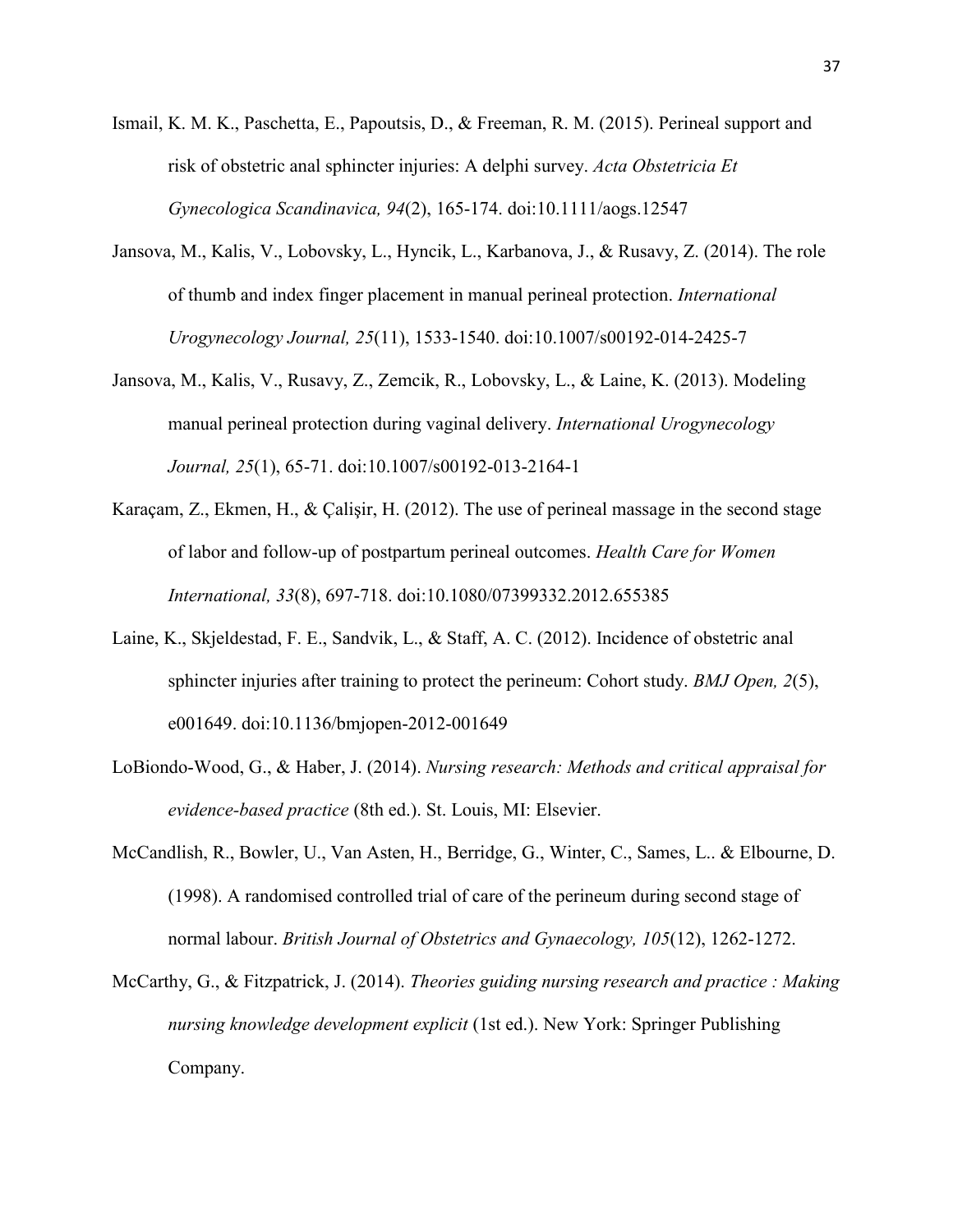- Moore, E., & Moorhead, C. (2013). Promoting normality in the management of the perineum during the second stage of labour. *British Journal of Midwifery, 21*(9), 616-620. doi:10.12968/bjom.2013.21.9.616
- Morrison, E. (2011). *Ethics in health administration: A practical approach for decision makers*  (2nd ed.). Sudbury, MA: Jones and Bartlett Publishers.
- Osborne, K., & Hanson, L. (2012). Directive versus supportive approaches used by midwives when providing care during the second stage of labor. *Journal of Midwifery and Women's Health, 57*(1), 3-11. doi:10.1111/j.1542-2011.2011.00074.x
- Ott, J., Gritsch, E., Pils, S., Kratschmar, S., Promberger, R., Seemann, R., . . . Hauser-Auzinger, C. (2015). A retrospective study on perineal lacerations in vaginal delivery and the individual performance of experienced mifwives. *BMC Pregnancy and Childbirth, 15*(1), 270. doi:10.1186/s12884-015-0703-0
- Petiprin, A. (2016). *Nursing-theory.org.* Nursing theory: 21 nursing problems by Faye Abdellah. Retrieved from http://nursing-theory.org/nursing-theorists/Faye-Abdellah.php
- Petrocnik, P., & Marshall, J. E. (2015). Hands-poised technique: The future technique for perineal management of second stage of labour? A modified systematic literature review. *Midwifery, 31*(2), 274-279. doi:10.1016/j.midw.2014.10.00.
- Priddis, H., Schmied, V., & Dahlen, H. (2014). Women's experiences following severe perineal trauma: A qualitative study. *BMC Women's Health, 14*(1), 32. doi:10.1186/1472-6874- 14-32
- Rathfisch, G., Dikencik, B. K., Kizilkaya Beji, N., Comert, N., Tekirdag, A. I., & Kadioglu, A. (2010). Effects of perineal trauma on postpartum sexual function. *Journal of Advanced Nursing, 66*(12), 2640-2649. doi:10.1111/j.1365-2648.2010.05428.x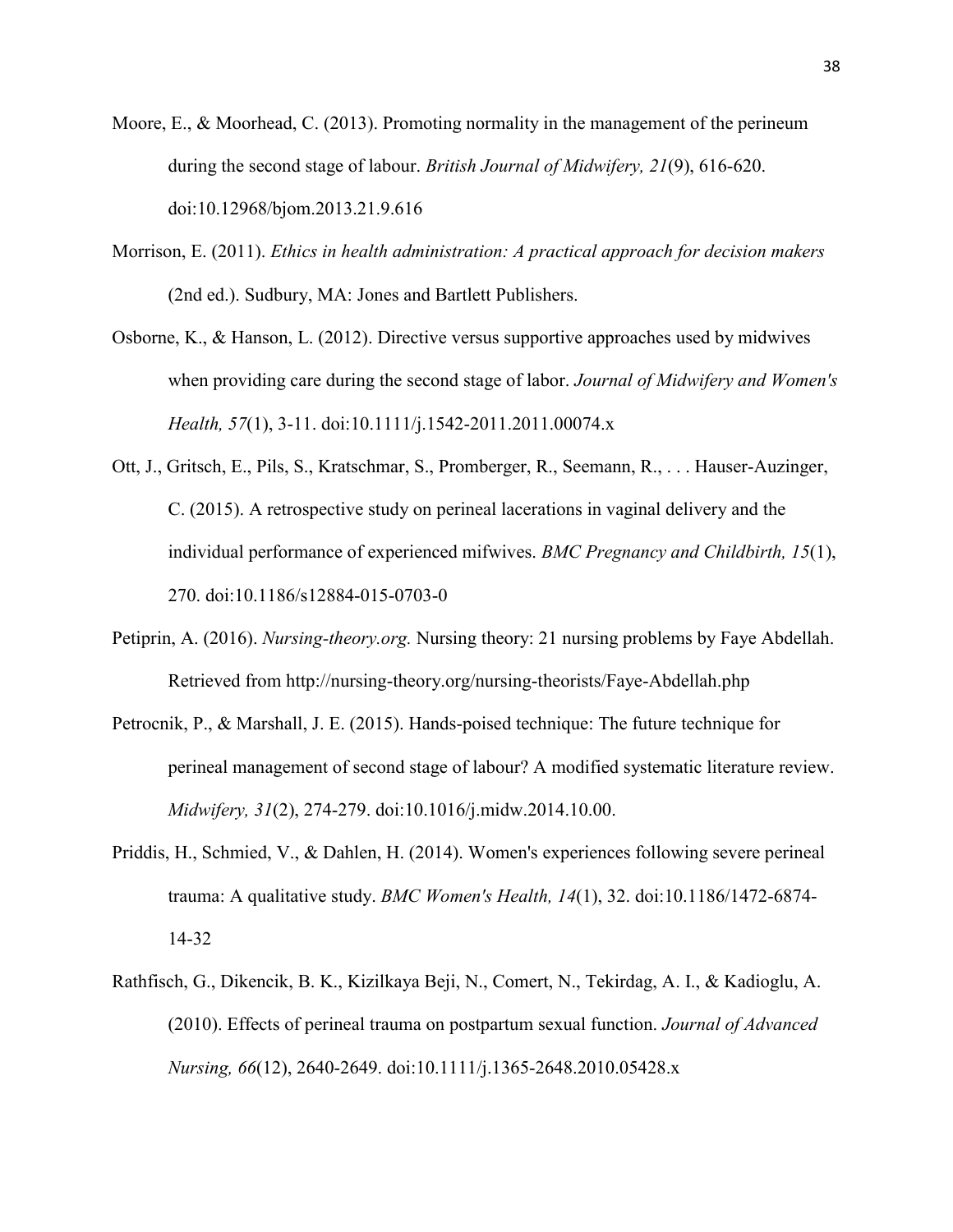- Rezaei, R., Saatsaz, S., Chan, Y. H., & Nia, H. S. (2014). A comparison of the "Hands-off" and "Hands-on" methods to reduce perineal lacerations: A randomised clinical trial. *The Journal of Obstetrics and Gynecology of India, 64*(6), 425-429. doi:10.1007/s13224-014- 0535-2
- Richmond, D. (2014). *Royal College of Obstetricians and Gynaecologists blog: Perineal tearing is a national issue we must address.* Retrieved from https://www.rcog.org.uk/en/blog/perineal-tearing-is-a-national-issue-we-must-address/.

Rumsey, D. (2010). *Statistics for dummies.* Indianapolis, IN: Wiley Publishing Inc.

- Shirvani, M. A., & Ganji, Z. (2014). The influence of cold pack on labour pain relief and birth outcomes: A randomised controlled trial. *Journal of Clinical Nursing, 23*(17-18), 2473- 2480. doi:10.1111/jocn.12413
- Specker Sullivan, L. (2016). Medical maternalism: Beyond paternalism and antipaternalism. *Journal of Medical Ethics, 42*(7), 439-444. doi:10.1136/medethics-2015-103095
- Trochez, R., Waterfield, M., & Freeman, R. M. (2011). Hands on or hands off the perineum: A survey of care of the perineum in labour (HOOPS). *International Urogynecology Journal, 22*(10), 1279-1285. doi:10.1007/s00192-011-1454-8
- Williams, A., Herron-Marx, S., & Carolyn, H. (2007). The prevalence of enduring postnatal perineal morbidity and its relationship to perineal trauma. *Midwifery, 23*(4), 392-403. doi:10.1016/j.midw.2005.12.006
- Zemčík, R., Karbanova, J., Kalis, V., Lobovský, L., Jansová, M., & Rusavy, Z. (2012). Stereophotogrammetry of the perineum during vaginal delivery. *International Journal of Gynecology and Obstetrics, 119*(1), 76-80. doi:10.1016/j.ijgo.2012.05.018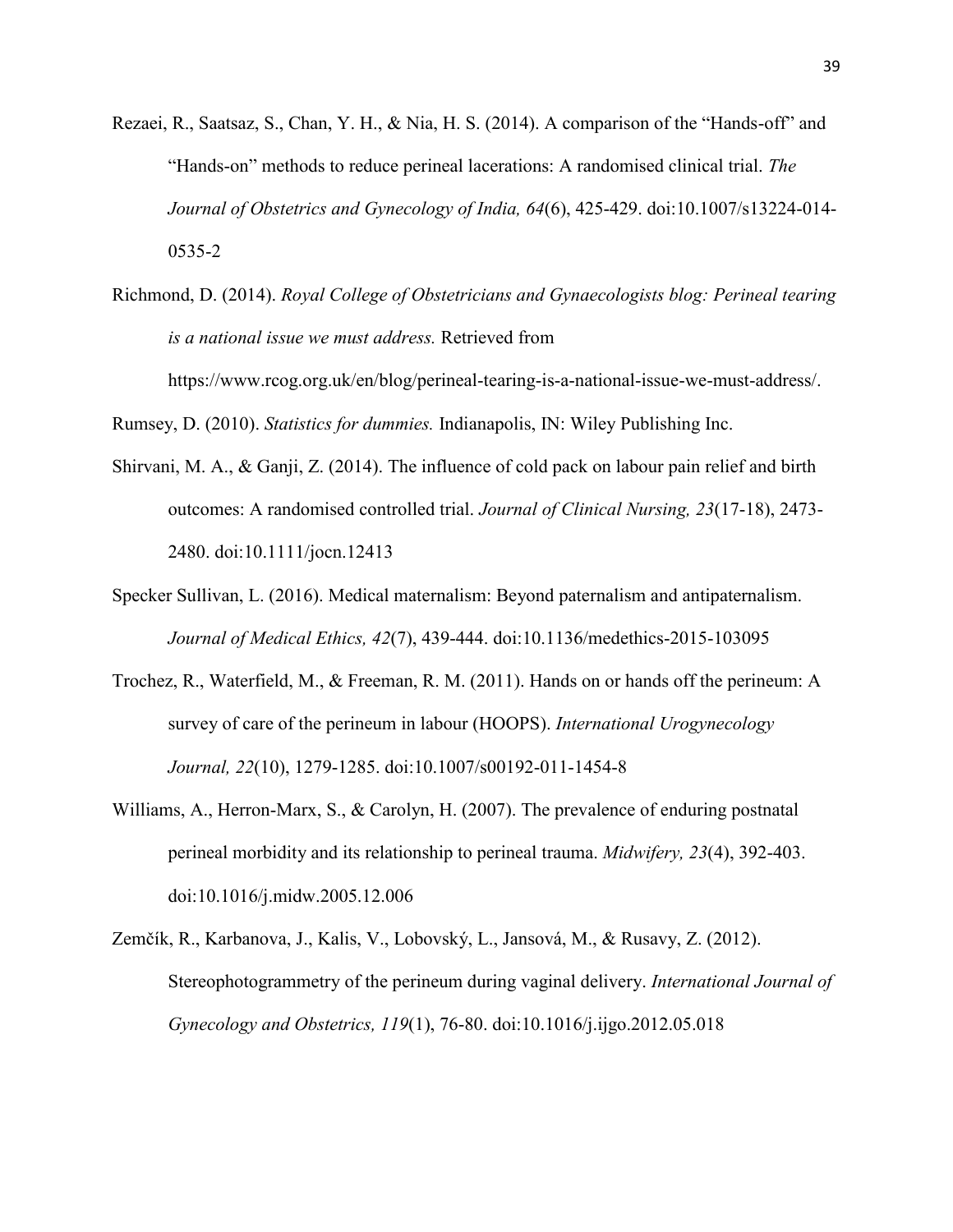<span id="page-40-0"></span>

| <b>Citation</b>                                                                                                                                                                                                                                                                                                       | <b>Purpose</b>                                                                          | <b>Sample</b> | Design       | <b>Measurement</b> | Results/                                                                                                              | <b>Recommendations</b>                                                                  | Critique                                                                                                                                                                                                              |
|-----------------------------------------------------------------------------------------------------------------------------------------------------------------------------------------------------------------------------------------------------------------------------------------------------------------------|-----------------------------------------------------------------------------------------|---------------|--------------|--------------------|-----------------------------------------------------------------------------------------------------------------------|-----------------------------------------------------------------------------------------|-----------------------------------------------------------------------------------------------------------------------------------------------------------------------------------------------------------------------|
|                                                                                                                                                                                                                                                                                                                       |                                                                                         |               |              |                    | Conclusion                                                                                                            |                                                                                         | Level/Quality                                                                                                                                                                                                         |
| $1.$ Harlev, A.,                                                                                                                                                                                                                                                                                                      | Evaluate                                                                                | 164 women     | Prospective, | Number of          | Neither oil was                                                                                                       | Recommend the                                                                           | Level I A                                                                                                                                                                                                             |
| Pariente, G.,                                                                                                                                                                                                                                                                                                         | whether or                                                                              | with vaginal  | randomized,  | intact perineums   | superior to the                                                                                                       | use of lubricants                                                                       | This study                                                                                                                                                                                                            |
| Kessous, R.,                                                                                                                                                                                                                                                                                                          | not one                                                                                 | deliveries    | double-blind | versus number,     | other; however,                                                                                                       | during the second                                                                       | was very well                                                                                                                                                                                                         |
| Aricha-Tamir, B.,                                                                                                                                                                                                                                                                                                     | enriched oil                                                                            |               | study        | and degree, of     | the authors cited                                                                                                     | stage of labor                                                                          | set up and                                                                                                                                                                                                            |
| Weintraub, A. Y.,                                                                                                                                                                                                                                                                                                     | lubricant                                                                               |               |              | perineal           | various other                                                                                                         | based on previous                                                                       | executed in                                                                                                                                                                                                           |
| Eshkoli, T.,                                                                                                                                                                                                                                                                                                          | applied                                                                                 |               |              | lacerations in     | studies have                                                                                                          | literature review,                                                                      | order to                                                                                                                                                                                                              |
|                                                                                                                                                                                                                                                                                                                       |                                                                                         |               |              | comparative        |                                                                                                                       |                                                                                         |                                                                                                                                                                                                                       |
|                                                                                                                                                                                                                                                                                                                       |                                                                                         |               |              | groups.            |                                                                                                                       |                                                                                         |                                                                                                                                                                                                                       |
|                                                                                                                                                                                                                                                                                                                       |                                                                                         |               |              |                    |                                                                                                                       |                                                                                         |                                                                                                                                                                                                                       |
|                                                                                                                                                                                                                                                                                                                       |                                                                                         |               |              |                    |                                                                                                                       |                                                                                         |                                                                                                                                                                                                                       |
|                                                                                                                                                                                                                                                                                                                       |                                                                                         |               |              |                    |                                                                                                                       |                                                                                         |                                                                                                                                                                                                                       |
|                                                                                                                                                                                                                                                                                                                       |                                                                                         |               |              |                    |                                                                                                                       |                                                                                         |                                                                                                                                                                                                                       |
|                                                                                                                                                                                                                                                                                                                       |                                                                                         |               |              |                    |                                                                                                                       |                                                                                         |                                                                                                                                                                                                                       |
|                                                                                                                                                                                                                                                                                                                       |                                                                                         |               |              |                    |                                                                                                                       |                                                                                         |                                                                                                                                                                                                                       |
|                                                                                                                                                                                                                                                                                                                       |                                                                                         |               |              |                    |                                                                                                                       |                                                                                         |                                                                                                                                                                                                                       |
|                                                                                                                                                                                                                                                                                                                       |                                                                                         |               |              |                    |                                                                                                                       |                                                                                         |                                                                                                                                                                                                                       |
|                                                                                                                                                                                                                                                                                                                       |                                                                                         |               |              |                    |                                                                                                                       |                                                                                         |                                                                                                                                                                                                                       |
|                                                                                                                                                                                                                                                                                                                       |                                                                                         |               |              |                    |                                                                                                                       |                                                                                         |                                                                                                                                                                                                                       |
|                                                                                                                                                                                                                                                                                                                       |                                                                                         |               |              |                    |                                                                                                                       |                                                                                         |                                                                                                                                                                                                                       |
|                                                                                                                                                                                                                                                                                                                       |                                                                                         |               |              |                    |                                                                                                                       |                                                                                         |                                                                                                                                                                                                                       |
|                                                                                                                                                                                                                                                                                                                       |                                                                                         |               |              |                    |                                                                                                                       |                                                                                         |                                                                                                                                                                                                                       |
|                                                                                                                                                                                                                                                                                                                       |                                                                                         |               |              |                    |                                                                                                                       |                                                                                         |                                                                                                                                                                                                                       |
|                                                                                                                                                                                                                                                                                                                       |                                                                                         |               |              |                    |                                                                                                                       |                                                                                         |                                                                                                                                                                                                                       |
|                                                                                                                                                                                                                                                                                                                       |                                                                                         |               |              |                    |                                                                                                                       |                                                                                         |                                                                                                                                                                                                                       |
| Dukler, D., Ben<br>Ayun, S., $\&$<br>Sheiner, E. (2013).<br>Can we find the<br>perfect oil to<br>protect the<br>perineum? A<br>randomized-<br>controlled double-<br>blind trial. The<br>Journal of<br>Maternal-Fetal &<br>Neonatal<br><i>Medicine</i> , 26(13),<br>1328-1331.<br>doi:10.3109/14767<br>058.2013.784261 | during the<br>second stage<br>of labor was<br>superior to<br>purified wax<br>lubricant. |               |              |                    | shown the benefits<br>of using lubricant,<br>even if a superior<br>lubricant cannot<br>be determined at<br>this time. | but no determined<br>superiority of any<br>one oil for this<br>purpose at this<br>time. | ensure that<br>bias from the<br>participants<br>and<br>researchers<br>didn't enter<br>the results.<br>This only<br>compared two<br>lubricants,<br>however, and<br>was very<br>limited in<br>scope and<br>application. |

## **Appendix A: Matrix of the Literature**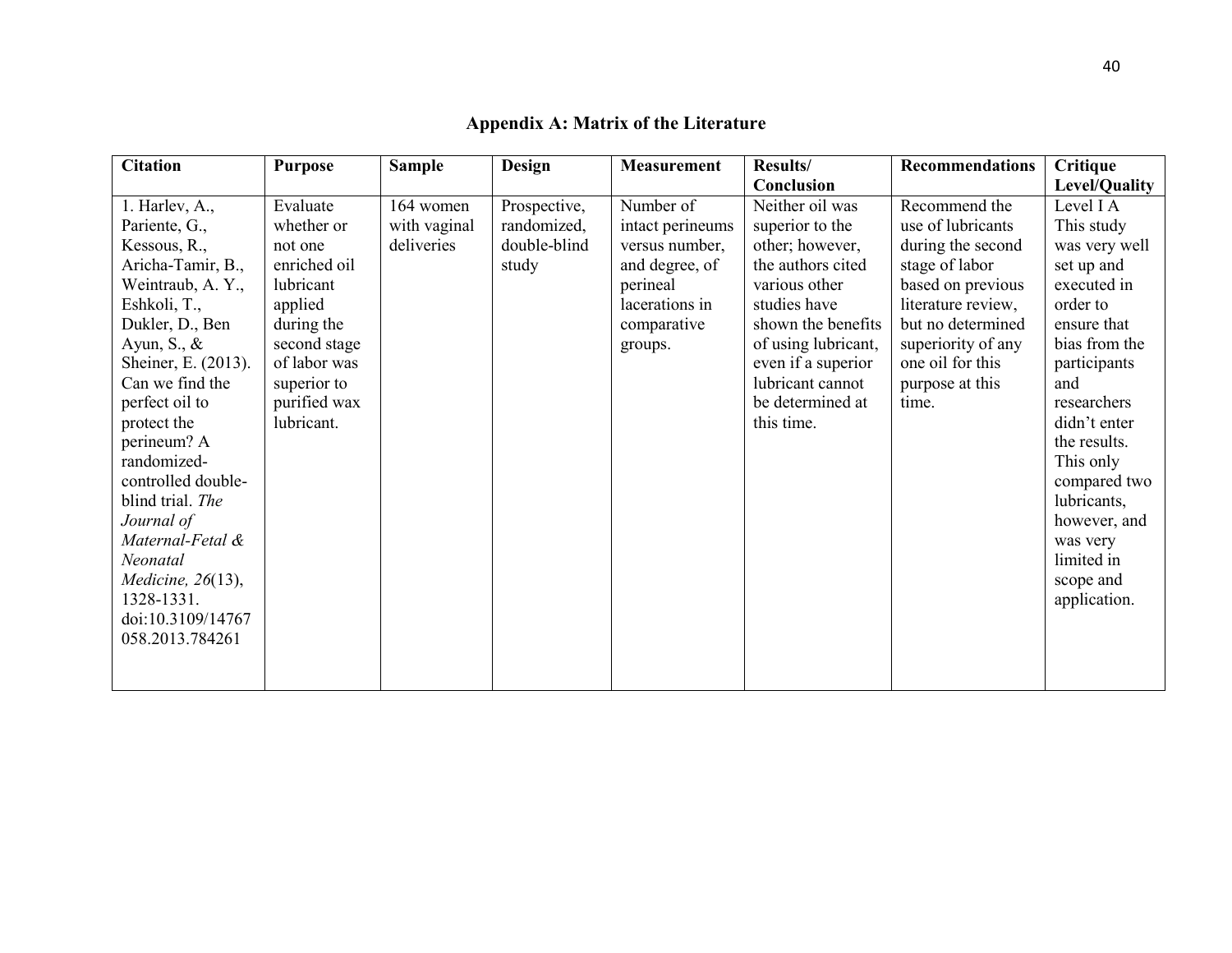| <b>Citation</b>                                                                                                                                                                                                                                                                                                                                         | <b>Purpose</b>                                                                               | <b>Sample</b>              | Design                       | <b>Measurement</b>                                                                                                                                                                                                      | <b>Results/</b>                                                                                                                                                                                                   | <b>Recommendations</b>                                                                                                      | <b>Critique</b>                                                                                                                                                                                              |
|---------------------------------------------------------------------------------------------------------------------------------------------------------------------------------------------------------------------------------------------------------------------------------------------------------------------------------------------------------|----------------------------------------------------------------------------------------------|----------------------------|------------------------------|-------------------------------------------------------------------------------------------------------------------------------------------------------------------------------------------------------------------------|-------------------------------------------------------------------------------------------------------------------------------------------------------------------------------------------------------------------|-----------------------------------------------------------------------------------------------------------------------------|--------------------------------------------------------------------------------------------------------------------------------------------------------------------------------------------------------------|
|                                                                                                                                                                                                                                                                                                                                                         |                                                                                              |                            |                              |                                                                                                                                                                                                                         | Conclusion                                                                                                                                                                                                        |                                                                                                                             | Level/Quality                                                                                                                                                                                                |
| 2. Geranmayeh,<br>M., Rezaei<br>Habibabadi, Z.,<br>Fallahkish, B.,<br>Farahani, M. A.,<br>Khakbazan, Z., &<br>Mehran, A. (2012).<br>Reducing perineal<br>trauma through<br>perineal massage<br>with vaseline in<br>second stage of<br>labor. Archives of<br>Gynecology and<br>Obstetrics, $285(1)$ ,<br>$77 - 81.$<br>doi:10.1007/s0040<br>4-011-1919-5 | To examine<br>the effect of<br>perineal<br>massage with<br>Vaseline on<br>perineal<br>trauma | 90<br>primiparous<br>women | Randomized<br>clinical trial | Data analyzed<br>using SPSS<br>v.16. Chi-square<br>and Fisher's<br>exact tests for<br>comparison<br>analysis.<br>Independent t<br>test used for<br>quantitative<br>variables. A P<br>value $< 0.05$<br>was significant. | Perineal massage<br>using Vaseline<br>during the second<br>stage of labor<br>appeared to<br>significantly<br>reduce perineal<br>trauma $(73\%$ in<br>massage<br>compared to 96%<br>in control $p =$<br>$0.004$ ). | Recommendations<br>are that further<br>studies be done, as<br>previously<br>reviewed study<br>results had mixed<br>results. | Level I A,<br>nicely done<br>RCT. This<br>was a very<br>limited study<br>in numbers,<br>and there are a<br>great many<br>potential<br>extraneous<br>variables that<br>could easily<br>affect the<br>results. |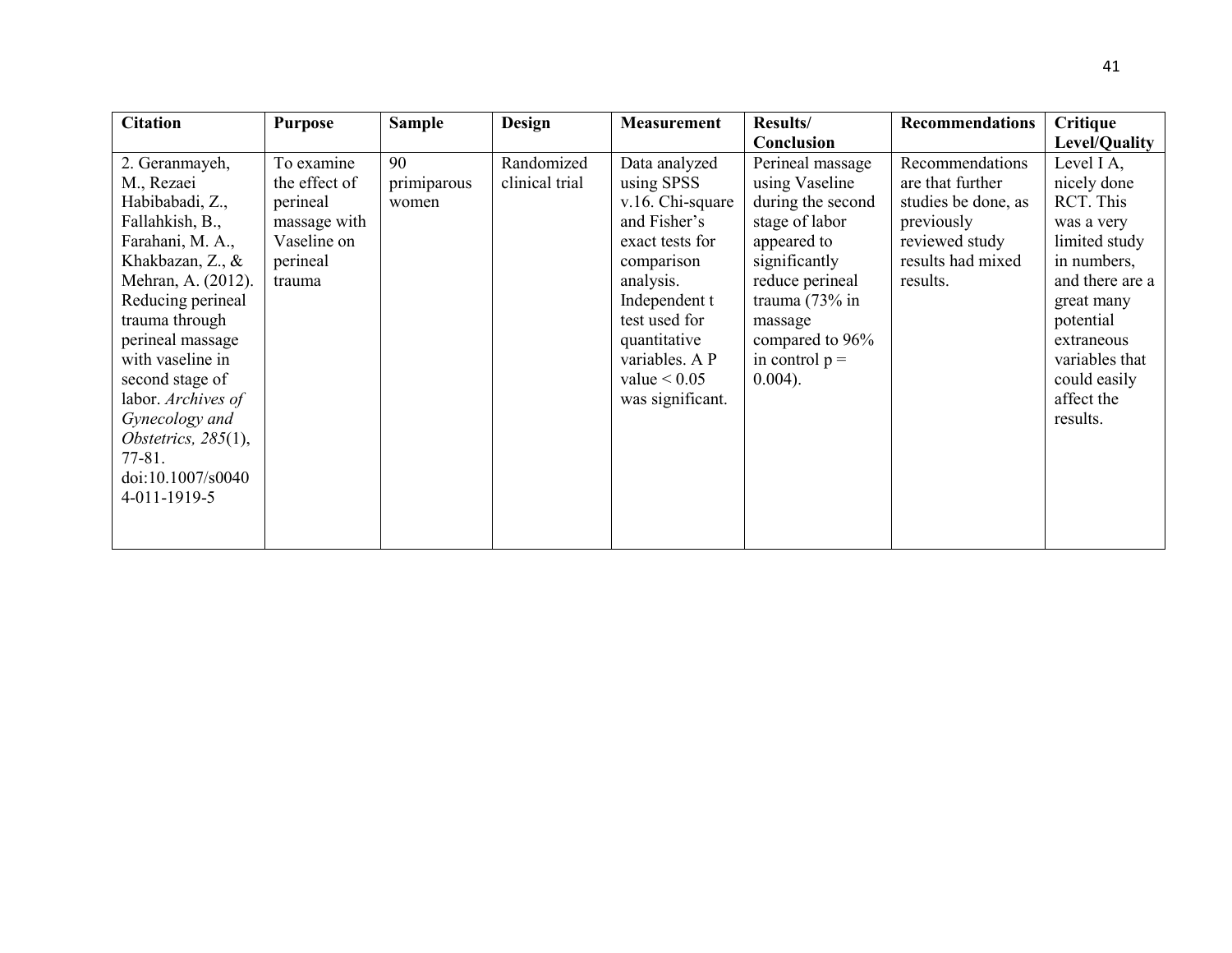| <b>Citation</b>     | <b>Purpose</b> | <b>Sample</b> | <b>Design</b>  | <b>Measurement</b> | <b>Results/</b>    | <b>Recommendations</b> | Critique       |
|---------------------|----------------|---------------|----------------|--------------------|--------------------|------------------------|----------------|
|                     |                |               |                |                    | Conclusion         |                        | Level/Quality  |
| 3. Colacioppo, P.   | To compare     | 160           | Randomized,    | Peri-rule and      | The use of         | Further study          | Level I A This |
| M., Gonzalez        | the frequency  | primiparous   | placebo-       | standard           | hyaluronidase did  | recommended, but       | study was a    |
| Riesco, M. L., $\&$ | and severity   | women         | controlled,    | laceration         | not result in a    | the use of             | well set-up    |
| Koiffman, M. D.     | of perineal    |               | double-blind   | degree             | significant        | injectable             | RCT, but did   |
| $(2011)$ . Use of   | trauma during  |               | clinical trial | categorization     | increase in        | hyaluronidase to       | have limited   |
| hyaluronidase to    | spontaneous    |               |                | used for           | perineal integrity | increase perineal      | numbers, and   |
| prevent perineal    | birth, with or |               |                | obtaining data     |                    | integrity is not       | only studied a |
| trauma during       | without        |               |                | on perineal        |                    | recommended            | very limited   |
| spontaneous births: | perineal       |               |                | trauma. 1-tailed   |                    | based on this study    | technique. It  |
| A randomized,       | injections of  |               |                | Fisher exact test  |                    | result.                | was            |
| placebo-controlled, | hyaluronidase  |               |                | used for           |                    |                        | appropriate    |
| double-blind,       |                |               |                | analysis, P value  |                    |                        | for the topic  |
| clinical trial.     |                |               |                | of $\leq 0.025$    |                    |                        | studied, but   |
| Journal of          |                |               |                | considered         |                    |                        | many           |
| Midwifery and       |                |               |                | significant.       |                    |                        | variables can  |
| Women's Health,     |                |               |                |                    |                    |                        | influence      |
| $56(5)$ , 436-445.  |                |               |                |                    |                    |                        | outcomes in    |
| doi:10.1111/j.1542  |                |               |                |                    |                    |                        | terms of       |
|                     |                |               |                |                    |                    |                        | perineal       |
| 2011.2011.00056.x   |                |               |                |                    |                    |                        | integrity.     |
|                     |                |               |                |                    |                    |                        |                |
|                     |                |               |                |                    |                    |                        |                |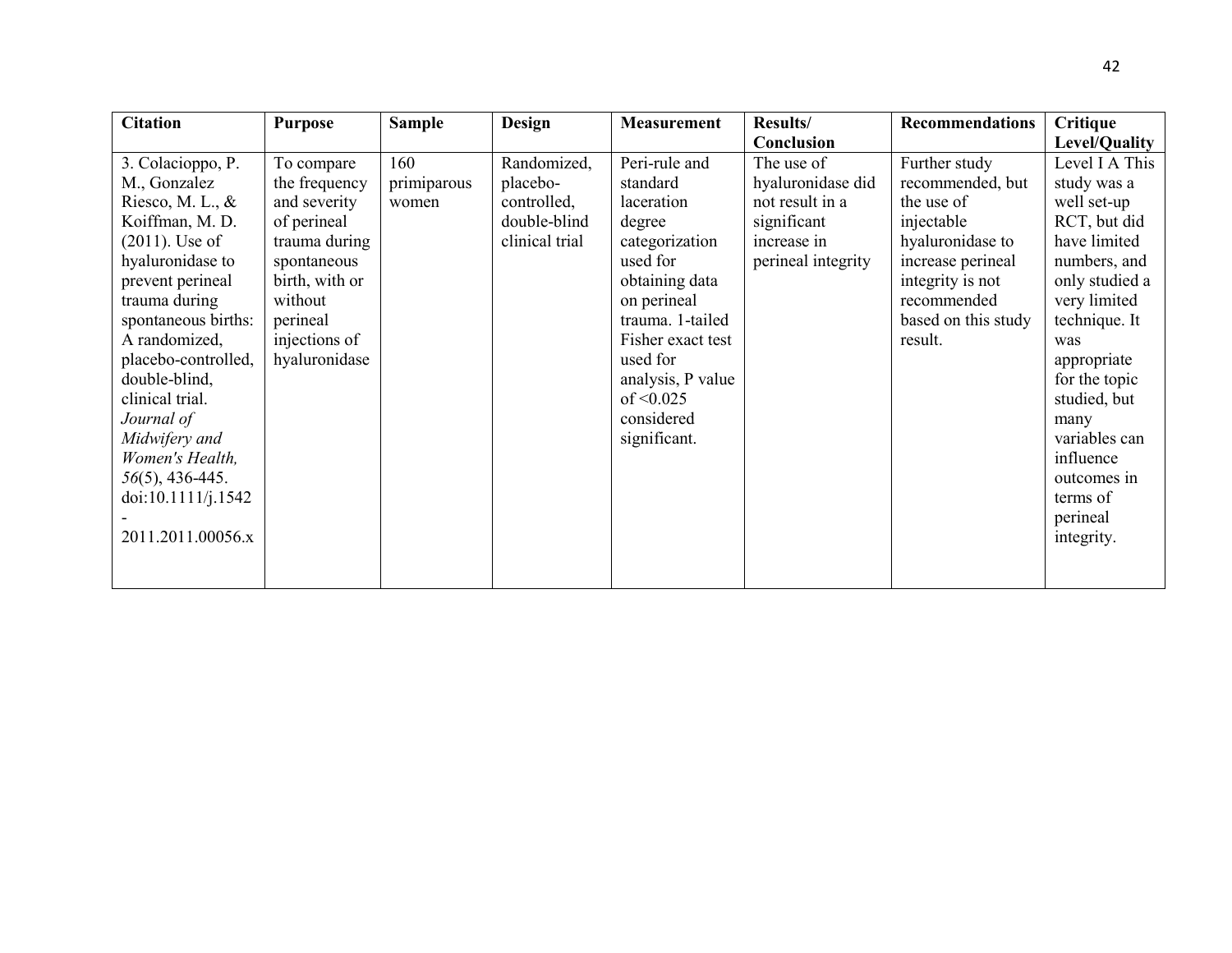| <b>Citation</b>                                                                                                                                                                                                                                                                                              | <b>Purpose</b>                                                                                                                                       | <b>Sample</b>               | <b>Design</b>                     | <b>Measurement</b>                                                                                                                      | <b>Results/</b>                                                                                                                                                                                                                                                                                                    | <b>Recommendations</b>                                                                                                                                                                                     | Critique                                                                                                                                                                                                                                                                                                                   |
|--------------------------------------------------------------------------------------------------------------------------------------------------------------------------------------------------------------------------------------------------------------------------------------------------------------|------------------------------------------------------------------------------------------------------------------------------------------------------|-----------------------------|-----------------------------------|-----------------------------------------------------------------------------------------------------------------------------------------|--------------------------------------------------------------------------------------------------------------------------------------------------------------------------------------------------------------------------------------------------------------------------------------------------------------------|------------------------------------------------------------------------------------------------------------------------------------------------------------------------------------------------------------|----------------------------------------------------------------------------------------------------------------------------------------------------------------------------------------------------------------------------------------------------------------------------------------------------------------------------|
|                                                                                                                                                                                                                                                                                                              |                                                                                                                                                      |                             |                                   |                                                                                                                                         | Conclusion                                                                                                                                                                                                                                                                                                         |                                                                                                                                                                                                            | Level/Quality                                                                                                                                                                                                                                                                                                              |
| 4. Foroughipour,<br>A., Firuzeh, F.,<br>Ghahiri, A.,<br>Norbakhsh, V., &<br>Heidari, T. (2011).<br>The effect of<br>perineal control<br>with hands-on and<br>hand-poised<br>methods on<br>perineal trauma<br>and delivery<br>outcome. Journal<br>of Research in<br>Medical Sciences,<br>$16(8)$ , 1040-1046. | To evaluate<br>the effect of<br>"hands-on"<br>vs. "hands"<br>poised", on<br>perineal<br>trauma and<br>delivery<br>outcome in<br>primiparous<br>women | 100<br>primiparous<br>women | Randomized<br>controlled<br>trial | Statistical<br>analysis of data<br>for a<br>significance of p<br>$< 0.0001$ . Pain<br>ratings and<br>episiotomy rates<br>were measured. | The rate of<br>episiotomy was<br>higher in the<br>hands-on group<br>$(84\% \text{ vs. } 40\%, \text{ p} =$<br>$0.001$ ). The rate of<br>mild and moderate<br>postpartum pain in<br>the hands-on<br>group was higher<br>than the hands-off<br>group $(70\% \text{ vs.})$<br>58% and 29% vs.<br>$10\%, p < 0.001$ ). | Further study<br>needed, but the<br>hands poised<br>technique did seem<br>to have some<br>benefit for the<br>woman in the<br>study. (Ritgen's<br>maneveur was the<br>hands-on technique<br>in this study). | Level I B This<br>was a good<br>random<br>control trial<br>with a relative<br>small sample<br>size. The<br>tendency of<br>providers to<br>use<br>episiotomy<br>more in the<br>hands-on<br>group may<br>have affected<br>the results, or<br>the hands-on<br>technique may<br>have affected<br>the need for<br>episiotomies. |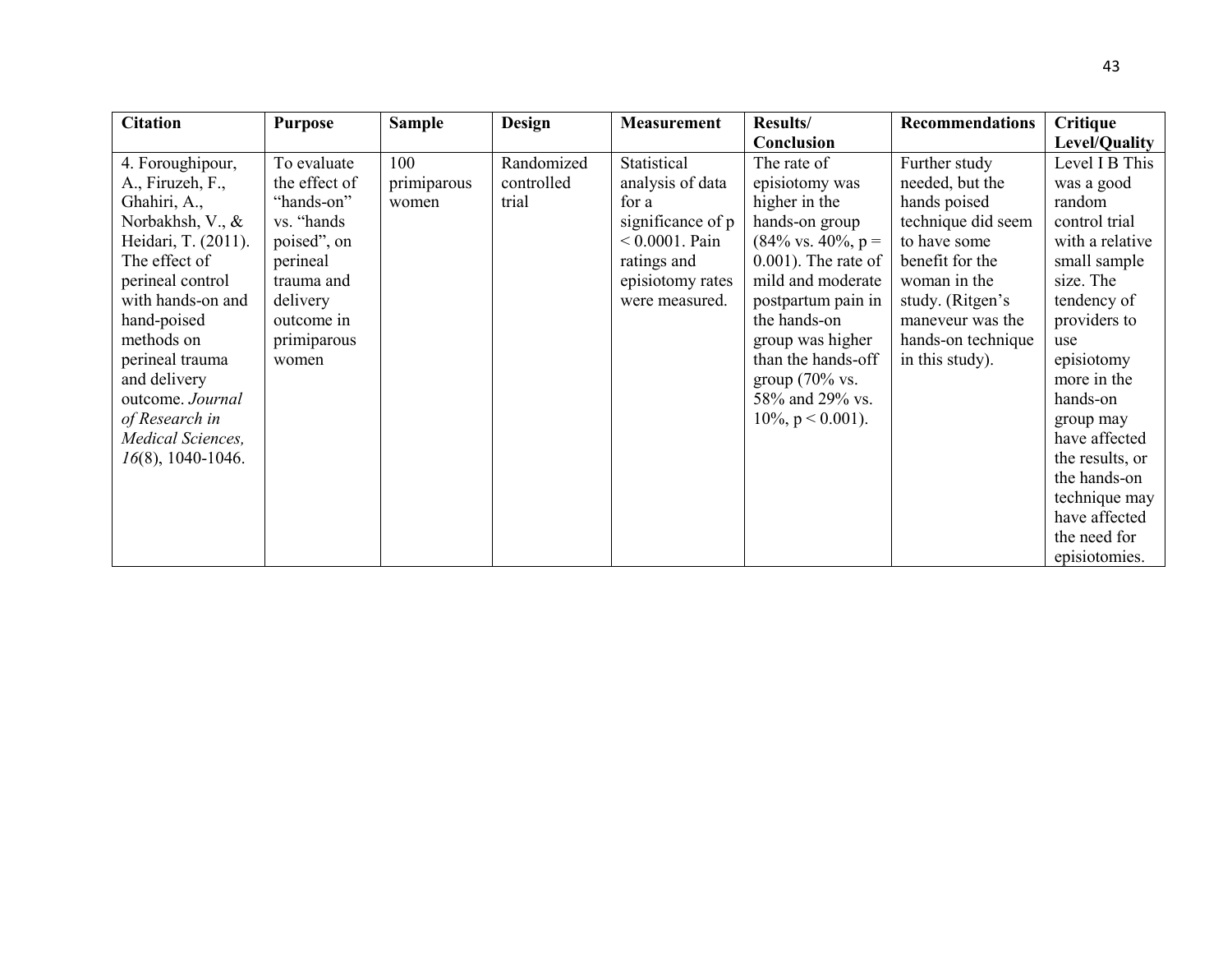| <b>Citation</b>     | <b>Purpose</b>  | <b>Sample</b> | Design     | <b>Measurement</b> | <b>Results/</b>     | <b>Recommendations</b> | <b>Critique</b> |
|---------------------|-----------------|---------------|------------|--------------------|---------------------|------------------------|-----------------|
|                     |                 |               |            |                    | Conclusion          |                        | Level/Quality   |
| 5. Shirvani, M. A., | To evaluate     | 64 women      | Randomized | Pain severity      | There was no        | Cold packs appear      | Level I B       |
| & Ganji, Z. (2014). | the influence   | giving birth  | controlled | was assessed by    | significant         | to have some           | Fairly good     |
| The influence of    | of local cold   | vaginally     | trial      | visual analogue    | difference          | benefit in             | RCT. It         |
| cold pack on        | on severity of  |               |            | scale and 5-       | between the cold    | decreasing pain for    | wasn't          |
| labour pain relief  | labor pain      |               |            | point Likert       | pack and control    | women in labor         | possible to     |
| and birth           | and to          |               |            | scale. Incidence   | group in terms of   | without causing        | have the        |
| outcomes: A         | identify the    |               |            | of perineal        | perineal trauma     | any increased risk     | participants    |
| randomised          | effect of local |               |            | trauma/tears       | (this was a side)   | of perineal trauma     | blinded in this |
| controlled trial.   | cold on         |               |            | were evaluated     | issue in the study, | and other              | trial because   |
| Journal of Clinical | maternal and    |               |            | for comparative    | not the main        | complications.         | of the nature   |
| Nursing, 23(17-     | neonatal        |               |            | purposes           | focus).             |                        | of the          |
| 18), 2473-2480.     | outcomes        |               |            | between the        |                     |                        | intervention.   |
| doi:10.1111/jocn.1  |                 |               |            | control and        |                     |                        | Perineal        |
| 2413                |                 |               |            | experimental       |                     |                        | trauma wasn't   |
|                     |                 |               |            | group. Chi         |                     |                        | the main focus  |
|                     |                 |               |            | squared, t tests,  |                     |                        | of this study,  |
|                     |                 |               |            | and $p < 0.05$     |                     |                        | but this        |
|                     |                 |               |            | were used for      |                     |                        | information     |
|                     |                 |               |            | analysis           |                     |                        | was included.   |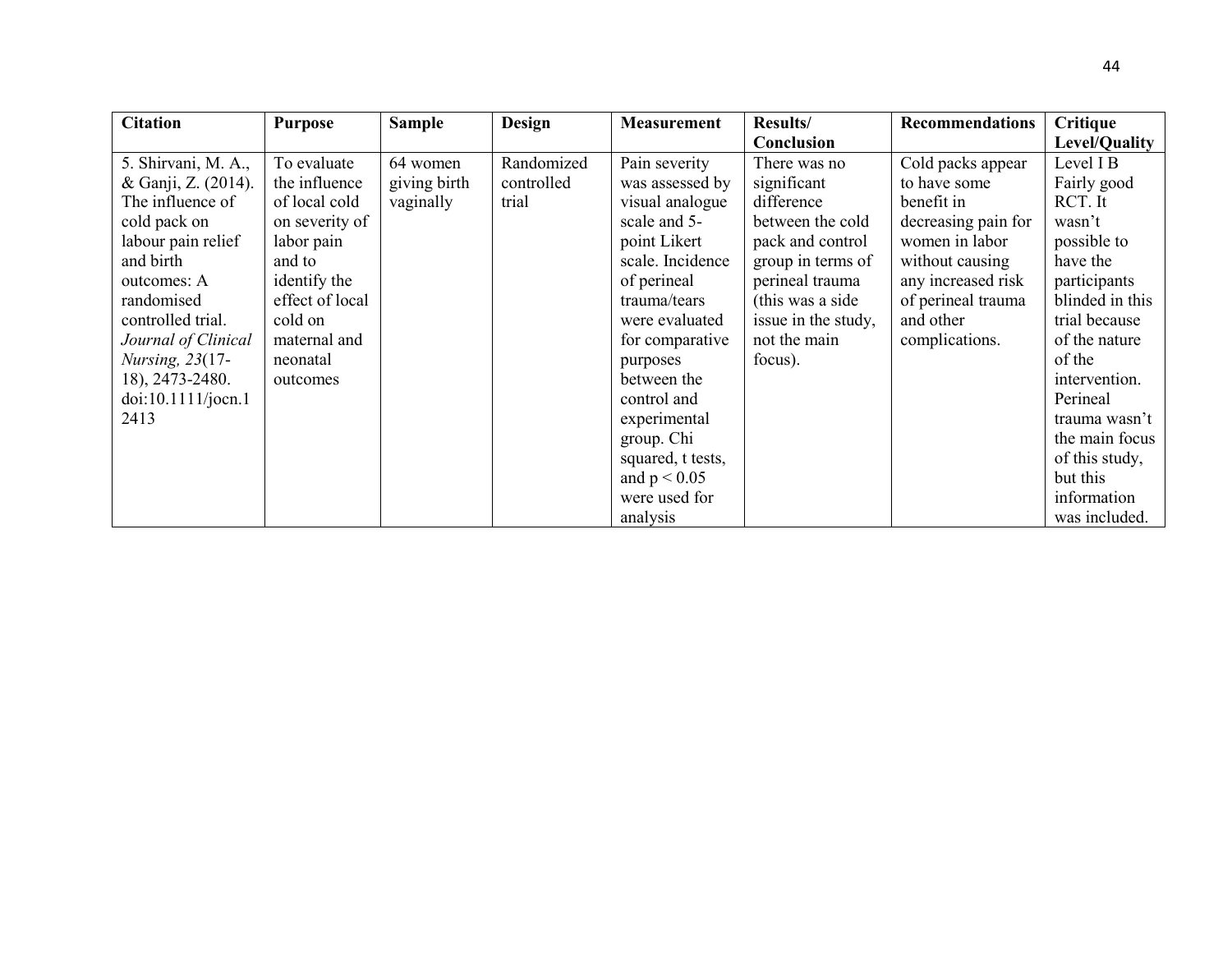| <b>Citation</b>     | <b>Purpose</b> | <b>Sample</b> | Design     | <b>Measurement</b> | Results/            | <b>Recommendations</b> | <b>Critique</b> |
|---------------------|----------------|---------------|------------|--------------------|---------------------|------------------------|-----------------|
|                     |                |               |            |                    | Conclusion          |                        | Level/Quality   |
| 6. Karaçam, Z.,     | To evaluate    | 396 women     | Randomized | Data collection    | Perineal massage    | Further study          | Level I B This  |
| Ekmen, H., $\&$     | the use of     | who gave      | controlled | by designated      | had no significant  | needed, but            | was a fairly    |
| Calişir, H. (2012). | perineal       | birth         | study      | researchers        | beneficial effects  | perineal massage       | good RCT        |
| The use of perineal | massage in     | vaginally     |            | using              | (study followed)    | did not demonstrate    | with a good     |
| massage in the      | the second     |               |            | standardized       | participants up to  | any significant        | sample size,    |
| second stage of     | stage of labor |               |            | forms. Data        | 1 year after giving | benefit or harm.       | but more        |
| labor and follow-   | in decreasing  |               |            | analyzed with      | birth to evaluate   |                        | potential       |
| up of postpartum    | perineal       |               |            | Statistical        | for possible        |                        | variables       |
| perineal outcomes.  | trauma         |               |            | Package for the    | benefit/detriment)  |                        | could have      |
| Health Care for     |                |               |            | Social Sciences,   |                     |                        | been            |
| Women               |                |               |            | version            |                     |                        | considered.     |
| International,      |                |               |            | $11.5$ (SPSS Inc., |                     |                        | There was       |
| $33(8), 697-718.$   |                |               |            | Chicago, IL,       |                     |                        | probably more   |
| doi:10.1080/07399   |                |               |            | USA).              |                     |                        | potential for   |
| 332.2012.655385     |                |               |            |                    |                     |                        | error than was  |
|                     |                |               |            |                    |                     |                        | considered.     |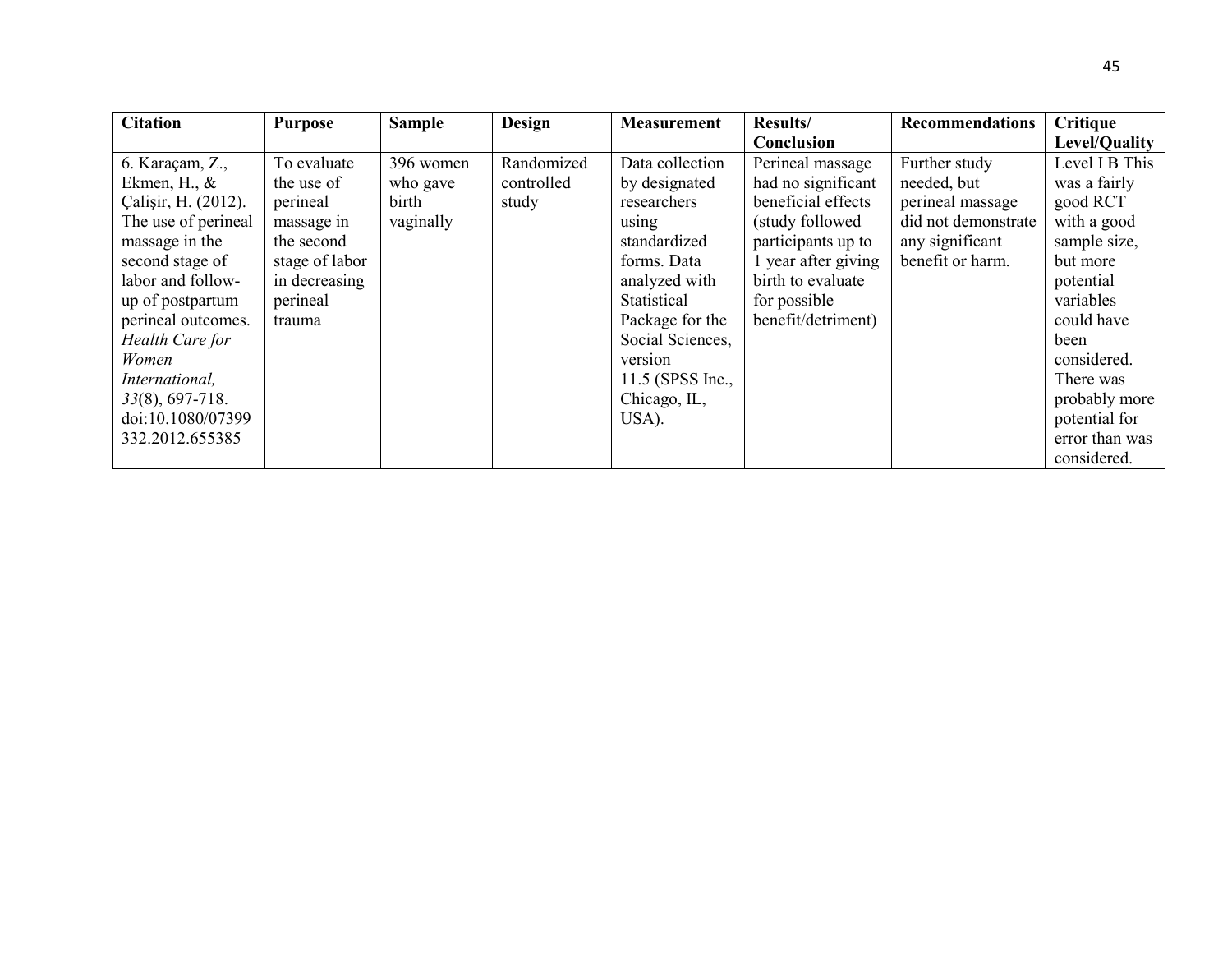| <b>Citation</b>                                                                                                                                                                                                                                                                                                                                                             | <b>Purpose</b>                                                                                                               | <b>Sample</b> | <b>Design</b>                     | <b>Measurement</b>                                                           | <b>Results/</b>                                                                                                                                        | <b>Recommendations</b>                                                                                                                                                                            | Critique                                                                                                                                                                                                  |
|-----------------------------------------------------------------------------------------------------------------------------------------------------------------------------------------------------------------------------------------------------------------------------------------------------------------------------------------------------------------------------|------------------------------------------------------------------------------------------------------------------------------|---------------|-----------------------------------|------------------------------------------------------------------------------|--------------------------------------------------------------------------------------------------------------------------------------------------------|---------------------------------------------------------------------------------------------------------------------------------------------------------------------------------------------------|-----------------------------------------------------------------------------------------------------------------------------------------------------------------------------------------------------------|
|                                                                                                                                                                                                                                                                                                                                                                             |                                                                                                                              |               |                                   |                                                                              | Conclusion                                                                                                                                             |                                                                                                                                                                                                   | Level/Quality                                                                                                                                                                                             |
| 7. Demirel, G., $\&$<br>Golbasi, Z. (2015).<br>Effect of perineal<br>massage on the<br>rate of episiotomy<br>and perineal<br>tearing.<br><i>International</i><br>Journal of<br>Gynaecology and<br>Obstetrics: The<br>Official Organ of<br>the International<br>Federation of<br>Gynaecology and<br>Obstetrics, $131(2)$ ,<br>183-186.<br>doi:10.1016/j.ijgo.<br>2015.04.048 | To evaluate<br>the effect of<br>perineal<br>massage on<br>the rate of<br>episiotomies<br>and perineal<br>tearing/traum<br>a. | 284 women     | Randomized<br>controlled<br>study | Degree and<br>incidence of<br>perineal trauma<br>and associated<br>symptoms. | Massage<br>decreased the<br>incidence of<br>episiotomies, but<br>did not show<br>significant<br>decrease in the<br>number/incidence<br>of lacerations. | Further study<br>needed. Limited<br>number of<br>participants,<br>difficult to<br>generalize results.<br>Appears that<br>perineal massage<br>during second stage<br>of labor has some<br>benefit. | Level I B<br>Fairly good<br>RCT with a<br>fair number of<br>participants.<br>This study<br>focused on the<br>episiotomy<br>effect, but did<br>provide some<br>data on<br>overall<br>perineum<br>outcomes. |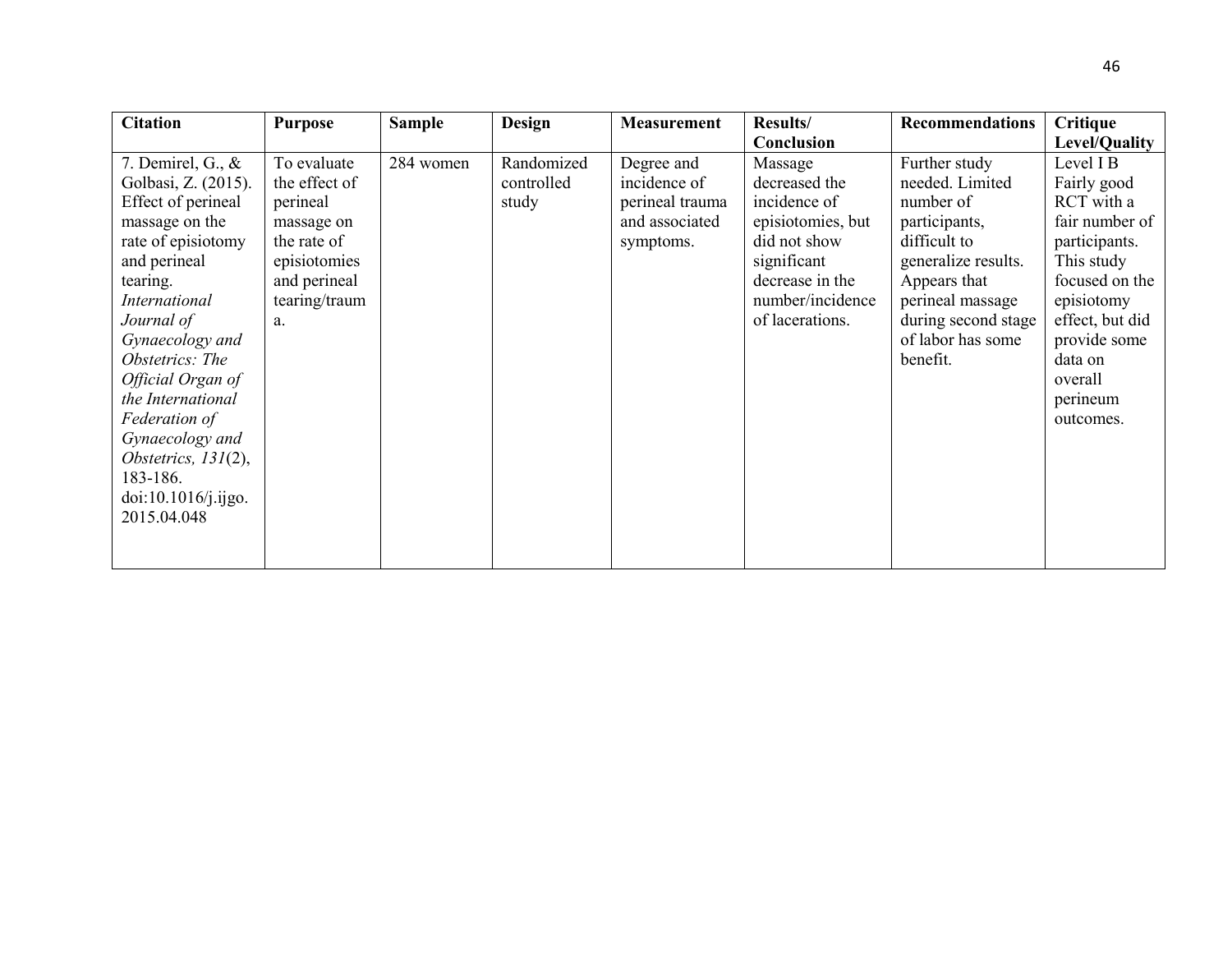| <b>Citation</b>     | <b>Purpose</b> | <b>Sample</b> | <b>Design</b> | <b>Measurement</b> | Results/              | <b>Recommendations</b> | Critique       |
|---------------------|----------------|---------------|---------------|--------------------|-----------------------|------------------------|----------------|
|                     |                |               |               |                    | Conclusion            |                        | Level/Quality  |
| 8. Rezaei, R.,      | To compare     | 600           | Randomized    | Rates of           | 147 $(49\%)$          | Further study          | Level I B This |
| Saatsaz, S., Chan,  | the "Hands-    | nulliparous   | controlled    | perineal tears     | women "Hands-         | needed.                | study seemed   |
| Y. H., & Nia, H. S. | off" and       | women         | trial         |                    | on" and 143           |                        | to show less   |
| $(2014)$ . A        | "Hands-on"     |               |               |                    | women $(47.7\%)$      |                        | perineal       |
| comparison of the   | methods to     |               |               |                    | "Hand -off" $=$       |                        | trauma with a  |
| "Hands-off" and     | reduce         |               |               |                    | perineal trauma       |                        | hands-off      |
| "Hands-on"          | perineal       |               |               |                    | $(p = 0.74)$ . 8      |                        | technique      |
| methods to reduce   | lacerations.   |               |               |                    | women $(2.7\%)$       |                        | versus the     |
| perineal            |                |               |               |                    | "Hands-on" = $3rd$    |                        | hands-on       |
| lacerations: A      |                |               |               |                    | degree trauma and     |                        | technique that |
| randomised          |                |               |               |                    | $(0.3\%)$ "Hands-     |                        | was being      |
| clinical trial. The |                |               |               |                    | off" $(p = 0.1)$ .    |                        | used. The      |
| Journal of          |                |               |               |                    | Episiotomy = $38$     |                        | hands-on       |
| Obstetrics and      |                |               |               |                    | women $(12.7\%)$      |                        | technique was  |
| Gynecology of       |                |               |               |                    | "Hands-on" and        |                        | not defined    |
| India, 64(6), 425-  |                |               |               |                    | $17(5.7\%)$ women     |                        | and is a       |
| 429.                |                |               |               |                    | "Hands-off"           |                        | variable in    |
| doi:10.1007/s1322   |                |               |               |                    | $(p = 0.003)$ . 28    |                        | these results. |
| 4-014-0535-2        |                |               |               |                    | women $(9.3\%)$       |                        | A good         |
|                     |                |               |               |                    | "Hands-on" and        |                        | overall RCT.   |
|                     |                |               |               |                    | 47 women              |                        |                |
|                     |                |               |               |                    | $(15.7\%)$ "Hands-    |                        |                |
|                     |                |               |               |                    | $off'$ = periurethral |                        |                |
|                     |                |               |               |                    | tears ( $p = 0.01$ )  |                        |                |
|                     |                |               |               |                    | that did not need     |                        |                |
|                     |                |               |               |                    | mending.              |                        |                |
|                     |                |               |               |                    |                       |                        |                |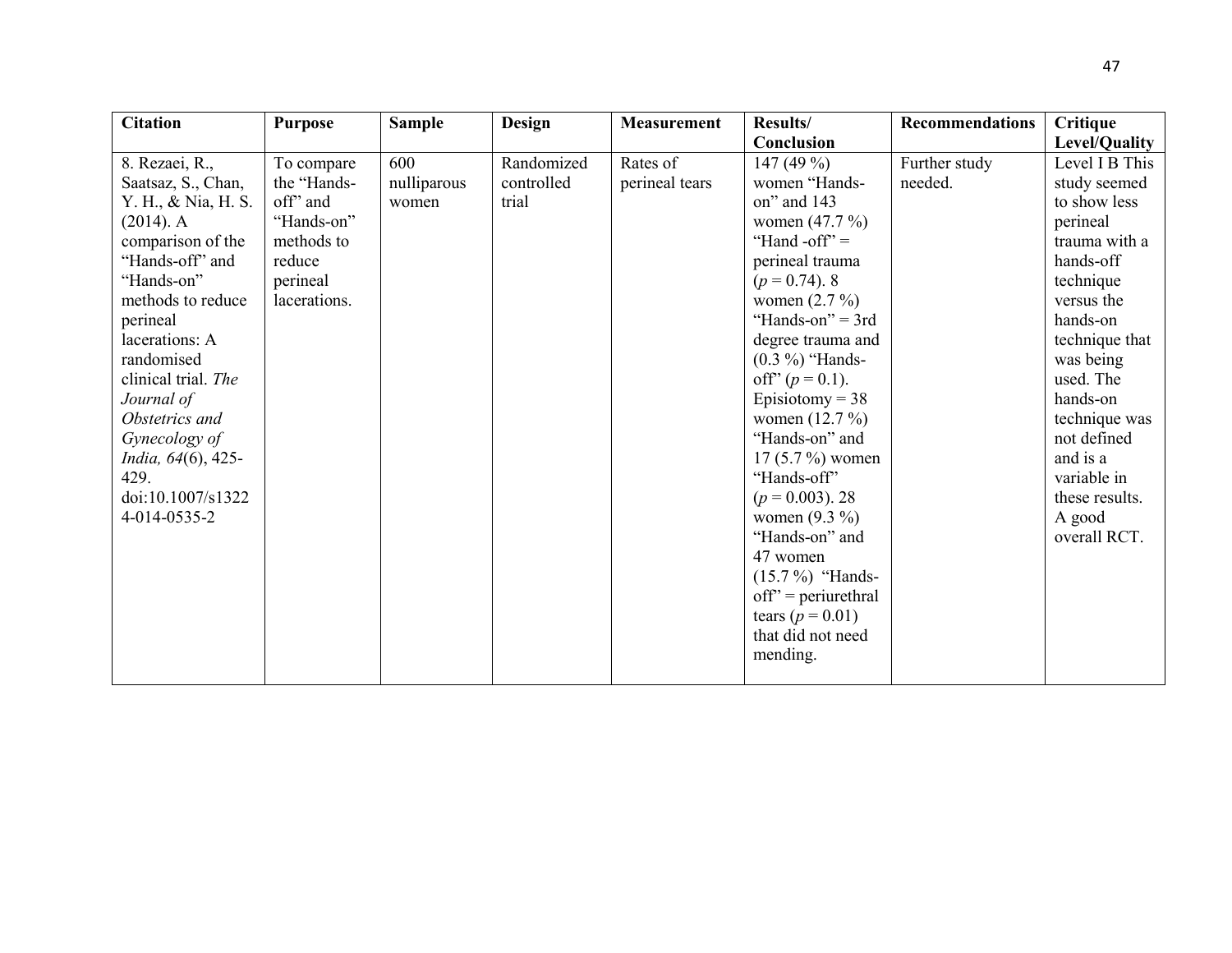| <b>Citation</b>      | <b>Purpose</b> | <b>Sample</b> | <b>Design</b> | <b>Measurement</b> | Results/            | <b>Recommendations</b> | Critique         |
|----------------------|----------------|---------------|---------------|--------------------|---------------------|------------------------|------------------|
|                      |                |               |               |                    | Conclusion          |                        | Level/Quality    |
| 9. Jansova, M.,      | To compare     | Biomechanic   | Quantitative  | <b>Stress</b>      | Some hands-on       | Further study and      | Level II A       |
| Kalis, V., Rusavy,   | manual         | al models     | stress        | measurements       | techniques may be   | definition/standardi   | Excellent        |
| Z., Zemcik, R.,      | hands-on       | simulating    | measurement   | of various areas   | useful. The exact   | zation of hands-on     | study that       |
| Lobovsky, L., $\&$   | perineum       | vaginal birth | using a       | of the simulated   | definitions and     | delivery provider      | gathered data    |
| Laine, K. (2013).    | protection     | were tested   | biomechanical | perineum were      | techniques used in  | techniques is          | on the actual    |
| Modeling manual      | techniques     | using various | model with    | used.              | hands-on            | needed.                | physical stress  |
| perineal protection  | versus hands-  | manual and    | various       |                    | techniques vary,    |                        | points and       |
| during vaginal       | off delivery   | hands-off     | delivery      |                    | and may produce     |                        | tensions         |
| delivery.            | techniques     | delivery      | provider hand |                    | very different      |                        | caused by        |
| <b>International</b> |                | techniques.   | techniques    |                    | perineum            |                        | various          |
| Urogynecology        |                |               |               |                    | protecting results. |                        | provider hand    |
| Journal, 25(1), 65-  |                |               |               |                    | A 30% and 39%       |                        | techniques.      |
| 71.                  |                |               |               |                    | decrease in value   |                        | Problems         |
| doi:10.1007/s0019    |                |               |               |                    | of highest stress   |                        | included the     |
| 2-013-2164-1         |                |               |               |                    | was achieved with   |                        | fact that the    |
|                      |                |               |               |                    | hands-on            |                        | manikin          |
|                      |                |               |               |                    | techniques versus   |                        | simulation       |
|                      |                |               |               |                    | hands-off.          |                        | may or may       |
|                      |                |               |               |                    |                     |                        | not reflect real |
|                      |                |               |               |                    |                     |                        | life perineum    |
|                      |                |               |               |                    |                     |                        | tension/stress   |
|                      |                |               |               |                    |                     |                        | measurement.     |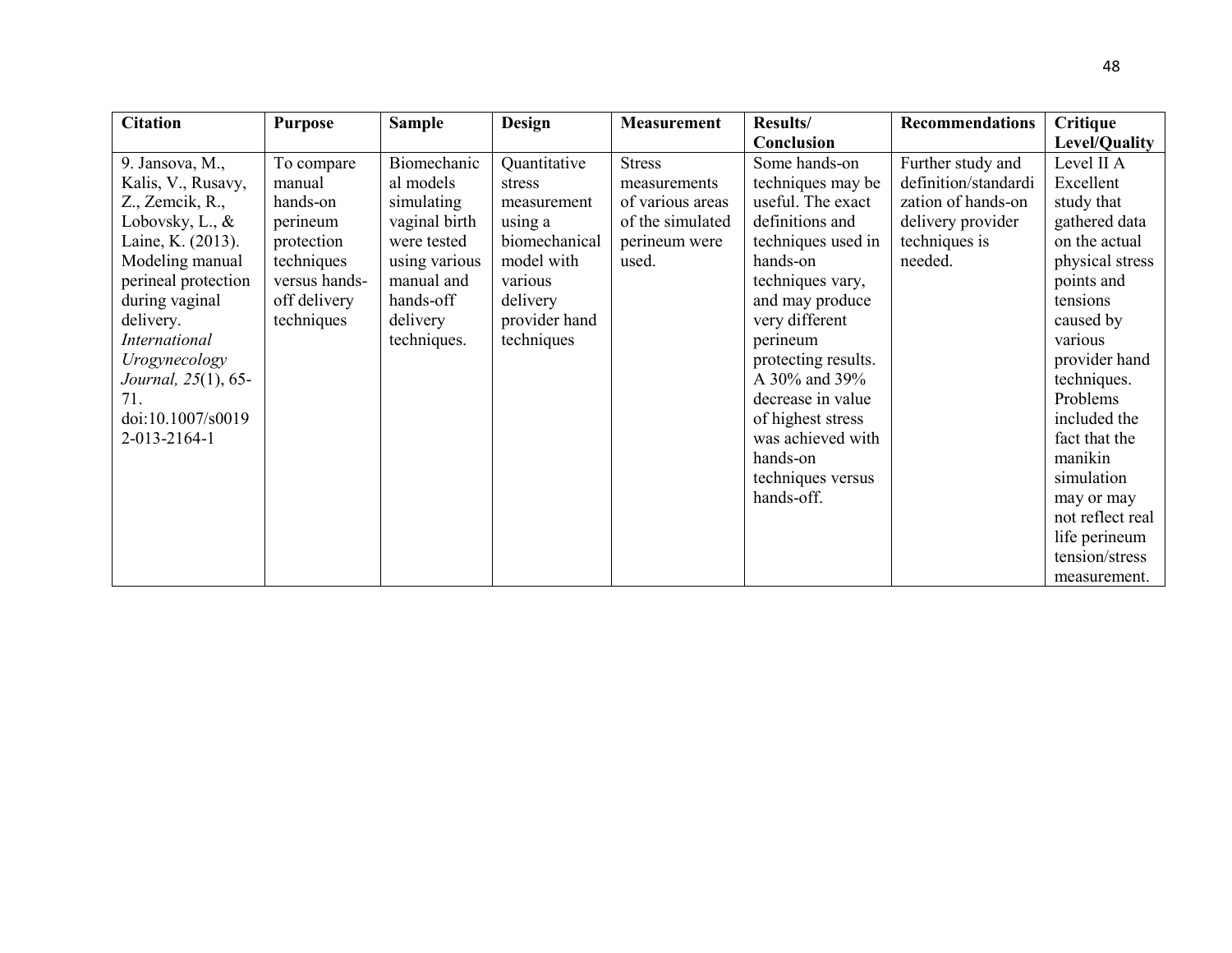| <b>Citation</b>                                                                                                                                                                                                                                                                                                             | <b>Purpose</b>                                                                                                                                        | <b>Sample</b>           | <b>Design</b>                           | <b>Measurement</b>                                                                                 | Results/                                                                                                                                                                                                                                                                                                                   | <b>Recommendations</b>                                                                                                                     | Critique                                                                                                                                                                                                                                                                                                                      |
|-----------------------------------------------------------------------------------------------------------------------------------------------------------------------------------------------------------------------------------------------------------------------------------------------------------------------------|-------------------------------------------------------------------------------------------------------------------------------------------------------|-------------------------|-----------------------------------------|----------------------------------------------------------------------------------------------------|----------------------------------------------------------------------------------------------------------------------------------------------------------------------------------------------------------------------------------------------------------------------------------------------------------------------------|--------------------------------------------------------------------------------------------------------------------------------------------|-------------------------------------------------------------------------------------------------------------------------------------------------------------------------------------------------------------------------------------------------------------------------------------------------------------------------------|
|                                                                                                                                                                                                                                                                                                                             |                                                                                                                                                       |                         |                                         |                                                                                                    | Conclusion                                                                                                                                                                                                                                                                                                                 |                                                                                                                                            | Level/Quality                                                                                                                                                                                                                                                                                                                 |
| 10. Jansova, M.,<br>Kalis, V.,<br>Lobovsky, L.,<br>Hyncik, L.,<br>Karbanova, J., &<br>Rusavy, Z. (2014).<br>The role of thumb<br>and index finger<br>placement in<br>manual perineal<br>protection.<br><b>International</b><br>Urogynecology<br><i>Journal</i> , 25(11),<br>1533-1540.<br>doi:10.1007/s0019<br>2-014-2425-7 | To assess the<br>effect of<br>various hand-<br>placement<br>techniques in<br>reducing<br>stress on the<br>perineal<br>tissue during<br>vaginal birth. | Biomechanic<br>al model | Experimental<br>biomechanical<br>model. | Stress/tension<br>measurement<br>differences<br>based on<br>differing<br>hand/finger<br>positions. | The amount of<br>stress/tension on<br>the tissue varies<br>greatly depending<br>on how hands and<br>fingers are<br>positioned in<br>supporting the<br>perineum. Hands<br>off $(100\%)$ was<br>less tension or<br>more tension than<br>some of the<br>hands-on<br>techniques (which<br>varied from 72.1%<br>to $102.1\%$ ). | Further study<br>needed to assess<br>best hand<br>placement<br>techniques and<br>evaluate these<br>techniques in the<br>real life setting. | Level II A<br>Very good<br>study in<br>specifically<br>looking at<br>how the<br>placement of<br>provider's<br>fingers and<br>hands can<br>influence the<br>pressure/tensi<br>on placed on a<br>woman's<br>perineum.<br>This was a<br>simulation,<br>however, and<br>may not<br>reflect an<br>actual<br>perineum<br>completely |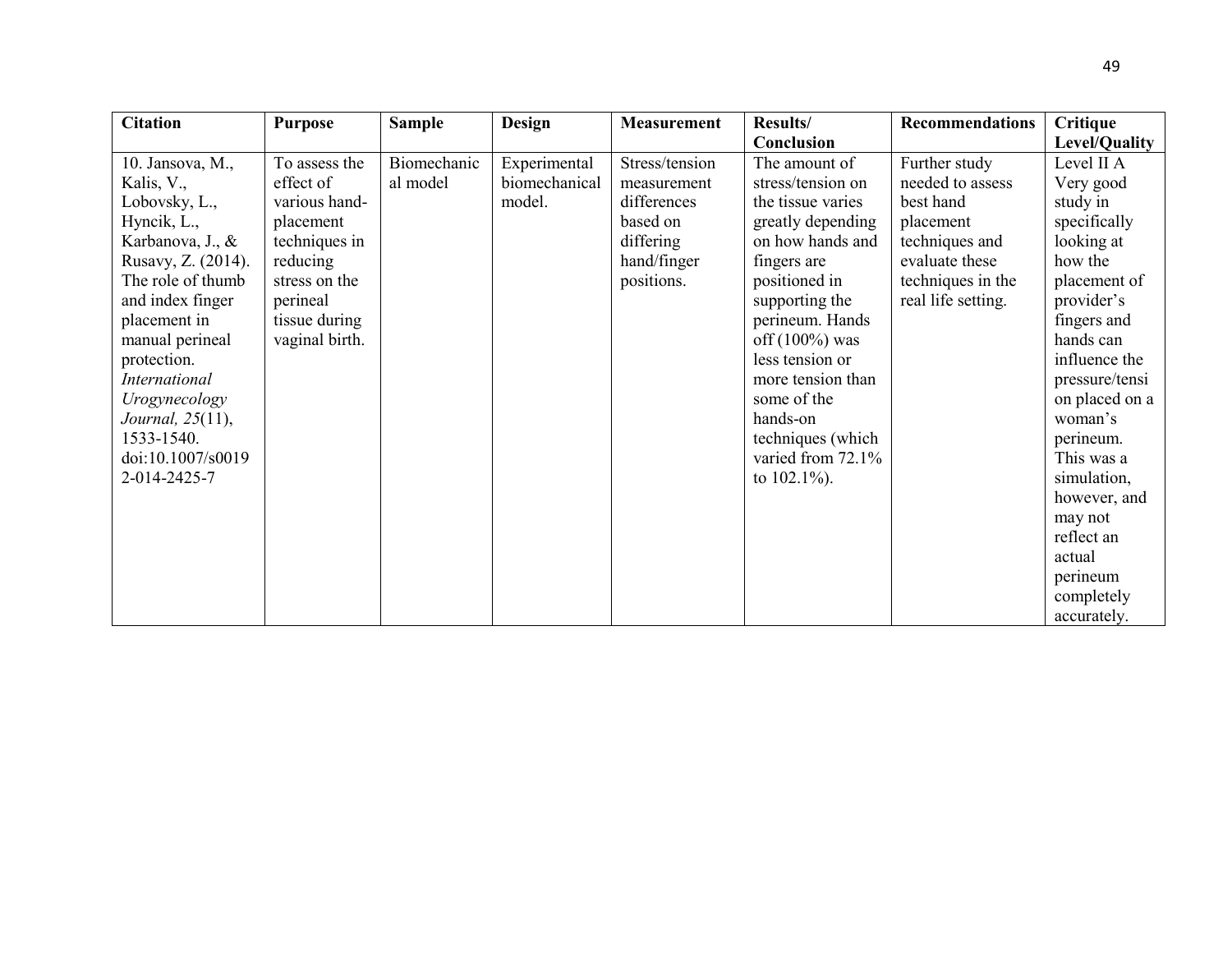| <b>Citation</b>      | <b>Purpose</b>  | <b>Sample</b>  | <b>Design</b> | <b>Measurement</b> | Results/           | <b>Recommendations</b> | <b>Critique</b> |
|----------------------|-----------------|----------------|---------------|--------------------|--------------------|------------------------|-----------------|
|                      |                 |                |               |                    | Conclusion         |                        | Level/Quality   |
| 11. Laine, K.,       | To determine    | 31,709         | Pre and post- | Incidence of       | The rate of        | Further study          | Level II B      |
| Skjeldestad, F. E.,  | if a training   | deliveries     | intervention  | lacerations        | obstetric anal     | needed. Also,          | Interestingly,  |
| Sandvik, L., &       | program         | $(907)$ severe | study         | (particularly      | sphincter injuries | recommended            | the data from   |
| Staff, A. C. (2012). | aimed at the    | obstetric anal | (Population   | obstetric anal     | (OASIS)            | implementation of      | this study      |
| Incidence of         | implementati    | sphincter      | based cohort  | sphincter          | decreased from     | similar educational    | seemed to       |
| obstetric anal       | on of hands-    | injury).       | study).       | injuries) with     | 4% (591/14787)     | program and            | point toward a  |
| sphincter injuries   | on perineum     |                |               | comparison/anal    | to $1.9\%$         | monitoring for such    | decrease in     |
| after training to    | support         |                |               | ysis.              | $(316/16922)$ .    | programs               | injuries with   |
| protect the          | techniques      |                |               |                    | Lesser perineal    | effectiveness.         | the             |
| perineum: Cohort     | would           |                |               |                    | injury rates also  |                        | implementatio   |
| study. BMJ Open,     | decrease the    |                |               |                    | decreased post-    |                        | n of an         |
| $2(5)$ , e001649.    | incidence of    |                |               |                    | education/training |                        | educational     |
| doi:10.1136/bm       | severe          |                |               |                    | implementation.    |                        | program that    |
| en-2012-001649       | perineal        |                |               |                    |                    |                        | taught hands-   |
|                      | lacerations/inj |                |               |                    |                    |                        | on techniques.  |
|                      | uries.          |                |               |                    |                    |                        | The sample      |
|                      |                 |                |               |                    |                    |                        | size was large, |
|                      |                 |                |               |                    |                    |                        | and though      |
|                      |                 |                |               |                    |                    |                        | there were a    |
|                      |                 |                |               |                    |                    |                        | lot of other    |
|                      |                 |                |               |                    |                    |                        | potential       |
|                      |                 |                |               |                    |                    |                        | variables that  |
|                      |                 |                |               |                    |                    |                        | could have      |
|                      |                 |                |               |                    |                    |                        | influenced the  |
|                      |                 |                |               |                    |                    |                        | results, the    |
|                      |                 |                |               |                    |                    |                        | results were    |
|                      |                 |                |               |                    |                    |                        | very thought-   |
|                      |                 |                |               |                    |                    |                        | provoking.      |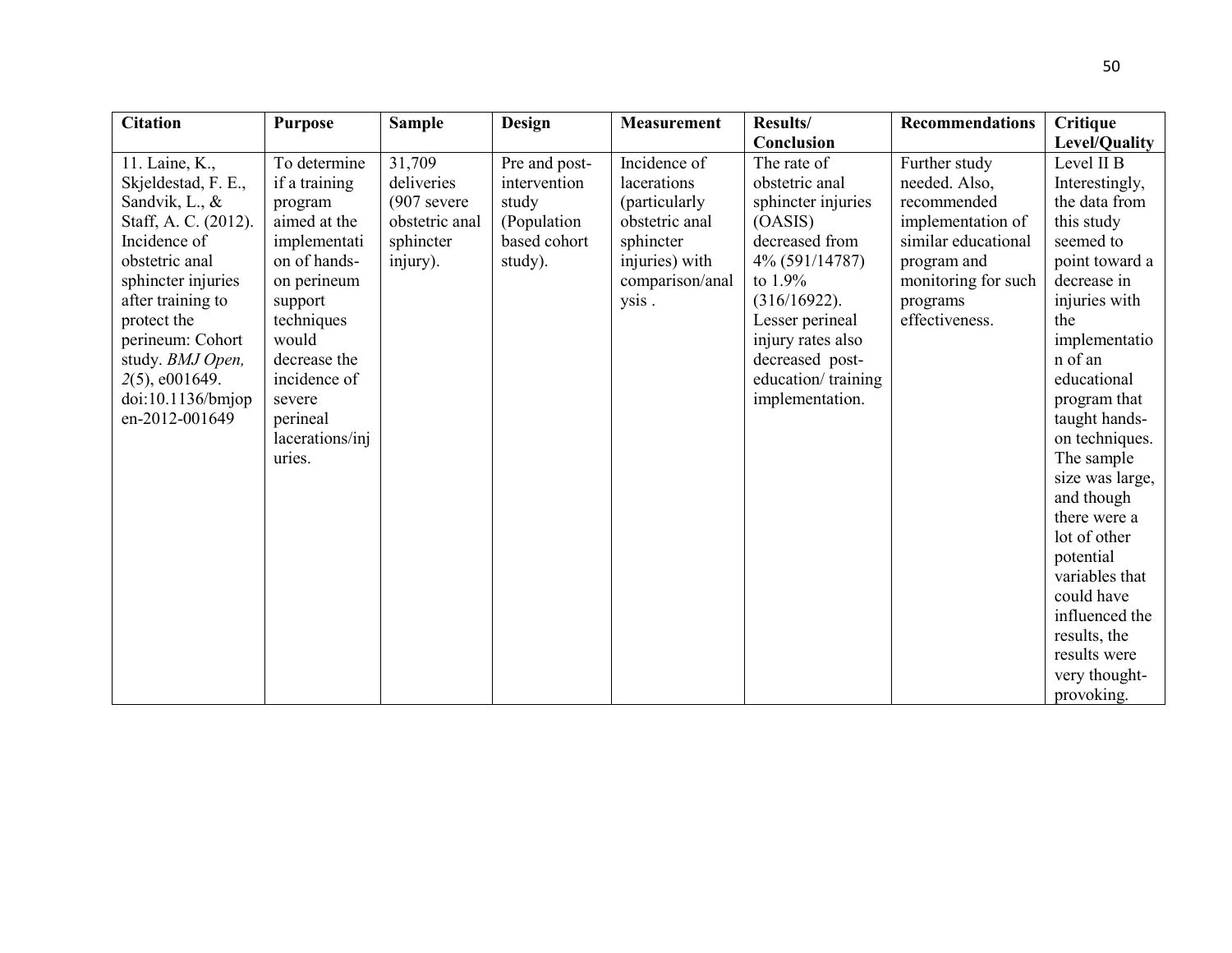| <b>Citation</b>      | <b>Purpose</b>    | <b>Sample</b> | Design        | <b>Measurement</b> | <b>Results/</b>       | <b>Recommendations</b> | Critique        |
|----------------------|-------------------|---------------|---------------|--------------------|-----------------------|------------------------|-----------------|
|                      |                   |               |               |                    | Conclusion            |                        | Level/Quality   |
| 12. Frost, J.,       | To determine      | 4920 vaginal  | A prospective | Rates of severe    | The training          | More study needed.     | Level III A     |
| Gundry, R.,          | whether a         | deliveries in | observational | anal sphincter     | program that          |                        | This study did  |
| Young, H., $\&$      | multidisciplinar  | the UK.       | cohort study  | injuries and risk  | increased             |                        | not adequately  |
| Naguib, A. (2015).   | y intrapartum     |               | (also         | factors            | awareness about       |                        | address which   |
| Multidisciplinary    | perineal-care     |               | conducted a   | compared using     | anal sphincter        |                        | factors might   |
| training in perineal | training          |               | retrospective | logistic           | injury risk factors   |                        | be involved in  |
| care during labor    | program           |               | data collect  | regression         | and identification    |                        | changing the    |
| and delivery for     | reduced the rate  |               | for           | analysis. $P <$    | did help decrease     |                        | anal sphincter  |
| the reduction of     | of obstetric anal |               | comparative   | $0.05$ was         | the anal sphincter    |                        | injury rate     |
| anal sphincter       | sphincter         |               | purposes).    | considered         | injury rate           |                        | other than      |
| injuries.            | injuries in       |               |               | statistically      | (decreased from       |                        | education. For  |
| <i>International</i> | vaginal           |               |               | significant.       | 4.8% to 3.1% of       |                        | example, it     |
| Journal of           | deliveries        |               |               | SPSS version22     | vaginal deliveries    |                        | suggested that  |
| Gynecology and       |                   |               |               | (IBM, Armonk,      | (odds ratio $0.66$ ;  |                        | a hands-on      |
| Obstetrics,          |                   |               |               | NY, USA) was       | 95% confidence        |                        | technique       |
| doi:10.1016/j.ijgo.  |                   |               |               | used for data      | interval 0.493-       |                        | when the        |
| 2015.12.011          |                   |               |               | analyses.          | $0.899; P = 0.008$ ). |                        | patient is at   |
|                      |                   |               |               |                    |                       |                        | higher risk for |
|                      |                   |               |               |                    |                       |                        | anal sphincter  |
|                      |                   |               |               |                    |                       |                        | injury may be   |
|                      |                   |               |               |                    |                       |                        | appropriate     |
|                      |                   |               |               |                    |                       |                        | and decrease    |
|                      |                   |               |               |                    |                       |                        | injuries, but   |
|                      |                   |               |               |                    |                       |                        | this was not    |
|                      |                   |               |               |                    |                       |                        | monitored in    |
|                      |                   |               |               |                    |                       |                        | the study.      |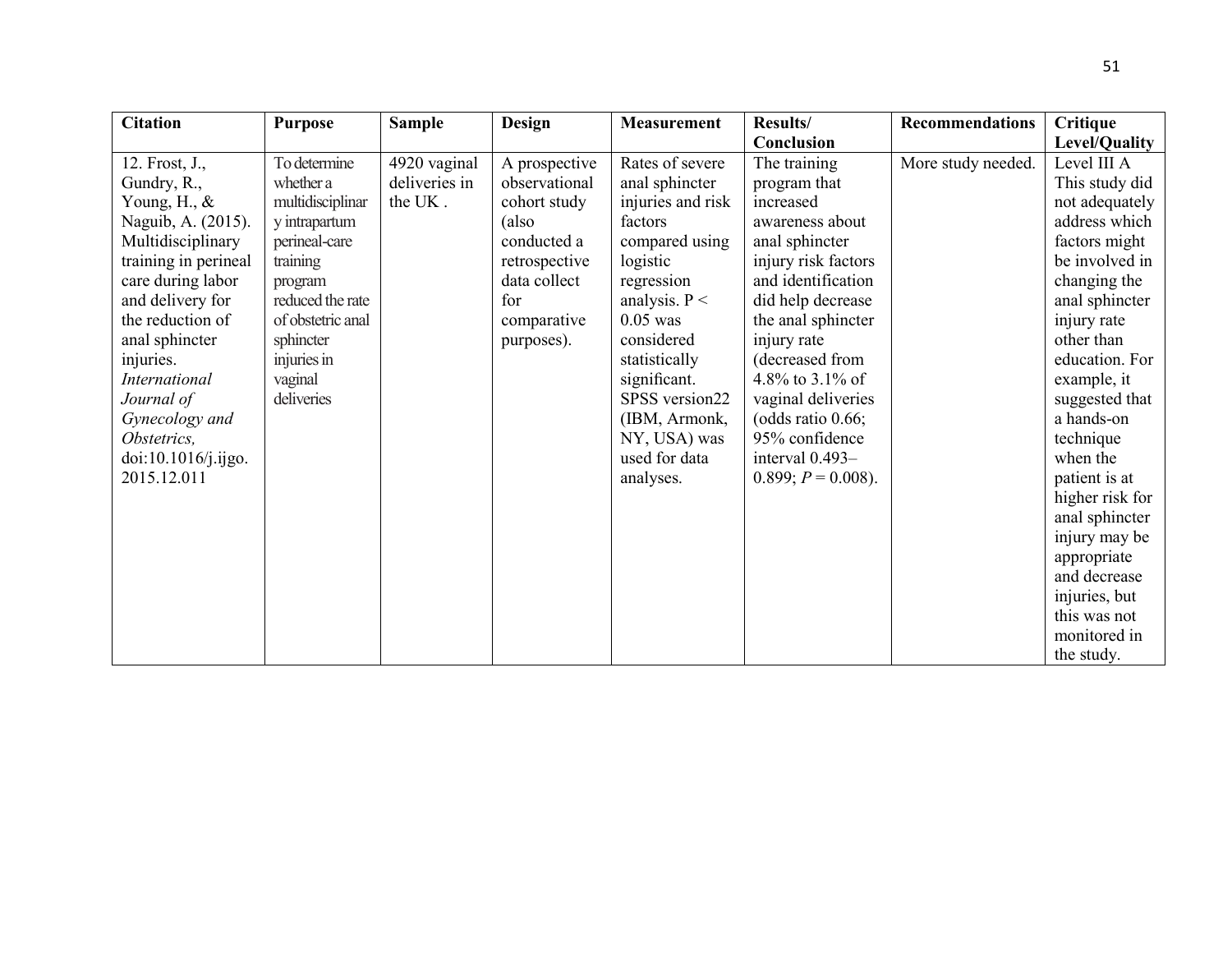| <b>Citation</b>                                                                                                                                                                                                                                                                                                                                                                                   | <b>Purpose</b>                                                                                                                                               | <b>Sample</b>                                                                                                                | <b>Design</b>                                                | <b>Measurement</b>                                                 | <b>Results/</b>                                                                                                                                                                                                                                                                                                 | <b>Recommendations</b>                                                                                                                                                                                    | Critique                                                                                                                                                                                                                                                                                                                                                                                                                                                   |
|---------------------------------------------------------------------------------------------------------------------------------------------------------------------------------------------------------------------------------------------------------------------------------------------------------------------------------------------------------------------------------------------------|--------------------------------------------------------------------------------------------------------------------------------------------------------------|------------------------------------------------------------------------------------------------------------------------------|--------------------------------------------------------------|--------------------------------------------------------------------|-----------------------------------------------------------------------------------------------------------------------------------------------------------------------------------------------------------------------------------------------------------------------------------------------------------------|-----------------------------------------------------------------------------------------------------------------------------------------------------------------------------------------------------------|------------------------------------------------------------------------------------------------------------------------------------------------------------------------------------------------------------------------------------------------------------------------------------------------------------------------------------------------------------------------------------------------------------------------------------------------------------|
|                                                                                                                                                                                                                                                                                                                                                                                                   |                                                                                                                                                              |                                                                                                                              |                                                              |                                                                    | Conclusion                                                                                                                                                                                                                                                                                                      |                                                                                                                                                                                                           | Level/Quality                                                                                                                                                                                                                                                                                                                                                                                                                                              |
| 13. Ott, J., Gritsch,<br>$E_{.}$ , Pils, $S_{.}$<br>Kratschmar, S.,<br>Promberger, R.,<br>Seemann, $R_{1}, \ldots$<br>Hauser-Auzinger,<br>C. (2015). A<br>retrospective study<br>on perineal<br>lacerations in<br>vaginal delivery<br>and the individual<br>performance of<br>experienced<br>mifwives. BMC<br>Pregnancy and<br>Childbirth, $15(1)$ ,<br>270.<br>doi:10.1186/s1288<br>4-015-0703-0 | To determine<br>if individual<br>midwives<br>differed<br>significantly<br>in the<br>rate/incidence<br>of perineal<br>lacerations<br>among their<br>patients. | 1937 women<br>with<br>singleton<br>pregnancies<br>and<br>spontaneous<br>vaginal<br>deliveries<br>(cephalic<br>presentation). | Retrospective<br>data collection<br>study (chart<br>review). | Chart review<br>with statistical<br>analysis of data<br>collected. | Perineal laceration<br>rates do vary<br>significantly from<br>midwife to<br>midwife (ß-values<br>ranging from<br>$-0.028$ to 0.899<br>compared to the<br>reference<br>midwife), but the<br>rate of severe<br>perineal<br>lacerations was<br>not statistically<br>significant based<br>on individual<br>midwife. | Further study<br>needed, but<br>individual midwife<br>performance does<br>not seem to have<br>the same effect on<br>severe laceration<br>rates as it does on<br>less severe perineal<br>laceration rates. | Level III A<br>This study<br>was excellent<br>in that it<br>collected the<br>data after the<br>fact,<br>eliminating<br>the bias of the<br>providers<br>knowing they<br>were being<br>studied at the<br>time of the<br>data formation<br>(also a<br>limitation).<br>This study<br>showed that<br>individual<br>midwives do<br>vary in their<br>laceration<br>rates even in<br>similar<br>practices and<br>practice<br>settings with<br>seemingly<br>similar |
|                                                                                                                                                                                                                                                                                                                                                                                                   |                                                                                                                                                              |                                                                                                                              |                                                              |                                                                    |                                                                                                                                                                                                                                                                                                                 |                                                                                                                                                                                                           | techniques.                                                                                                                                                                                                                                                                                                                                                                                                                                                |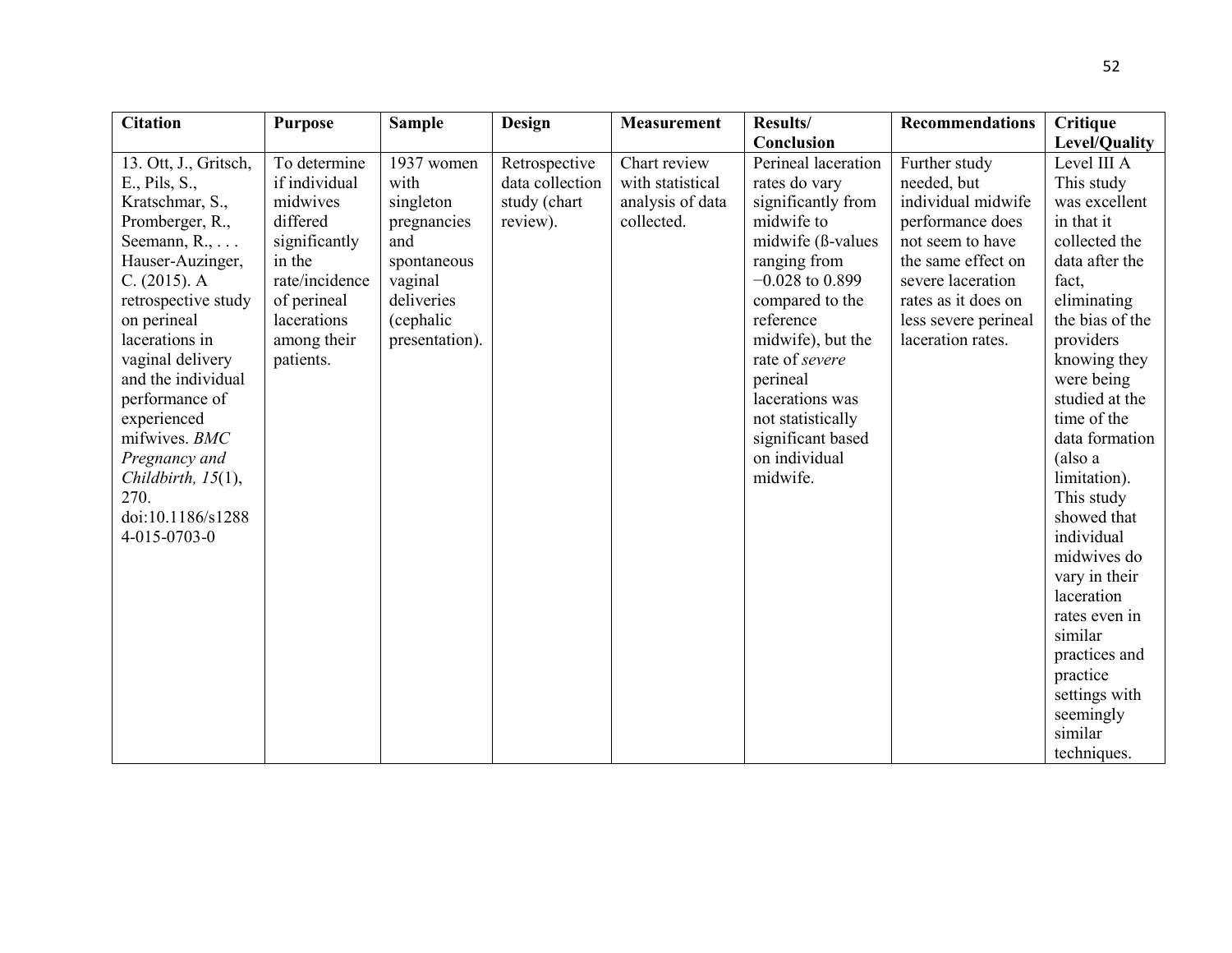| Conclusion<br>19 Italian<br>Descriptive<br>Describe and<br>Birth pools were<br>Level III B<br>14. Henderson, J.,<br>Prospective<br>There was an<br>birth centers<br>Observational<br>associated with<br>Burns, E. E.,<br>statistics, used<br>increase in second<br>There are<br>compare<br>Regalia, A. L.,<br>characteristic<br>(2505)<br>study.<br>chi square<br>lower rates of<br>degree tears<br>many<br>Casarico, G.,<br>s of women<br>statistics for<br>associated with<br>intervention and<br>potential<br>women using<br>birth pools in<br>use of a birthing<br>did not show<br>variables that<br>Boulton, M. G., &<br>who used<br>comparison of<br>significant<br>Smith, L. A.<br>birth pools<br>19 centers;<br>categorical data<br>pool during labor;<br>could affect<br>$(2014)$ . Labouring<br>during labor<br>and a mixed<br>and t-tests for<br>however, there<br>differences in<br>the results;<br>were less<br>women who used a<br>(a control<br>group of non-<br>continuous data.<br>however, this<br>outcomes.<br>birthing pool in<br>birth pool<br>Results were<br>episiotomies used<br>study did<br>group was<br>obstetic units in<br>used in one<br>considered<br>and birth<br>in the birth pool<br>provide some<br>useful data.<br>Italy: Prospective<br>pool in<br>statistically<br>center).<br>group.<br>Because<br>observational<br>another<br>significant if<br>study. BMC<br>$p < 0.05$ in a<br>birthing pool<br>center).<br>two-tailed test.<br>was used for<br>Pregnancy and<br>Analysis using<br>labor and/or<br>Childbirth, 14(1),<br>$17-17.$<br>SPSSX version<br>birth,<br>doi:10.1186/1471-<br>19.<br>however, it<br>was difficult<br>2393-14-17<br>to really | <b>Sample</b> | Design | <b>Measurement</b> | <b>Results/</b> | <b>Recommendations</b> | Critique        |
|-----------------------------------------------------------------------------------------------------------------------------------------------------------------------------------------------------------------------------------------------------------------------------------------------------------------------------------------------------------------------------------------------------------------------------------------------------------------------------------------------------------------------------------------------------------------------------------------------------------------------------------------------------------------------------------------------------------------------------------------------------------------------------------------------------------------------------------------------------------------------------------------------------------------------------------------------------------------------------------------------------------------------------------------------------------------------------------------------------------------------------------------------------------------------------------------------------------------------------------------------------------------------------------------------------------------------------------------------------------------------------------------------------------------------------------------------------------------------------------------------------------------------------------------------------------------------------------------------------------------------------------------------------------------------------------------------|---------------|--------|--------------------|-----------------|------------------------|-----------------|
|                                                                                                                                                                                                                                                                                                                                                                                                                                                                                                                                                                                                                                                                                                                                                                                                                                                                                                                                                                                                                                                                                                                                                                                                                                                                                                                                                                                                                                                                                                                                                                                                                                                                                               |               |        |                    |                 |                        | Level/Quality   |
| data about<br>provider<br>perineum<br>support<br>techniques<br>and their<br>effects. This<br>data could be                                                                                                                                                                                                                                                                                                                                                                                                                                                                                                                                                                                                                                                                                                                                                                                                                                                                                                                                                                                                                                                                                                                                                                                                                                                                                                                                                                                                                                                                                                                                                                                    |               |        |                    |                 |                        | assess specific |
|                                                                                                                                                                                                                                                                                                                                                                                                                                                                                                                                                                                                                                                                                                                                                                                                                                                                                                                                                                                                                                                                                                                                                                                                                                                                                                                                                                                                                                                                                                                                                                                                                                                                                               |               |        |                    |                 |                        |                 |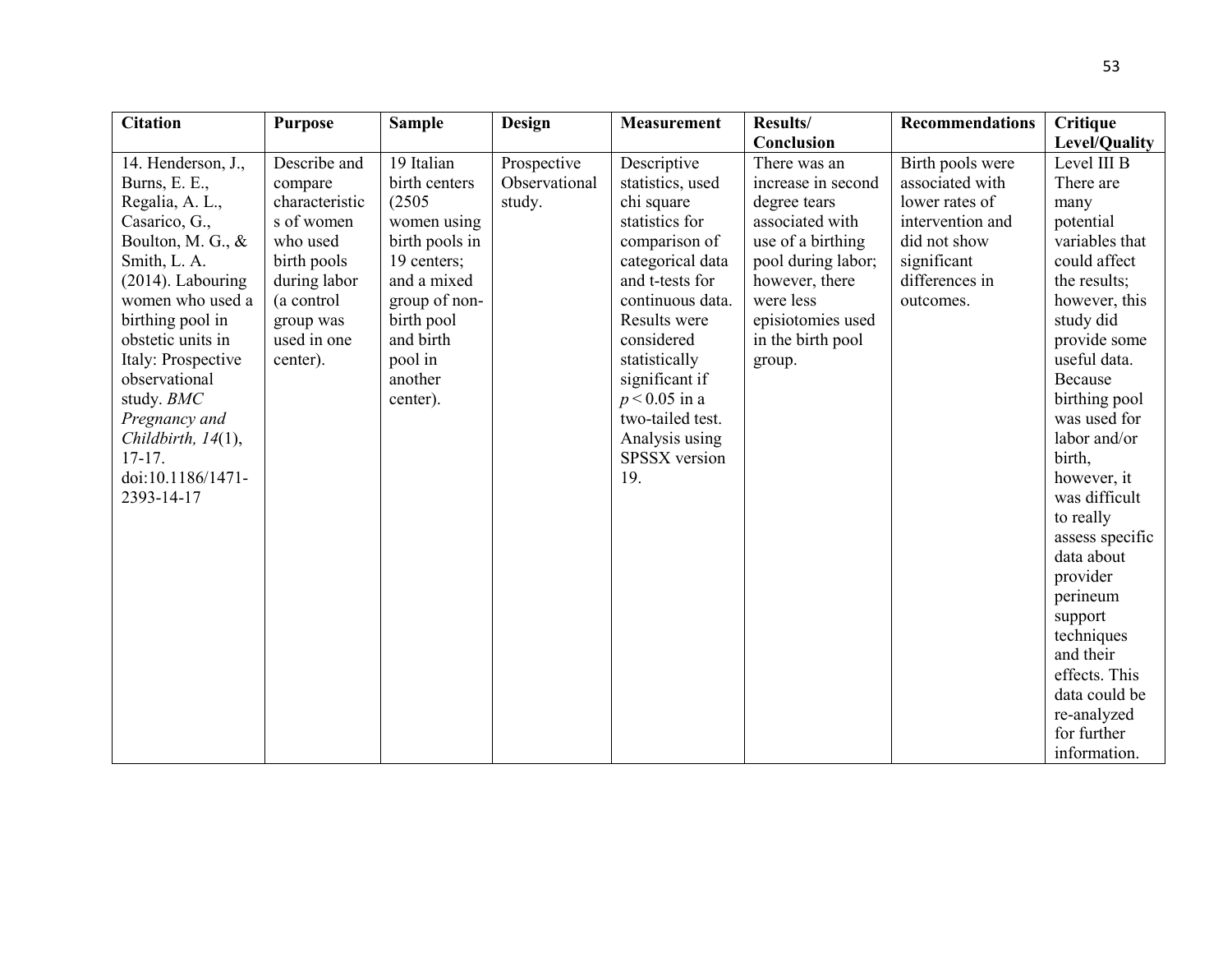| <b>Citation</b>        | <b>Purpose</b> | <b>Sample</b> | Design         | <b>Measurement</b> | Results/           | Recommendations     | <b>Critique</b> |
|------------------------|----------------|---------------|----------------|--------------------|--------------------|---------------------|-----------------|
|                        |                |               |                |                    | Conclusion         |                     | Level/Quality   |
| 15. Zemčík, R.,        | Analyze the    | 10            | Quantitative   | Stereophotogra     | The fourchette     | Recommend           | Level III B     |
| Karbanova, J.,         | perineum       | primiparous   | study          | mmetry data,       | area was found to  | further study       | This study      |
| Kalis, V.,             | during normal  | Czech         | collecting     | analyzed for       | be the area of     | particularly into   | was awesome     |
| Lobovský, L.,          | vaginal        | women.        | perineal       | points of highest  | highest strain     | whether a specific  | in that it      |
| Jansová, M., &         | delivery to    |               | stress/tension | tissue             | during delivery.   | technique that      | actually        |
| Rusavy, Z. (2012).     | help identify  |               | measurement    | stress/strain.     | Hands-on           | supports fourchette | obtained        |
| Stereophotogramm       | which          |               | during normal  |                    | techniques that    | may be useful in    | measurable      |
| etry of the            | provider       |               | vaginal        |                    | support this area  | preventing perineal | quantitative    |
| perineum during        | perineal       |               | delivery.      |                    | may be beneficial. | injuries during     | data on the     |
| vaginal delivery.      | support        |               |                |                    |                    | vaginal delivery.   | areas of        |
| <b>International</b>   | techniques     |               |                |                    |                    |                     | greatest        |
| Journal of             | may be         |               |                |                    |                    |                     | pressure/tensi  |
| Gynecology and         | beneficial.    |               |                |                    |                    |                     | on during       |
| Obstetrics, $119(1)$ , |                |               |                |                    |                    |                     | vaginal         |
| 76-80.                 |                |               |                |                    |                    |                     | delivery. The   |
| doi:10.1016/j.ijgo.    |                |               |                |                    |                    |                     | data from this  |
| 2012.05.018            |                |               |                |                    |                    |                     | study could be  |
|                        |                |               |                |                    |                    |                     | starting point  |
|                        |                |               |                |                    |                    |                     | for a better    |
|                        |                |               |                |                    |                    |                     | understanding   |
|                        |                |               |                |                    |                    |                     | of how to       |
|                        |                |               |                |                    |                    |                     | support the     |
|                        |                |               |                |                    |                    |                     | perineum in     |
|                        |                |               |                |                    |                    |                     | vaginal         |
|                        |                |               |                |                    |                    |                     | delivery.       |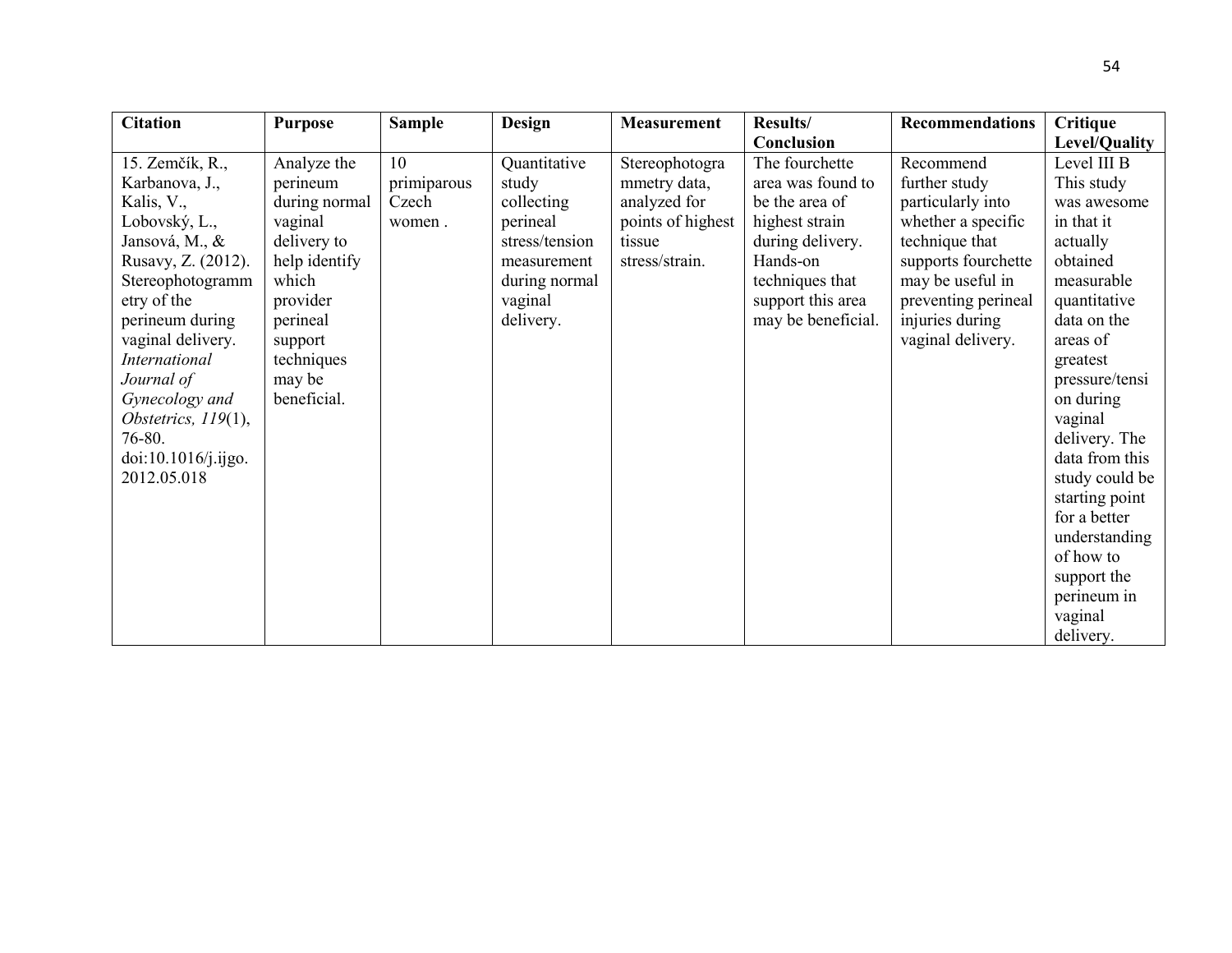| <b>Citation</b>     | <b>Purpose</b> | <b>Sample</b>  | <b>Design</b>  | <b>Measurement</b> | Results/             | <b>Recommendations</b> | Critique             |
|---------------------|----------------|----------------|----------------|--------------------|----------------------|------------------------|----------------------|
|                     |                |                |                |                    | Conclusion           |                        | <b>Level/Quality</b> |
| 16. Ismail, K. M.   | To explore     | Panel of 20,   | Three-         | A 58-item web-     | It appears that      | Recommended            | Level V A            |
| K., Paschetta, E.,  | the views of a | consisting     | generational   | based              | current UK           | further study to       | This study           |
| Papoutsis, D., &    | multidisciplin | of             | Delphi survey  | questionnaire      | practice is not      | provide evidence       | focused on           |
| Freeman, R. M.      | ary group of   | obstetricians, | (expert        | that used a six-   | evidence-based,      | on which perineal      | finding out          |
| $(2015)$ . Perineal | experts and    | midwives       | opinion        | point Likert       | and that the         | support techniques     | what UK              |
| support and risk of | achieve        | and            | multidisciplin | scale to assess    | experts felt the use | would have the         | obstetric            |
| obstetric anal      | consensus on   | urogynecolog   | ary).          | expert opinion.    | of hands-            | lowest risk of         | providers'           |
| sphincter injuries: | the            | ists           |                |                    | off/hands-poised     | obstetric sphincter    | thought about        |
| A delphi survey.    | importance of  | recommende     |                |                    | technique might      | injuries.              | perineum             |
| Acta Obstetricia Et | perineal       | d by UK        |                |                    | be contributing to   |                        | support              |
| Gynecologica        | support in     | professional   |                |                    | higher rates of      |                        | techniques and       |
| Scandinavica,       | preventing     | bodies.        |                |                    | obstetric sphincter  |                        | how it might         |
| $94(2)$ , 165-174.  | obstetric      |                |                |                    | injuries. The        |                        | be connected         |
| doi:10.1111/aogs.1  | anal sphincter |                |                |                    | majority believed    |                        | to obstetric         |
| 2547                | injuries.      |                |                |                    | hands-on             |                        | sphincter            |
|                     |                |                |                |                    | techniques should    |                        | injuries, but        |
|                     |                |                |                |                    | be recommended       |                        | opinion is not       |
|                     |                |                |                |                    | until sufficient     |                        | reliable             |
|                     |                |                |                |                    | evidence was         |                        | evidence for         |
|                     |                |                |                |                    | available to         |                        | practice             |
|                     |                |                |                |                    | warrant change.      |                        | change.              |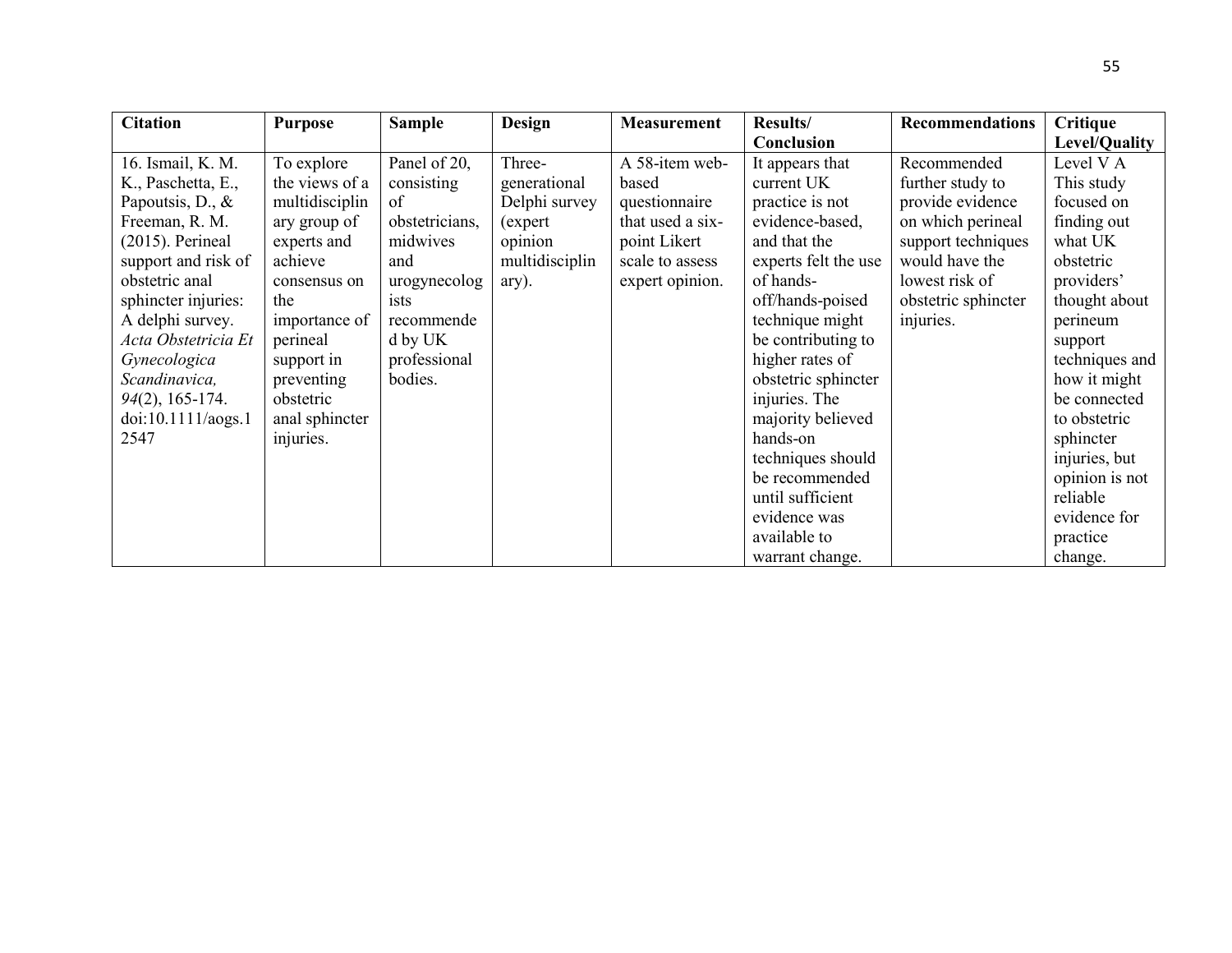| <b>Citation</b>      | <b>Purpose</b> | <b>Sample</b> | <b>Design</b> | <b>Measurement</b> | Results/                    | <b>Recommendations</b> | Critique             |
|----------------------|----------------|---------------|---------------|--------------------|-----------------------------|------------------------|----------------------|
|                      |                |               |               |                    | Conclusion                  |                        | Level/Quality        |
| 17. Trochez, R.,     | To obtain an   | 607 returned  | Observational | Questionnaire      | 299 midwives                | Recommended            | Level V <sub>B</sub> |
| Waterfield, M., &    | estimate of    | questionnaire | postal        | data analyzed      | $(49.3\%, 95\% \text{ CI})$ | further study as the   | There are not        |
| Freeman, R. M.       | English        | s from        | questionnaire | with SPSS          | $45.2 - 53.3\%$             | researchers            | clear                |
| $(2011)$ . Hands on  | midwives       | English       | study.        | version $15$ ,     | prefer the "hands-          | hypothesized the       | definitions of       |
| or hands off the     | using the      | midwives      |               | comparisons        | off" method. Less-          | increased              | hands-on and         |
| perineum: A          | hands-on or    | (1000)        |               | using chi          | experienced                 | utilization of the     | hands-off            |
| survey of care of    | hands-off      | questionnaire |               | squared tests      | midwives                    | hands-off technique    | techniques           |
| the perineum in      | techniques     | s sent out).  |               | with               | were more likely            | may be                 | which allows         |
| labour (HOOPS).      | during         |               |               | contingency        | to prefer the               | contributing to the    | for great            |
| <b>International</b> | deliveries.    |               |               | tables. Used       | "hands off" $(72\%$         | recent increased       | variances in         |
| Urogynecology        |                |               |               | <b>STROBE</b>      | $vs. 41.4\%,$               | obstetric anal         | these                |
| Journal, 22(10),     |                |               |               | statement for      | $p < 0.001$ ). A            | sphincter injury       | techniques in        |
| 1279-1285.           |                |               |               | reporting results. | higher proportion           | rates, but this may    | practice. Also,      |
| doi:10.1007/s0019    |                |               |               |                    | of midwives in the          | also be explained      | preference           |
| 2-011-1454-8         |                |               |               |                    | "handsoff"                  | by lower incidence     | doesn't mean         |
|                      |                |               |               |                    | group would never           | of episiotomies.       | best practice.       |
|                      |                |               |               |                    | do an episiotomy            |                        | This study           |
|                      |                |               |               |                    | $(37.1\%$ vs.               |                        | shows the            |
|                      |                |               |               |                    | $24.4\%, p = 0.001$         |                        | status quo, but      |
|                      |                |               |               |                    | for indications             |                        | not whether or       |
|                      |                |               |               |                    | other than fetal            |                        | not the hands-       |
|                      |                |               |               |                    | distress.                   |                        | on or hands-         |
|                      |                |               |               |                    |                             |                        | off techniques       |
|                      |                |               |               |                    |                             |                        | are superior.        |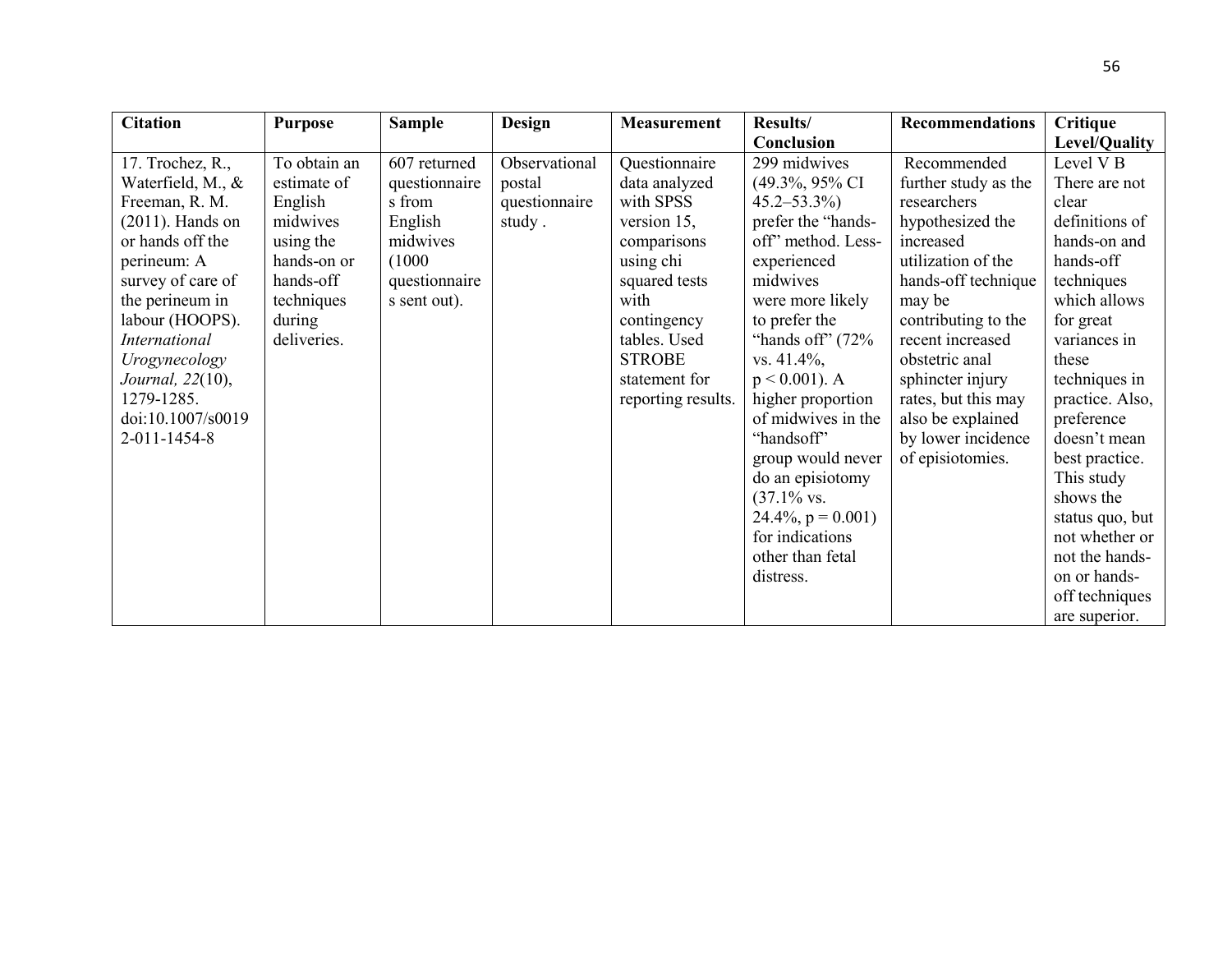| <b>Citation</b>        | <b>Purpose</b>  | <b>Sample</b>  | Design          | <b>Measurement</b> | <b>Results/</b>    | <b>Recommendations</b> | <b>Critique</b>      |
|------------------------|-----------------|----------------|-----------------|--------------------|--------------------|------------------------|----------------------|
|                        |                 |                |                 |                    | Conclusion         |                        | Level/Quality        |
| 18. East, C. E.,       | To identify     | Midwives       | Anonymous       | Number and         | Many providers     | This data is a         | Level V <sub>B</sub> |
| Lau, R., $\&$ Biro, M. | the delivery    | $(69)$ and     | cross-sectional | percentage of      | combine            | baseline to help       | The data was         |
| A. $(2015)$ .          | providers'      | doctors $(17)$ | semi-           | each group         | techniques and do  | give insight into      | very limited         |
| Midwives' and          | perceptions     | at three       | structured      | expressing         | not exclusively    | current perceptions    | and                  |
| doctors'               | regarding       | Monash         | questionnaire   | opinions in each   | use one perineum   | and practice.          | generalized.         |
| perceptions of their   | their own       | Women's        | based on        | area and           | management         | Recommendations        | Also, it was         |
| preparation for and    | education and   | maternity      | expert opinion  | category.          | technique. The     | are that further       | from focused         |
| practice in            | practice of     | hospitals.     | and peer-       |                    | majority of        | research be done       | on perceptions       |
| managing the           | perineum        |                | reviewed        |                    | providers          | and that further       | and current          |
| perineum in the        | management      |                | literature      |                    | surveyed preferred | educational            | practice rather      |
| second stage of        | during $2nd$    |                | (Survey).       |                    | hands-on or        | programs and           | than                 |
| labour: A cross-       | stage of labor. |                |                 |                    | hands-poised to    | opportunities may      | comparing            |
| sectional survey.      |                 |                |                 |                    | the hands-off      | need to be             | outcomes and         |
| Midwifery, $31(1)$ ,   |                 |                |                 |                    | methods in the     | developed.             | techniques.          |
| 122-131.               |                 |                |                 |                    | majority of cases. |                        |                      |
| doi:10.1016/j.midw     |                 |                |                 |                    | 90% of providers   |                        |                      |
| .2014.07.002           |                 |                |                 |                    | agreed that RCT    |                        |                      |
|                        |                 |                |                 |                    | was needed to      |                        |                      |
|                        |                 |                |                 |                    | determine the best |                        |                      |
|                        |                 |                |                 |                    | perineum           |                        |                      |
|                        |                 |                |                 |                    | management         |                        |                      |
|                        |                 |                |                 |                    | techniques.        |                        |                      |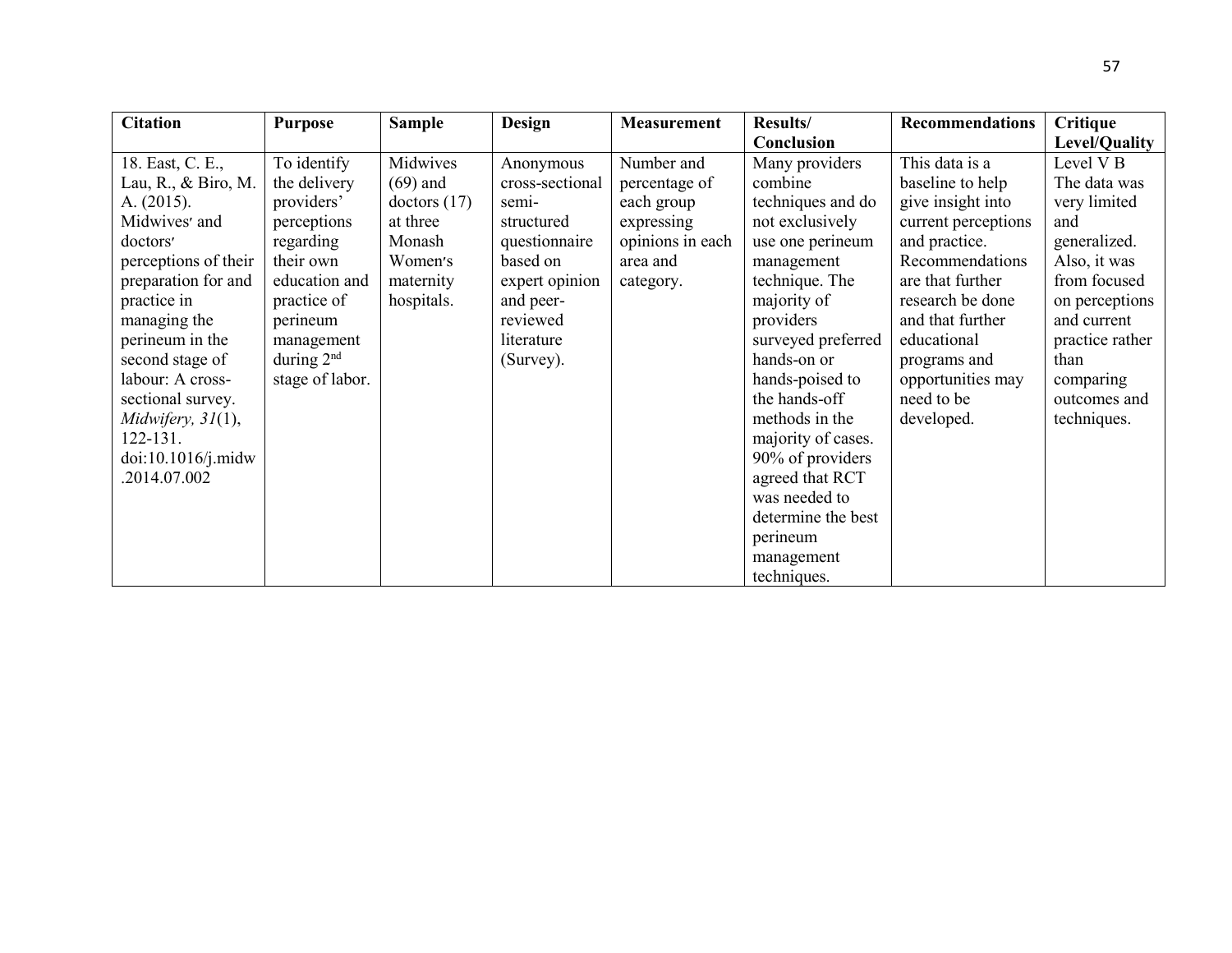| <b>Citation</b>    | <b>Purpose</b>             | <b>Sample</b> | <b>Design</b>  | <b>Measurement</b> | Results/           | <b>Recommendations</b>    | <b>Critique</b>      |
|--------------------|----------------------------|---------------|----------------|--------------------|--------------------|---------------------------|----------------------|
|                    |                            |               |                |                    | Conclusion         |                           | Level/Quality        |
| 19. Osborne, K., & | To describe                | 512 returned  | National       | Data analyzed      | The supportive     | Recommend                 | Level V <sub>B</sub> |
| Hanson, L. (2012). | $\mathbf{CNM}/\mathbf{CM}$ | questionnaire | survery/questi | using SPSS         | approach to        | supportive                | Good study in        |
| Directive versus   | practices in               | s(705)        | onnare of US   | 16.0; Chicago,     | maternal bearing   | approaches to             | that it              |
| supportive         | response to                | random        | CNMs/CMs.      | IL. Described      | down effort is     | maternal bearing          | encompassed          |
| approaches used by | maternal-                  | sample        |                | using univariate   | preferred unless   | down effort when          | many                 |
| midwives when      | bearing down               | selected from |                | statistics.        | potential          | possible. Further         | American             |
| providing care     | efforts during             | the ACNM      |                | Comparisons        | complications are  | research needed. (It      | <b>ACNM</b>          |
| during the second  | $2nd$ stage labor          | database for  |                | using Wilcoxon     | anticipated or     | was a side                | midwives, but        |
| stage of labor.    | and to                     | original      |                | signed rank        | present. Previous  | note/issue                | again, this          |
| Journal of         | identify                   | mailout).     |                | tests, Mann-       | research has       | concerning perineal       | study was            |
| Midwifery and      | factors that               |               |                | Whitney test,      | suggested that     | trauma and its            | expert opinion       |
| Women's Health,    | are associated             |               |                | and Kruskal-       | perineal trauma is | association with          | and consensus        |
| $57(1), 3-11.$     | with the                   |               |                | Wallis analysis.   | reduced with the   | directive vs.             | based. The           |
| doi:10.1111/j.1542 | supportive                 |               |                | Correlations       | utilization of     | supportive                | analyses were        |
|                    | approach.                  |               |                | assessed using     | supportive rather  | approaches;               | of the opinion       |
| 2011.2011.00074.x  |                            |               |                | Spearman           | than directive     | however, directive        | numbers              |
|                    |                            |               |                | correlation        | provider responses | approaches are            | rather than          |
|                    |                            |               |                | coefficients. A    | to maternal        | potentially               | comparing            |
|                    |                            |               |                | type I error of    | bearing down       | associated with           | outcomes to          |
|                    |                            |               |                | $0.01$ was used    | efforts.           | situations that are       | techniques           |
|                    |                            |               |                | for all tests of   |                    | more likely to            | directly.            |
|                    |                            |               |                | statistical        |                    | result more direct        |                      |
|                    |                            |               |                | significance.      |                    | manipulation of the       |                      |
|                    |                            |               |                |                    |                    | birth process <i>i.e.</i> |                      |
|                    |                            |               |                |                    |                    | hands-on birth            |                      |
|                    |                            |               |                |                    |                    | techniques as well        |                      |
|                    |                            |               |                |                    |                    | as increased              |                      |
|                    |                            |               |                |                    |                    | perineal trauma.)         |                      |
|                    |                            |               |                |                    |                    |                           |                      |